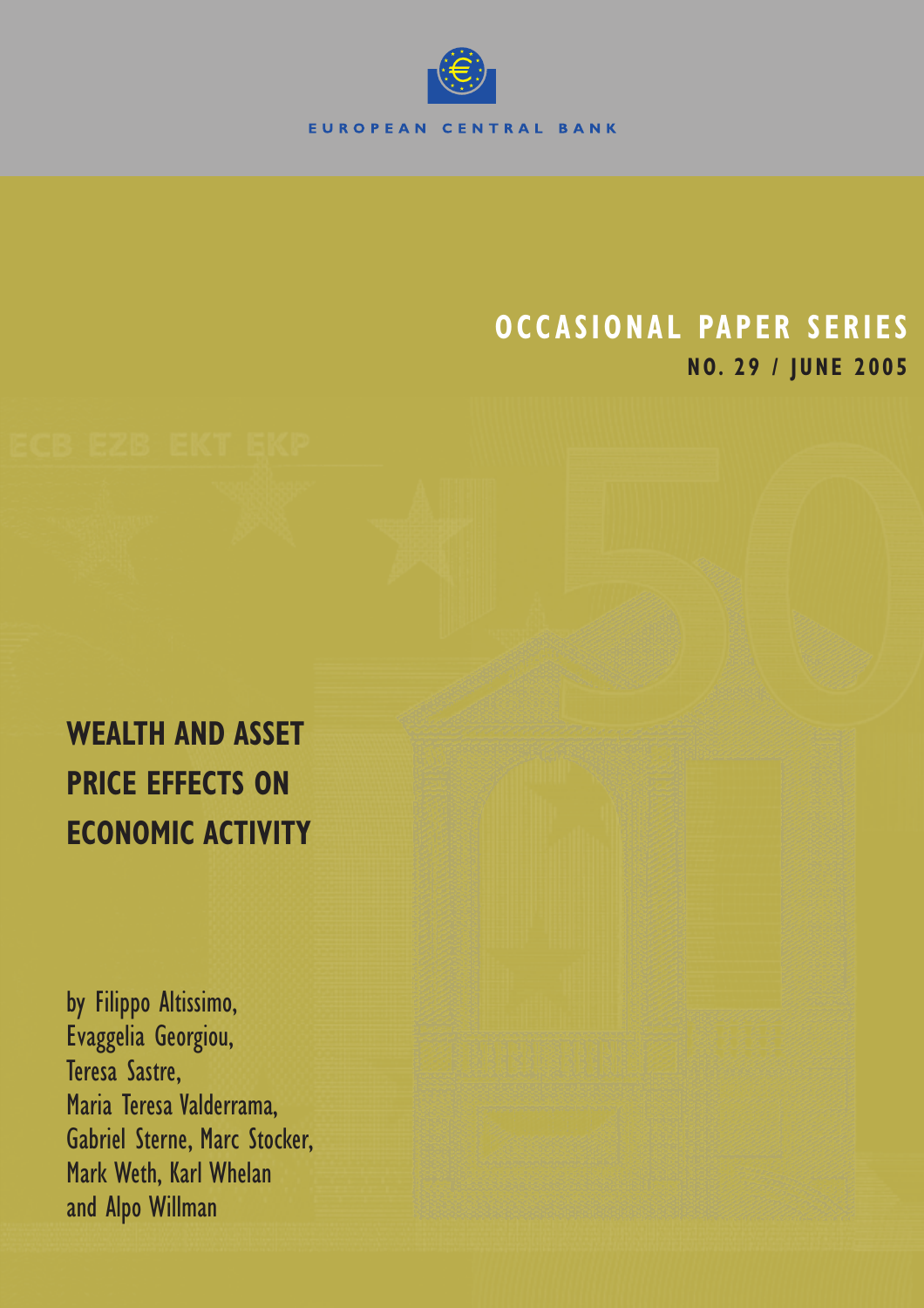

## **OCCASIONAL PAPER SERIES**

**NO. 29 / JUNE 2005**

# **WEALTH AND ASSET PRICE EFFECTS ON ECONOMIC ACTIVITY <sup>1</sup>**

by Filippo Altissimo, Evaggelia Georgiou, Teresa Sastre, Maria Teresa Valderrama, Gabriel Sterne, Marc Stocker, Mark Weth, Karl Whelan and Alpo Willman

> This paper can be downloaded from the ECB's website (http://www.ecb.int).



In 2005 all ECB publications will feature a motif taken from the €50 banknote.

> *1 This is the joint work of a team composed of Filippo Altissimo (ECB), Evaggelia Georgiou (Bank of Greece), Teresa Sastre (Banco de España), Maria Teresa Valderrama (Österreichische Nationalbank), Gabriel Sterne (Bank of England), Marc Stocker (ECB), Mark Weth (Deutsche Bundesbank), Karl Whelan (Central Bank of Ireland) and Alpo Willman (ECB).*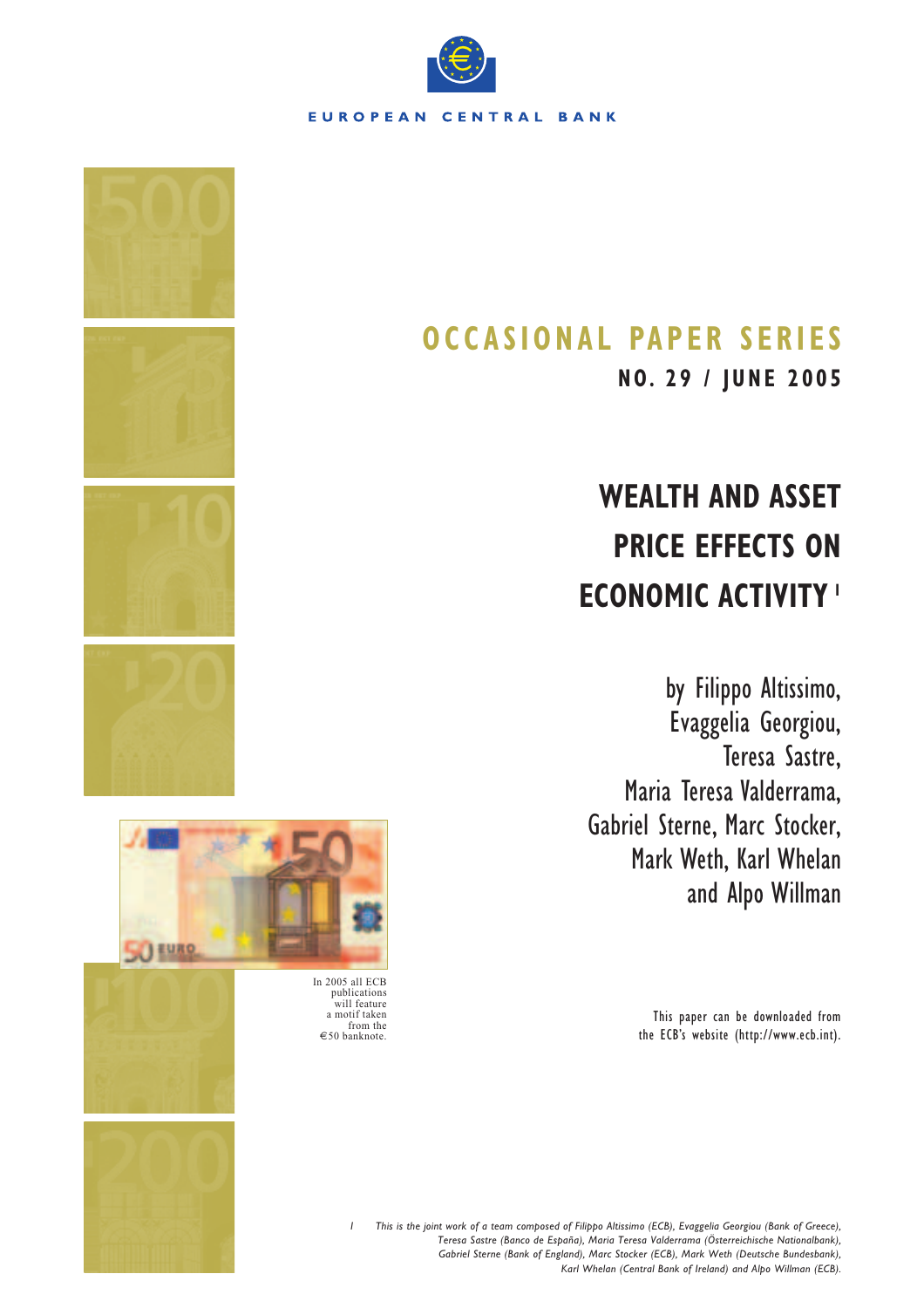#### **© European Central Bank, 2005**

#### **Address**

Kaiserstrasse 29 60311 Frankfurt am Main Germany

**Postal address** Postfach 16 03 19 60066 Frankfurt am Main Germany

**Telephone** +49 69 1344 0

**Website** http://www.ecb.int

**Fax**  $+496913446000$ 

**Telex** 411 144 ecb d

*All rights reserved. Reproduction for educational and non-commercial purposes is permitted provided that the source is acknowledged.*

*The views expressed in this paper do not necessarily reflect those of the European Central Bank.*

ISSN 1607-1484 (print) ISSN 1725-6534 (online)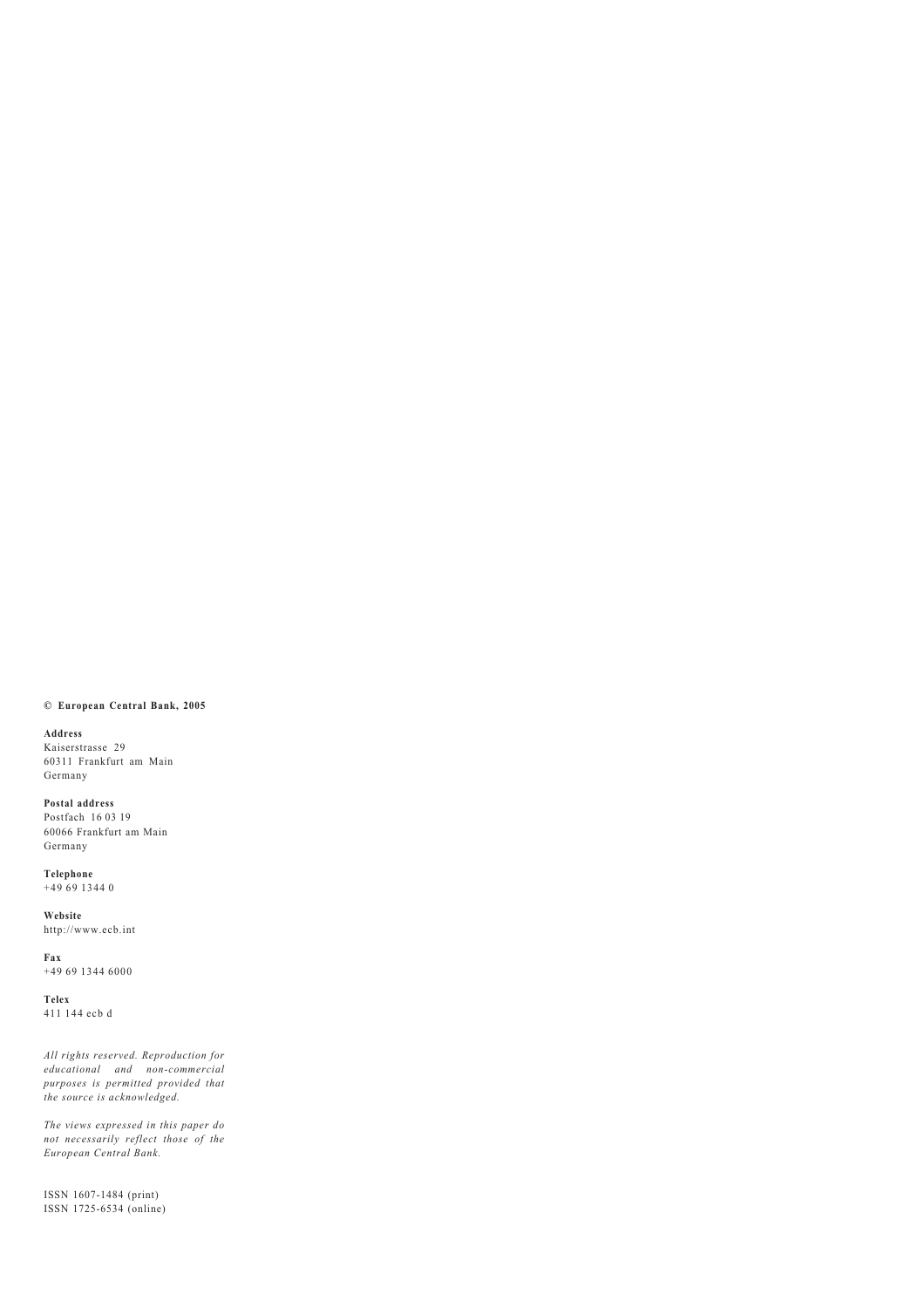### **CONTENTS**

## **1 INTRODUCTION 4**

### **2 WEALTH CHANNEL 4** 2.1 A theoretical review **5**

|              | $\angle$ . 1                                            | A theoretical review                                                                                                   |    |  |  |  |  |  |  |  |
|--------------|---------------------------------------------------------|------------------------------------------------------------------------------------------------------------------------|----|--|--|--|--|--|--|--|
|              | 2.1.1                                                   | Implications of the lifetime<br>budget constraint                                                                      | 5  |  |  |  |  |  |  |  |
|              | 2.1.2                                                   | Implications of risk<br>aversion                                                                                       | 7  |  |  |  |  |  |  |  |
|              | 2.1.3                                                   | Implications of income<br>uncertainty                                                                                  | 8  |  |  |  |  |  |  |  |
|              | 2.1.4                                                   | Do marginal propensities to<br>consume out of different<br>wealth components differ?                                   | 8  |  |  |  |  |  |  |  |
|              | 2.1.4.1                                                 | Implications of market<br>imperfections, taxation and<br>diversified bequest motives                                   | 9  |  |  |  |  |  |  |  |
|              |                                                         | 2.1.4.2 Implications of the<br>(un) predictability of asset<br>prices                                                  | 9  |  |  |  |  |  |  |  |
|              |                                                         | 2.1.4.3 Marginal propensities to<br>consume out of non-equity<br>financial wealth, equity<br>wealth and housing wealth | п  |  |  |  |  |  |  |  |
|              | 2.2 Some conclusions                                    |                                                                                                                        | 12 |  |  |  |  |  |  |  |
| $\mathbf{3}$ | <b>HOUSEHOLD WEALTH:</b><br><b>A STATISTICAL REVIEW</b> |                                                                                                                        | 13 |  |  |  |  |  |  |  |
|              |                                                         | 3.1 Decomposition of household wealth<br>into financial and housing wealth                                             | 13 |  |  |  |  |  |  |  |
|              |                                                         | 3.2 Decomposition of household<br>financial wealth to components                                                       | 14 |  |  |  |  |  |  |  |

3.3 Equity wealth effect, income distribution and demographics **15**

#### **4 ASSET PRICE EFFECTS VIA THE WEALTH CHANNEL: EMPIRICAL EVIDENCE** 18

- 4.1 Micro data evidence **18**
- 4.2 The MPC out of wealth in some calibrated theory-based models **19**

|   |   |                      | 4.3 Aggregate time series estimates of<br>MPC out of wealth                                   | 20 |
|---|---|----------------------|-----------------------------------------------------------------------------------------------|----|
|   |   | 4.3.1                | MPC out of wealth based<br>on the estimated deep<br>parameters of the<br>consumption function | 20 |
|   |   | 4.3.2                | Aggregate time-series<br>estimate of MPC out of<br>wealth: direct data-based<br>approach      | 21 |
|   |   |                      | 4.3.2.1 Evidence based on<br>cross-country studies                                            | 21 |
|   |   |                      | 4.3.2.2 Evidence based on<br>single-country studies                                           | 24 |
|   |   |                      | 4.4 Overview and provisos to<br>established results                                           | 26 |
|   |   |                      | 4.5 How significant are cross-country<br>differences in estimated MPC out of                  |    |
|   |   | wealth?              |                                                                                               | 27 |
|   |   | 4.6 Conclusions      |                                                                                               | 28 |
| 5 |   |                      | <b>ASSET PRICES AND INVESTMENT</b>                                                            | 29 |
|   |   | investment           | 5.1 Equity prices and corporate                                                               | 29 |
|   |   | channel              | 5.2 Tobin's Q or cost-of-capital                                                              | 30 |
|   |   | investment           | 5.3 House prices and housing                                                                  | 33 |
|   |   | <b>6 CONCLUSIONS</b> |                                                                                               | 34 |
|   |   | APPENDIXES           |                                                                                               |    |
|   | 1 |                      | Comparability of equity wealth<br>data across countries                                       | 37 |
|   | 2 |                      | The US evidence on wealth effects<br>on consumption                                           | 40 |
|   | 3 |                      | Balance sheet channel                                                                         | 45 |
|   |   | <b>REFERENCES</b>    |                                                                                               | 52 |

ECB Occasional Paper No. 29 June 2005

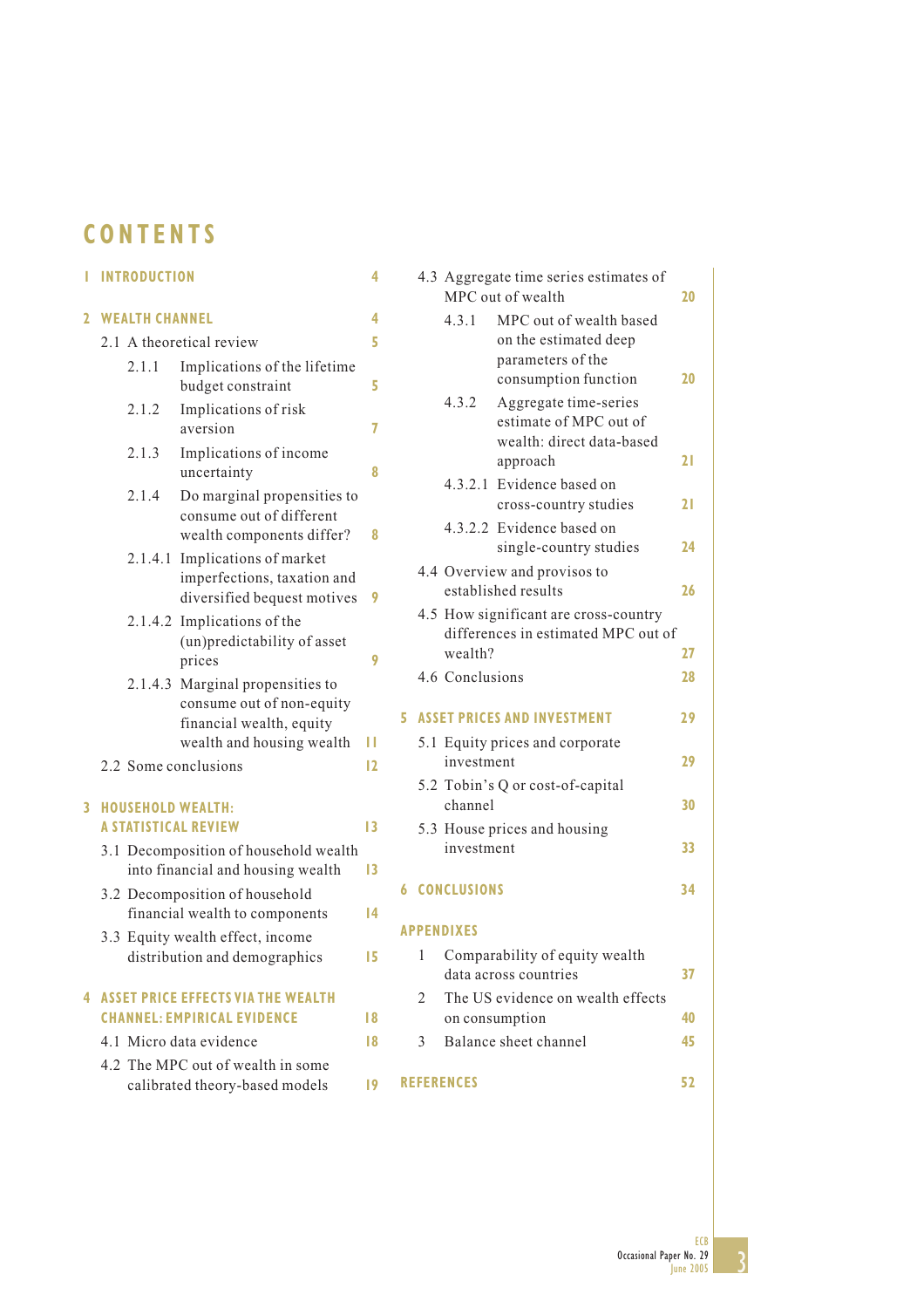#### **1 INTRODUCTION**

Do asset prices affect real activity? This question has taken on a new importance in recent years, as asset values first surged at the end of 1990s and, thereafter, dramatically retreated. The macroeconomic importance of this phenomenon is illustrated by Figure 1, which presents stock market capitalisation as a percentage of GDP in some major industrialised countries. From the 1970s to the late 1990s this ratio rose six to eightfold in all countries (except in Japan). However, subsequently it fell markedly, and in 2002 it had declined to around half of its late 1990s peak. In 2003 the stock market capitalisation ratio began to recover moderately. It is therefore natural to ask how much of this variation has been transmitted into economic activity?

There are four channels through which stock prices can be considered to affect activity: (1) the wealth effect on consumption, (2) the Tobin's Q effect on investment, (3) the balance sheet effect on private spending (via the credit channel) and (4) the confidence effect on private spending. The approach that we follow



in this report is that of partial equilibrium rather than general equilibrium, because the focus is on the transmission of asset price effects on activity via these channels. Our aim is to review the evidence contained in the recent and fast growing literature. The main text concentrates on the first two channels, as distinguishing the balance sheet and confidence effects from those transmitted via the wealth and Tobin's Q channel is, at least in the macro data, very difficult. However, balance sheet and confidence channels are discussed in Appendix 3 of this report. Section 2 presents the theoretical background of the wealth channel. A statistical review of the wealth composition across countries is given in Section 3. The empirical evidence on the effects of wealth and its main components on consumption is reviewed in Section 4. The effect of asset prices on investment via Tobin's Q channel is reviewed in Section 5 and Section 6 concludes.

#### **2 WEALTH CHANNEL**

The wealth channel has sound theoretical foundations. Consumers intertemporal utility maximisation under a lifetime resource constraint, states that current consumption is proportional to total wealth,

$$
C = mpc_W [A + H(Y)]
$$
  
(2.1) 
$$
\approx mpc_W A + mpc_Y Y
$$

where *C* is consumption, *A* is real non-human wealth and *H* is real human wealth, i.e. the present value of expected labour income (net of taxes) *Y*. The proportionality coefficients *mpc* measure the marginal propensity to consume (MPC) out of wealth and income, respectively. As, by definition, labour income and human wealth are co-integrated, a long-run relation for consumption can also be presented as the weighted average of non-human wealth and labour income, both of which are observable variables. From the point of view of the macroeconomic importance of the wealth channel, it is illuminating to transform (2.1) into an elasticity form as follows,

4

ECB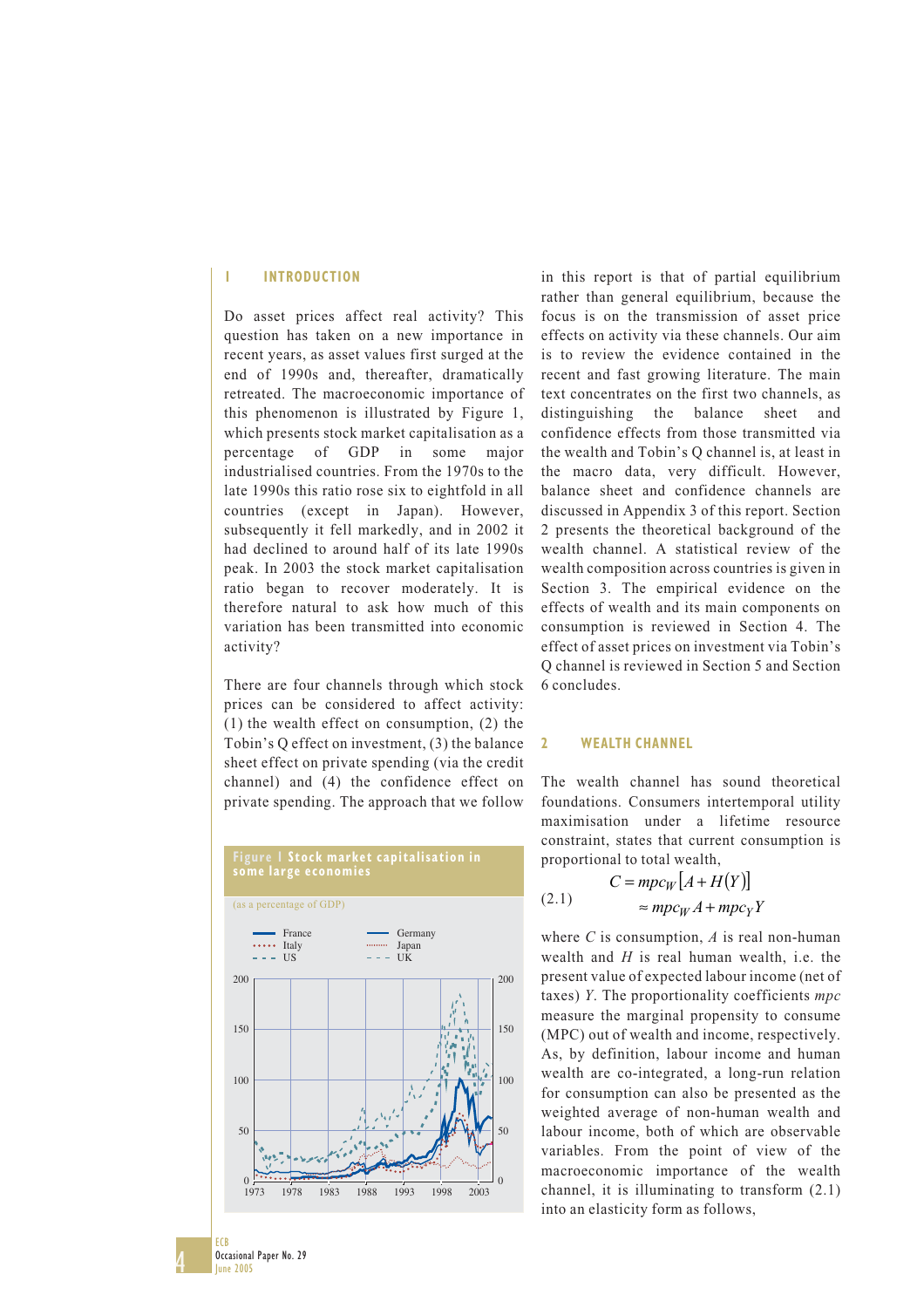$$
\frac{AC}{C} = \underbrace{\left[ mpc_W \frac{A}{C} \right] \frac{\Delta A}{A} + \underbrace{\left[ mpc_Y \frac{Y}{C} \right] \frac{\Delta Y}{Y}}_{1-e_w} \right]
$$
\n
$$
(2.2)
$$
\n
$$
= \sum \underbrace{ mpc_W \frac{A_j}{C} \frac{\Delta A_j}{A_j}}_{e_{w,j}} + \underbrace{\left[ mpc_Y \frac{Y}{C} \right] \frac{\Delta Y}{Y}}_{P_{w,j}}
$$

The relation (2.2) shows that the size of wealth elasticity of consumption  $e_w$  depends, in addition to  $mpc_w$ , on the size of the wealth consumption ratio or, if differentiated across wealth components, on the wealth consumption ratio of each wealth component *j*. We can also see that the elasticity  $e_w$  (or  $e_w$ ), is constant only if the wealth (or the wealth component *j*) to consumption ratio is constant. Given the wide variations in the wealth to income ratio indicated by Figure 1 and theoretical priors suggesting a constant or stationary MPC, this implies that the logarithmic specification in estimation may be functionally misspecified, especially when wealth is disaggregated into components. Hence, the direct estimation of MPCs should be preferred to the estimation of elasticities. Unfortunately this contrasts with general practice, which has favoured logarithmic transformation in estimation.

In the following we first concentrate on the MPC out of wealth. We start by reviewing what theory suggests concerning the determinants and appropriate size of the MPC out of wealth. In addition, we consider whether the size of the MPC out of wealth should be the same across countries and across wealth components and, if not, then why not? Section 3 compares the composition of wealth across countries. In Section 4 we shift to the evidence given by studies based on the use of both micro and macro data. These studies can be classified into three approaches: theory-based calibration, estimated consumption functions with parameter constraints imposed by economic theory and direct estimation without theoryimposed constraints. Our conclusion is that there is considerably more variation in the estimates presented in these studies than would

be expected in the light of underlying economic theory. Therefore, the quality of the data used in the alternative studies is assessed. Finally a summarised view on the size of the MPC out of wealth is proposed based on the aggregate panel data evidence.

#### **2.1 A THEORETIC REVIEW**

In the following we take a closer look at the wealth effect on consumer expenditure. We first study the implications of the household intertemporal budget constraint without any reference to risk aversion. Thereafter we study the impact of risk-aversion on the MPC out of wealth in the framework of the finitely living overlapping generation model by Blanchard (1985). Then the effects of income uncertainty are discussed and, more heuristically, the likely effects of market imperfections and distortionary taxation are discussed. Finally, we consider the implications of dividing asset price movements into permanent and transitory components for the asset price effects on consumption.

#### **2.1.1 IMPLICATIONS OF THE LIFETIME BUDGET CONSTRAINT**

The logic of budget constraints dictates that, when an individual's wealth rises, the individual must either spend that wealth while living, or leave the money to other individuals, charities or the government after death. Nevertheless, the central issue in analysing wealth effects is timing. If the lag between a favourable shock to the household balance sheet and an increase in consumption spending takes many years to develop, then market fluctuations may have a limited impact on aggregate spending. However, if the link from net worth to consumption is powerful and immediate, then sharp changes in asset values may translate into sharp changes in consumer spending. The following more formal presentation tries to deepen this insight.

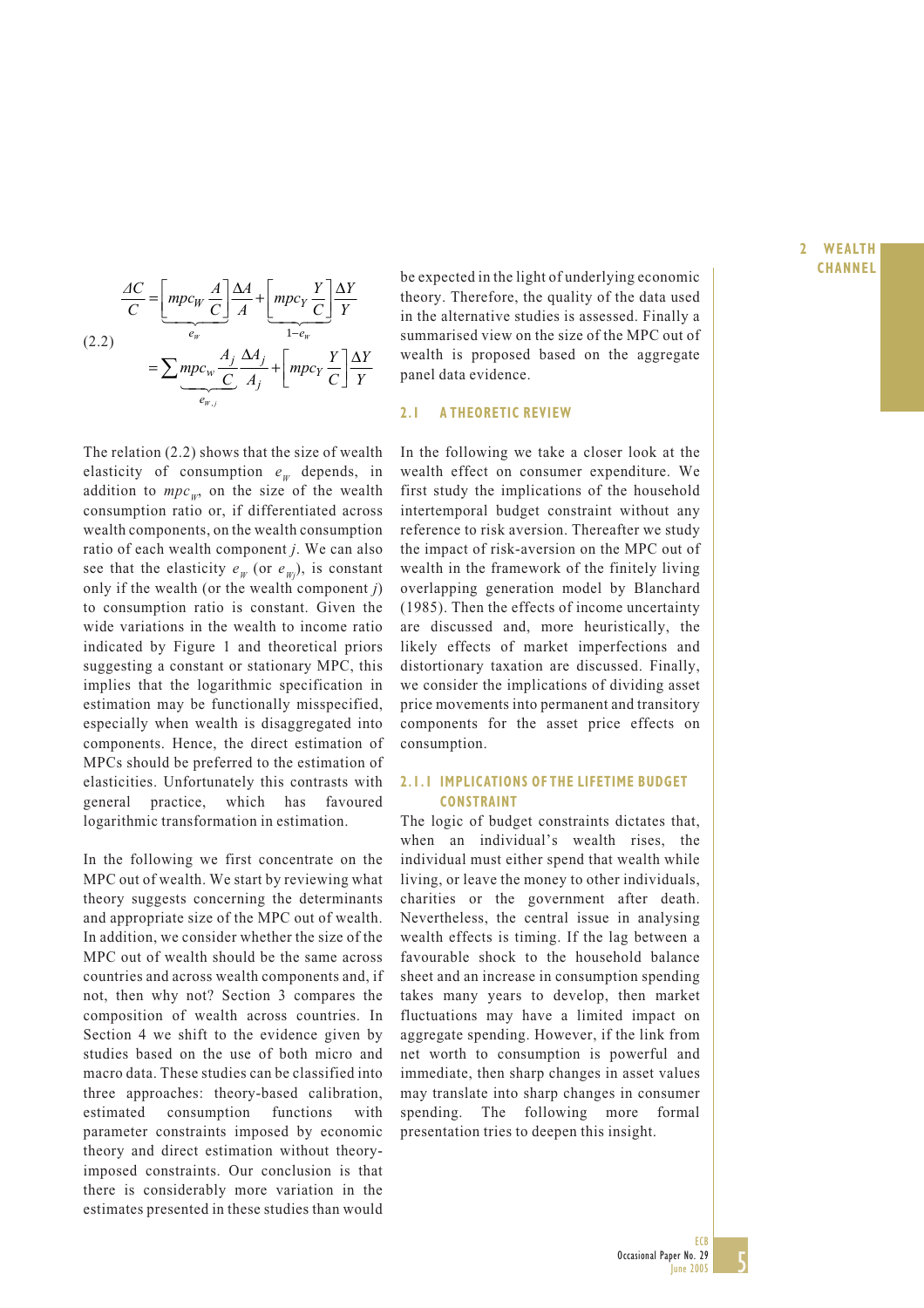Conventional budget constraints faced by households can be written as follows:

$$
(2.3) A_{t+1} = R_{a,t+1} [A_t + Y_t - C_t],
$$

where  $A_t$  is the aggregate level of real and financial assets at the end of period  $t$ ,  $Y<sub>t</sub>$  is nonproperty income (i.e. labour income),  $C<sub>t</sub>$  is consumption and  $R_{a,t+1}$ (=1 +  $r_{a,t+1}$ ) is a timevarying return on total assets. If  $A_t$  contains both riskless and risky assets, then  $R_a$ , can be interpreted as a weighted average of the returns of these assets. By solving forward and imposing the transversality condition that at the end of a finite horizon the limit of discounted future wealth is zero, we obtain:



Equation (2.4) tells us that today's total wealth, which is the sum of real and financial assets and the discounted sum of expected future labour income  $(W_t = A_t + H_t)$ , equals the discounted value of the planned future consumption. Furthermore, (2.4) implies that as a response to a permanent unanticipated wealth shock the discounted sum of future consumption must rise by an equal amount, i.e.

$$
(2.5) \quad \Delta A_t = E_t \sum_{i=1}^T \left( \prod_{j=0}^i R_{a,t}^{-1} R_{a,t+j} \right)^{-1} \Delta C_{t+i}
$$
\n
$$
\approx \left( \frac{1 - \overline{R}_a^{-T}}{1 - \overline{R}_a^{-1}} \right) \Delta \overline{C}
$$
\n
$$
\Leftrightarrow
$$
\n
$$
\Delta \overline{C} = \underbrace{\overline{r}_a}{\frac{1 + \overline{r}_a}{1 + \overline{r}_a} \left[ \frac{\left(1 + \overline{r}_a\right)^T}{\left(1 + \overline{r}_a\right)^T - 1} \right]}_{mpc_w} \Delta A_t
$$

$$
mpc_w = \begin{cases} \left(\frac{\overline{r}_a}{1 + \overline{r}_a}\right) \text{ when } T \to \infty\\ 1 \qquad \text{when } T \to 1 \end{cases}
$$

where ∆ indicates the difference between the post-shock and pre-shock values, ∆*C* refers to the average level shift in consumption over the horizon from *t* to *T* and  $1+r_a = \overline{R}_a$  is the average return on non-human wealth over the horizon from *t* to *T*. Equation (2.5) defines the long-run MPC out of wealth  $mpc_w$  conditional on the positive wealth shock being permanent. In addition to being dependent on the expected average return on non-human wealth it is affected by the horizon of the representative consumer.

To anchor the empirical analysis of how wealth affects consumer spending, Table 2.1 follows Poterba (2000), presenting some benchmark estimates of the amount by which a household might increase its consumption if it received a favourable wealth shock. Table 2.1 reports values for a feasible *annual* permanent increase in consumption (MPC out of wealth), expressed in cents per one euro (dollar) increase in wealth, for the ranges of alternative planning horizons and the average expected returns on non-human wealth.

**The length of planning horizon:** For example, a household with a 30-year planning horizon that faces a 3% real return of wealth can raise consumption outlays by five cents for each one euro increase in wealth. In addition, Table 2.1 shows that the length of planning horizon is important; the shorter the horizon the higher

| Table 2.1 Long-run MPCs out of wealth with |  |
|--------------------------------------------|--|
| alternative planning horizons and returns  |  |

| $\overline{R}_a = 1 + \overline{r}_a$ | 15                 | 30                | 50                | $\infty$          |
|---------------------------------------|--------------------|-------------------|-------------------|-------------------|
| 1.03<br>1.05<br>1.07                  | 8.1<br>9.2<br>10.3 | 5.0<br>6.4<br>7.5 | 3.8<br>5.4<br>6.8 | 2.9<br>4.8<br>6.5 |

where

Occasional Paper No. 29

ECB June 2005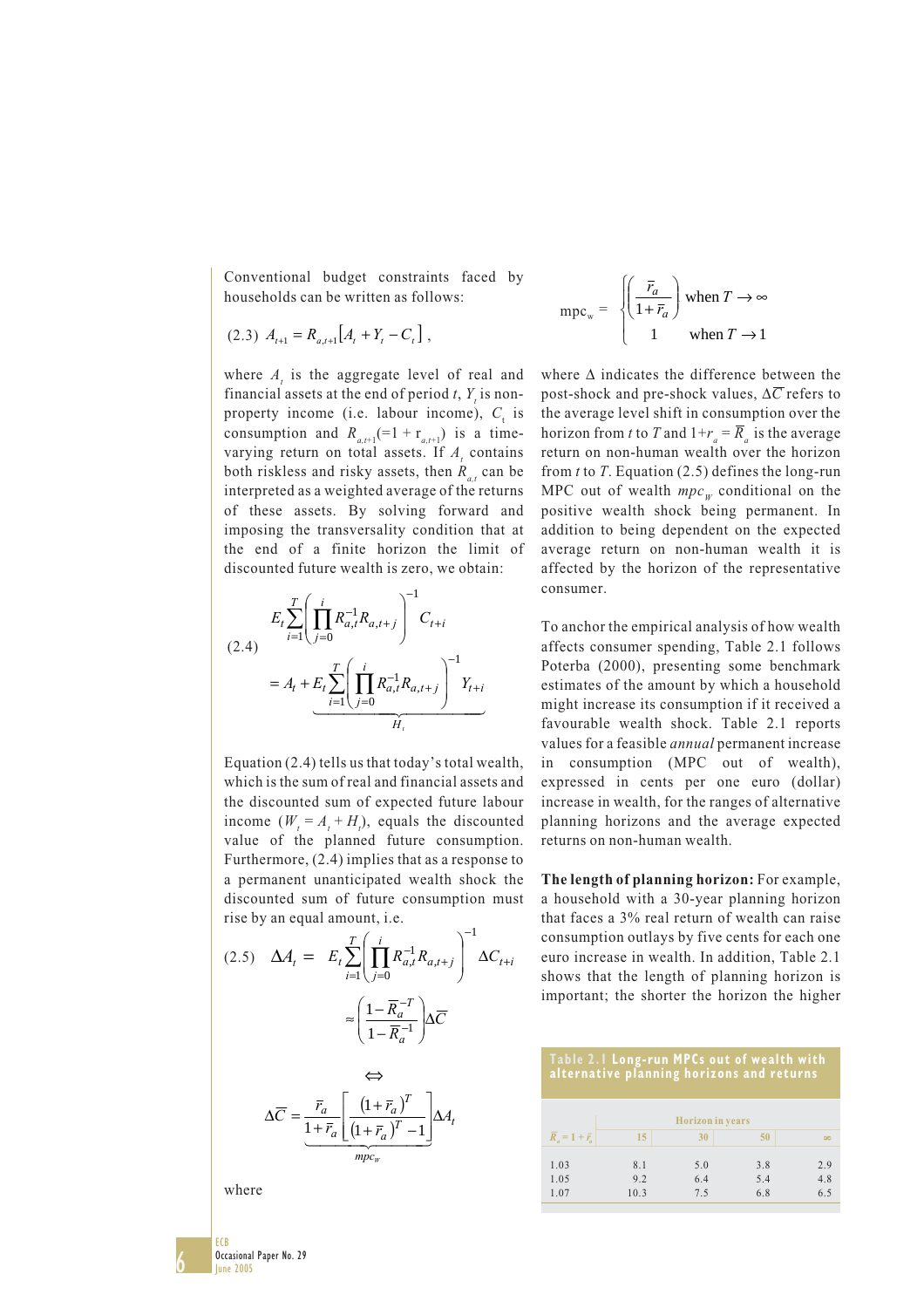**2 WEALTH**

the MPC out of wealth. This relation is non- the planned consumption stream is not the **CHANNEL** linear so that MPC out of wealth values corresponding to the 30-year horizon are closer to MPC out of wealth values implied by an infinite horizon than those implied by a 15-year horizon.

The following two factors, among others, may affect the length of the planning horizon and hence the aggregate level of the MPC out of wealth.

- It is natural to associate the length of planning horizon with the expected remaining lifetime. At a macro level an implication might be that the more concentrated wealth is in older generations the shorter the planning horizon of the "average" wealth owner and the higher the MPC out of wealth*.*
- On the other hand, a strong bequest motive affects the MPC out of wealth largely in the same way as the lengthening of the planning horizon (see, for instance, the discussion by Campbell and Viceira, 1999).

**The rate of return on real and financial assets:** Another determinant of the MPC out of wealth is the expected rate of return on assets. The higher it is, the higher is the MPC out of wealth. However, the required rates of return may differ across wealth components, reflecting the risks associated with them. Therefore, as the relevant discounting rate of the consumption stream is the weighted average of the rates of return of individual wealth components, the allocation of wealth across risky and less risky assets matters. More specifically, an increase in the portfolio share of risky assets should increase the MPC out of wealth. In addition, if risk premiums vary over time, a standard assumption in the current financial literature, then the MPC out of wealth should also be time-varying. This empirically testable hypothesis is discussed in Section 4 and Appendix 2 of this report. However, time variation of the MPC out of wealth may be reduced if the rate of return used in discounting

current period rate of return, but the expected average over the planning horizon.

#### **2.1.2 IMPLICATIONS OF RISK AVERSION**

The above analysis, based on the lifetime budget constraint, was not able to account for the possible effects of risk aversion on consumption. Therefore, let us assume the following instantaneous constant relative riskaversion (CRRA) utility function  $\frac{\sigma}{\sigma-1}C_i\left(\frac{\sigma-1}{\sigma}\right)$  $\frac{\sigma}{\sigma-1}C_t^{\frac{\sigma}{\sigma}}$ σ  $\sigma$   $(\frac{\sigma-1}{\sigma-1})$  $\frac{-C_t(\overline{\sigma})}{1},$ where  $\sigma \geq 0$  is the intertemporal elasticity of substitution (the inverse of relative risk aversion). Now, in Blanchard's (1985) finitely living overlapping generations model with the constant probability of death  $\pi$ , intertemporal utility maximisation yields the following MPC out of total wealth:

(2.6) 
$$
mpc_W = \frac{r_W + \pi}{(1 + r_W)(1 - \pi)} \approx r_W + \pi
$$

with the risk-adjusted return  $r_w$  defined by

$$
\begin{aligned} (2.7) \\ r_W &= (1+\rho)^{\sigma} (1+r_a)^{1-\sigma} - 1 \approx \sigma \cdot \rho + (1-\sigma) \cdot r_a \end{aligned}
$$

and where  $\rho$  is the subjective discount rate. According to (2.6),  $mpc_w$  is positively related to the "risk-adjusted" return  $r_w$  as well as to the probability of death (i.e. the inverse of the expected lifetime  $T^e = 1/\pi$ ). Equation (2.7) defines  $r_w$  as a weighted average of the subjective discount rate  $\rho$  and the rate of return on wealth  $r_a$ . When varying the "risk-adjusted" return  $r_w$  and the expected lifetime  $T^e = 1/\pi$  in the same range as we varied  $r_a$  and  $T$  in Table 2.1, relation (2.6) gives somewhat higher figures than those in Table 2.1. For instance, with  $T<sup>e</sup> = 30$  the MPCs corresponding to the  $r_w$ values of 3%, 5% and 7% would be 6.3, 8.6 and 10.3 cents per one euro permanent increase in wealth, respectively. These figures are somewhat higher than corresponding figures in Table 2.1 (i.e. 5, 6.4 and 7.5 cents). On the other hand, as shown in Figure 2.1, if  $0 < \sigma \le 1$ , which implies high risk-aversion,  $r_w$  and  $mpc_w$ are only partially dependent on the real rate of return  $r_a$ . However, with low risk-aversion,  $\sigma$  > 1, the long-run real risk-free interest rate

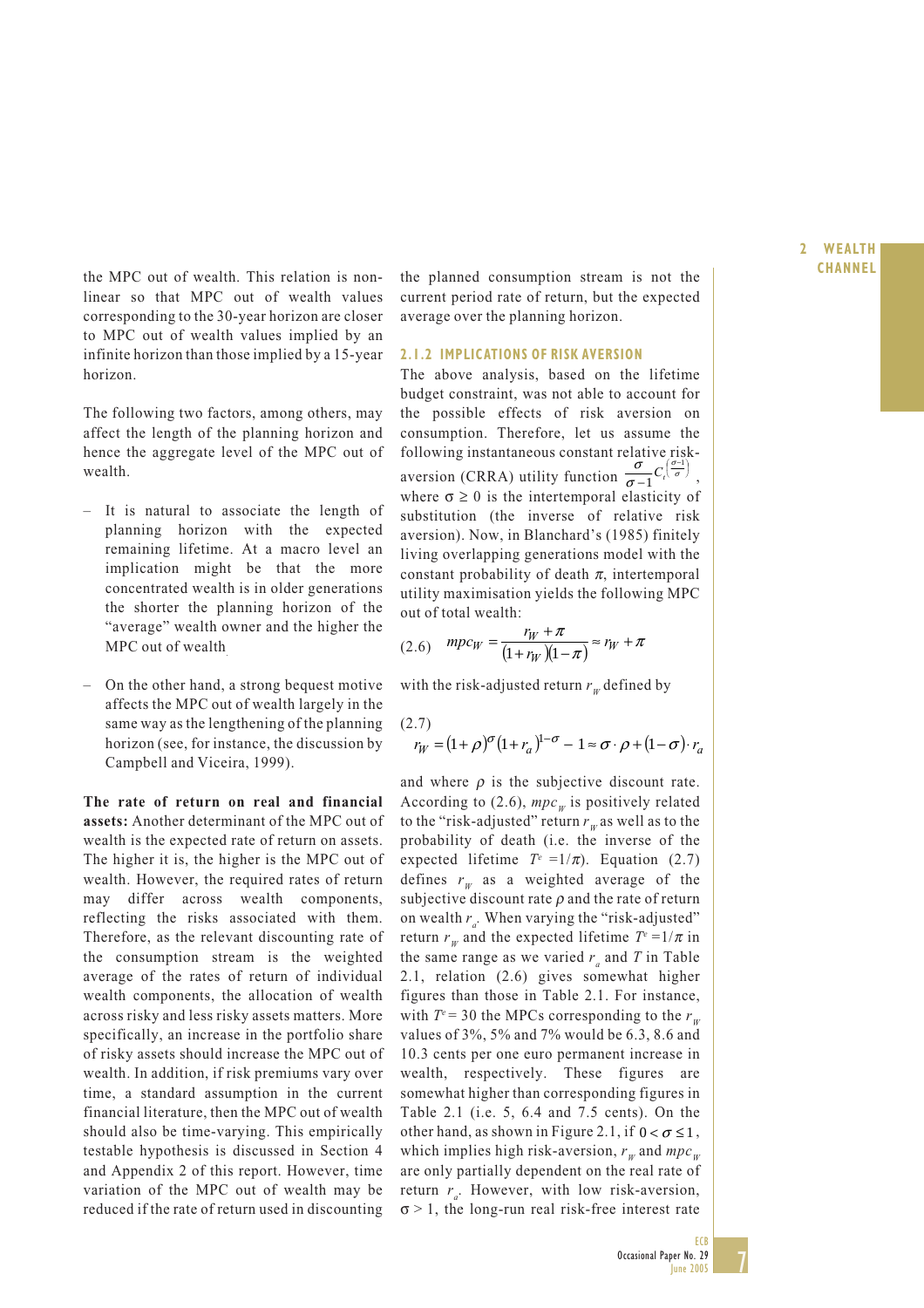

(or the subjective discount rate) is no longer the lower bound for  $mpc_w$ , as the sign of the dependence of  $mpc_w$  on  $r_a$  changes from positive to negative. Combining very high intertemporal elasticity of substitution (i.e. very low risk aversion) with the plausible assumption that the real return of wealth  $r > \rho$ , even negative values for  $mpc_w$  cannot be ruled out.

Accordingly, the analysis in the previous section must be extended to consider households' attitudes to risk. When the real rate of return on wealth  $r_a$  is higher than the subjective discount rate, equations (2.6) and (2.7) imply that  $\frac{\partial mpc_W}{\partial \sigma} < 0$  $\frac{mpc_W}{\partial \sigma}$  < 0, i.e. a decrease in risk aversion decreases the MPC out of wealth.<sup>1</sup>

What then is a plausible the size of  $mpc_w$ ? This largely depends on whether σ is below or above unity. Estimates of  $\sigma$  both below and above unity can be found in the literature, although most are below unity. For example, much of the real business cycle (RBC) literature assumes an elasticity of intertemporal substitution between a half and one. Recently, Smets and Wouters (2002) estimated the elasticity of substitution at 0.6 with euro area data. Applying this estimate and the assumption that

the subjective discount rate is around the average long-term government bond rate (around 3-4%), relation (2.6) produces, with the same values for  $r_a$  and  $T^e$ , a range of  $mpc_w$ values similar to that presented in Table 2.1.

#### **2.1.3 IMPLICATIONS OF INCOME UNCERTAINTY**

What about uncertainty concerning labour income? Does it affect the MPC out of wealth? As closed form decision rules for optimal consumption in the presence of uncertain labour income cannot in general be derived, Zeldes (1989) used numerical methods to closely approximate the optimal consumption function and the corresponding value function for some multi-period problems with uncertain labour income. One of the most striking features for his numerical solutions for the consumption rule under uncertainty was the introduction of concavity to consumption rules that were linear in the absence of uncertainty. Income uncertainty makes the MPC out of wealth state dependent, i.e. the MPC out of wealth of a consumer with low wealth was markedly higher than that of a consumer with high wealth. Later Carroll and Kimball (1996) have confirmed that result analytically. They showed that, except under very special conditions, adding income uncertainty to the standard optimisation problem induces a concave consumption function in which the MPC out of wealth declines along with the increasing level of wealth.

#### **2.1.4 DO MARGINAL PROPENSITIES TO CONSUME OUT OF DIFFERENT WEALTH COMPONENTS DIFFER?**

Total wealth is not homogenous, but consists of several components with different risk, collateral and liquidity properties. In addition, the services associated with each wealth component vary widely. Therefore, the MPC out of each wealth component may reflect these differences. In this section we briefly discuss this issue, with special attention paid to the MPC out of the three main components of

<sup>1</sup> This effect is strengthened by the reasonable assumption that the risk premium  $r_a - \rho$  also depends positively on the rate of risk aversion.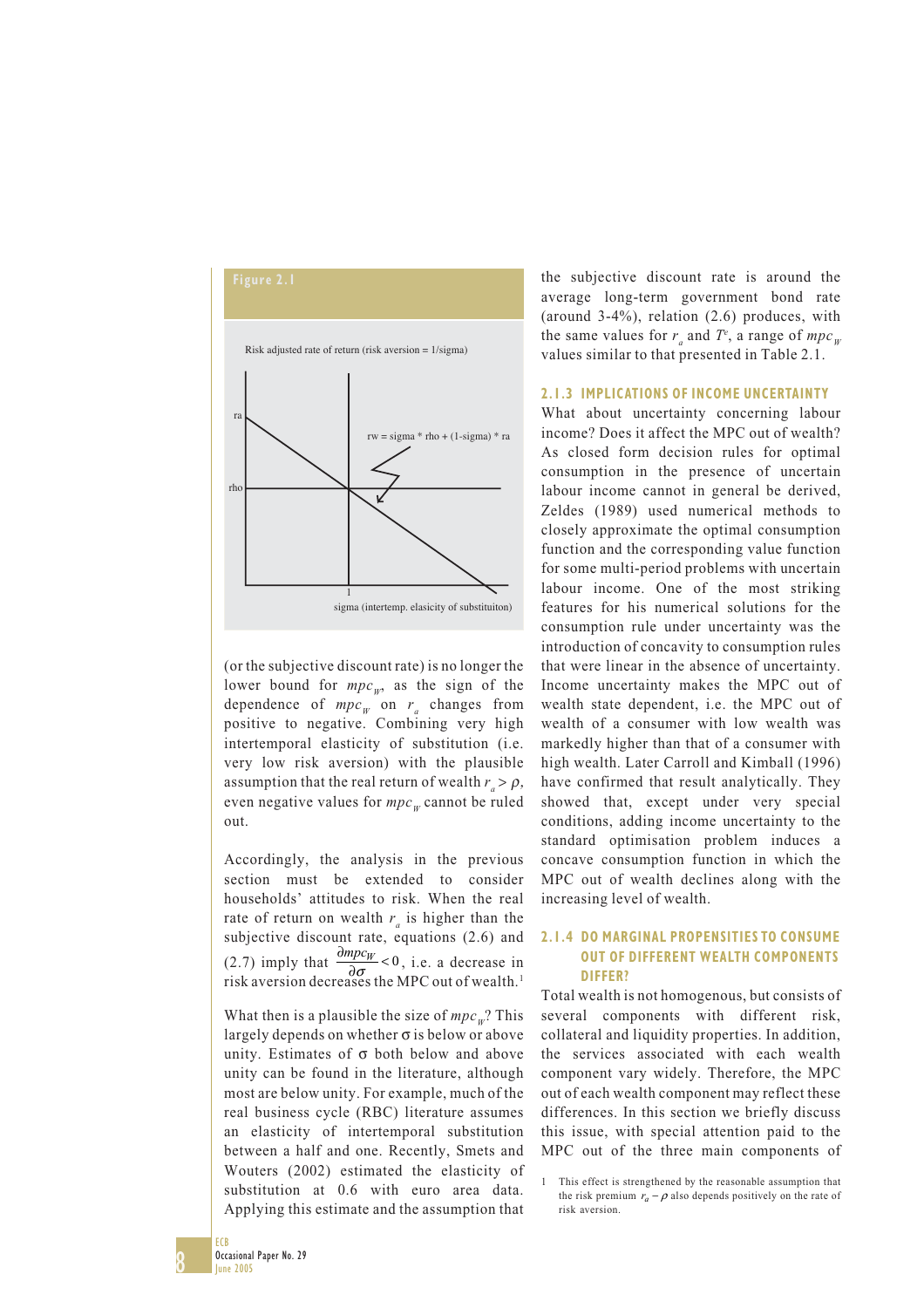**CHANNEL** household wealth, i.e. non-equity financial much stronger bequest motive and, hence, a wealth, equity wealth and tangible (mainly housing) wealth.

#### *2.1.4.1 Implications of market imperfections, taxation and diversified bequest motives*

Typically the behaviour of utility maximising consumers is analysed assuming unbounded rationality, perfect capital markets and the absence of distorting taxes or rigidities. In these ideal circumstances, where the composition of wealth can be changed without friction or cost, the MPCs out of different wealth components should naturally be equal. However, this is no longer true when these assumptions are relaxed. In imperfect capital markets with distorting taxes and only boundedly rational consumers, the properties associated with different wealth components may well affect their respective MPC. For instance,

- The liquidity properties of alternative wealth components may be very different reflecting, for instance, the fact that the collateral markets for household borrowing are underdeveloped in most countries, or at least have been until recently. Now, if the only way for a house owner to increase consumption, as a response to a rise in housing value, is first to sell the house, it is quite evident that most house owners will not react to the increase in the market value of housing. Moreover, even in welldeveloped financial markets, the required capital adequacy ratios of banks may induce the banks to evaluate collateral values of assets below their market values. These arguments suggest that the MPC out of each wealth component depends positively on the liquidity of the asset in question and negatively on the ratio of the market value of the asset to its collateral value.
- From the point of view of the bequest motive, wealth components are not similar. For instance, property (including shares) coupled with entrepreneurship (e.g. the "family business") may be associated with a

much stronger bequest motive and, hence, a lower MPC out of wealth, than other wealth components. In addition, fiscal distortions (e.g. estate taxes) may favour some assets for consumption and others for bequests.

Similarly, Thaler (1994) argued that "mental accounting", which dictates that some assets are more appropriate for current consumption while others are better for long-term savings, may result in different MPCs out of wealth across wealth components. Many behavioural studies support this view. As saving requires willpower, it is easier for many consumers to save from lump-sum payments or from capital gains rather than from "regular income".

#### *2.1.4.2 Implications of the (un)predictability of asset prices*

Efficient financial markets are the underlying assumption in most of the macroeconomic modelling work. This hypothesis implies that asset prices follow a random walk so that all movements are unpredictable or, equivalently, all asset price movements are expected to be permanent. Under this interpretation, the expected rate of return (discount rate) is constant and changes in asset prices generate changes in consumption.

However, the underlying hypothesis of efficient financial markets with a constant discount rate (or constant expected rate of return) was challenged by Shiller (1981) and LeRoy and Porter (1981), who argued that stock returns were too volatile to be accounted for by variation in future dividend growth with constant discount rates. There is now a large and growing body of empirical literature in financial economics which finds that aggregate stock market returns are predictable over long horizons (see e.g. Shiller, 1984, Campbell and Shiller, 1988, Fama and French, 1988, Hodrick, 1992, Lamont, 1998, Lettau and Ludvigson, 2001, Campbell, 2001, Lewellen, 2001, and Campbell and Goto, 2002). This suggests that conditional expected returns, or

## **2 WEALTH**

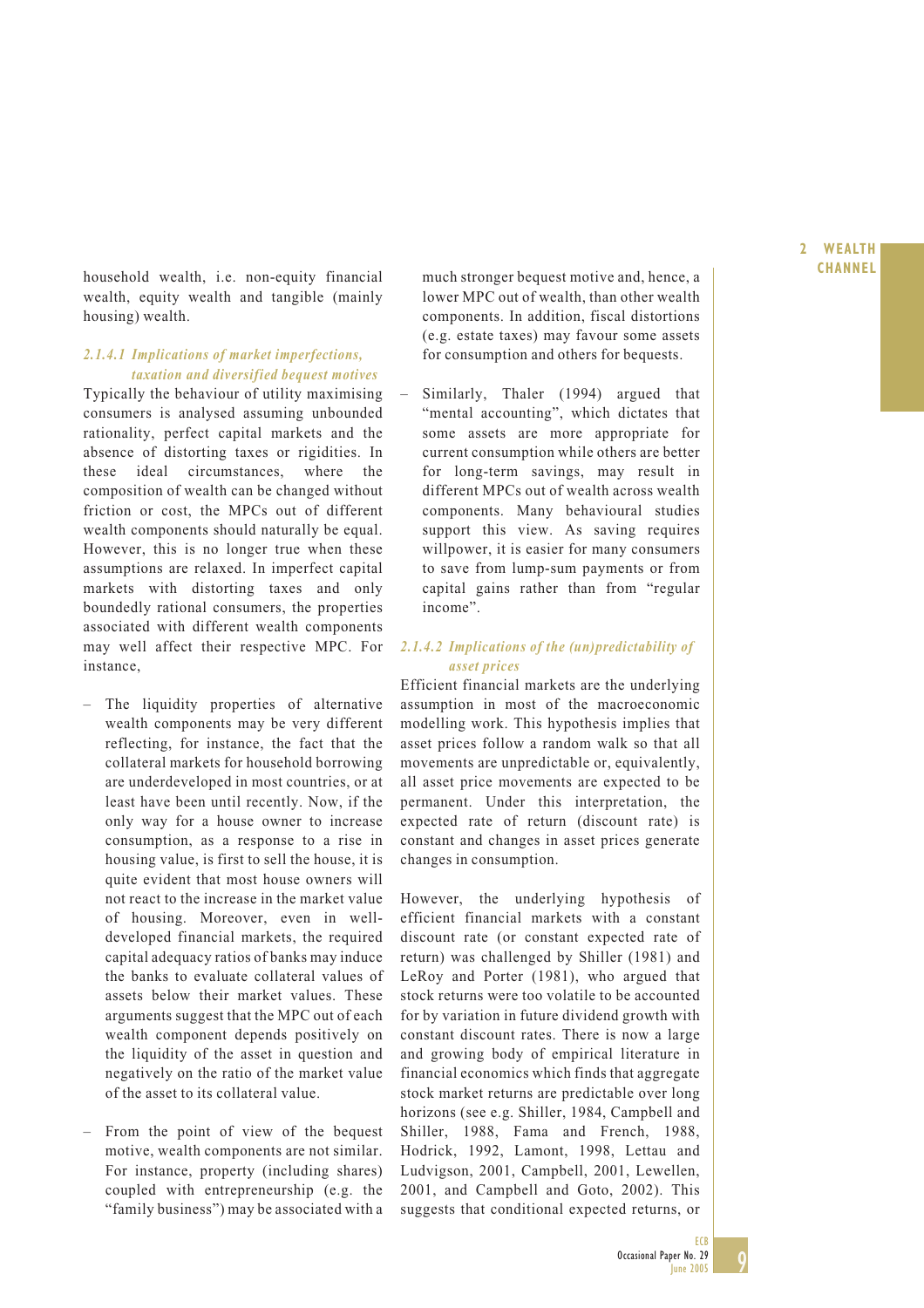discount rates, vary over time, possibly driven by cyclical variation in risk aversion (see e.g. Sundaresan, 1989, Constantinides, 1990, Campbell and Cochrane, 1999, and Cochrane, 2001, Chapter 20).

Campbell and Cochrane (1999) present a consumption-based model that explains, among a wide variety of dynamic asset-pricing phenomena, the long-run predictability of excess stock returns (mean reversion). The key element of their explanation is the timevarying habit, or subsistence, level of consumption added to the constant riskaversion utility function. However, in calibrating their model to actual data, they found that the process defining the habit level of consumption must be slow-moving and nonlinear to be able to generate mean reversion of asset prices. Although the question of whether these requirements are compatible with actual data is largely untested, Fuhrer (2000), for instance, found that one period lag of consumption, instead of its long lag distribution, was sufficient to capture the habit formation effect on consumption.

Anyway, independently from possible theoretical explanations, the division of asset price movements into the expected permanent and transitory components may affect the MPC out of equity wealth. To clarify this issue Lettau and Ludvigson (2001) used a more dataoriented approach. They examined the implications of the intertemporal budget constraint to the long-run cointegration relationship between consumption, income and wealth. Taking as their basis the work of Campbell and Mankiw (1989) and Campbell (1996), Lettau and Ludvigson (2001) showed that the log approximation of the budget constraint (2.4) can be presented in the following form (lowercase letters denote log variables):

$$
(2.8) \quad c_t - \alpha \cdot a_t - (1 - \alpha)y_t =
$$

$$
E_{t} \sum_{i=1}^{\infty} \rho_{w}^{i} \left\{ \left[ \alpha \cdot r_{a,t+i} + (1 - \alpha) \cdot r_{h,t+i} \right] - \Delta c_{t+i} \right\} + (1 - \alpha) z_{t}
$$

$$
\approx E_{t} \sum_{i=1}^{\infty} \rho_{w}^{i} \left\{ \left[ \alpha \cdot \Delta a_{t+i} + (1 - \alpha) \cdot r_{h,t+i} \right] - \Delta c_{t+i} \right\} + (1 - \alpha) z_{t}
$$

where  $r_{h_{t+1}}$  is real net return on human wealth and  $r_{a,t+i} \approx \Delta a_{t+i}$ , see Campbell, Lo and MacKinlay (1997). Parameter  $\alpha$  is the average share of non-human wealth in total wealth (equalling approximately the GDP share of non-labour income) and  $z$  is the residual of the cointegrating relationship between human wealth  $h_t$  and labour income  $y_t$ . If all the righthand-side variables of (2.8) are presumed stationary, then *c*, *a* and *y* must be cointegrated, and the left-hand side of (2.8) gives the deviation in the common trend of  $c_t$ ,  $a_t$  and  $y_t$ .

It follows that the real effects of changes in the market valuation of wealth depend on how the adjustment burden of the cointegration residual implied by the left-hand side of (2.8) is fed back to consumption, labour income and the market value of non-financial wealth, reflecting fluctuations in expected returns on wealth. If the mean reversion tendency of asset prices is strong, which implies a strong transitory component in asset prices, dynamic effects on consumption may remain modest although the dynamic equation estimated for consumption would contain a large and significant coefficient for the lagged cointegration residual. This aspect is stressed by Lettau and Ludvigson (2002) and, especially, by Lettau, Ludvigson and Barczi (2001) in their comment on Davis and Palumbo (2001).

As a better summary statistic, which would account for the finding that much of the variation in wealth is transitory and uncorrelated with consumer spending, Lettau and Ludvigson (2002) propose the following corrected measure:

$$
(2.9) \quad mpc_{corr} = \left(\frac{\sqrt{\gamma}}{\sqrt{\gamma} + \sqrt{1 - \gamma}}\right) mpc_W \; ; \; 0 \le \gamma \le 1
$$

where  $\gamma$  is the is the share of the transitory component in the variance of wealth.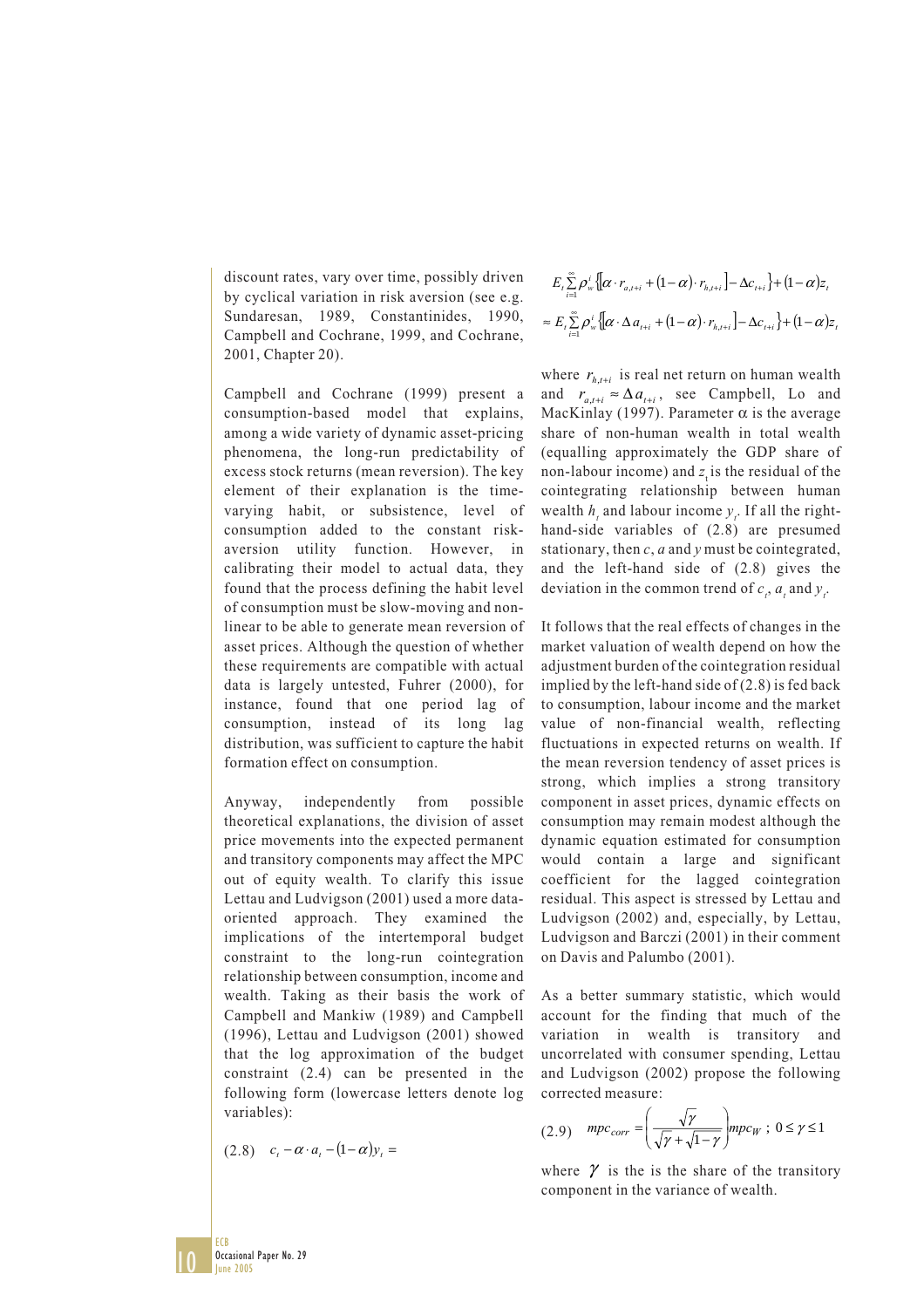However, as mean reversion in asset prices housing wealth may be larger than for assets **CHANNEL** housing wealth may be larger than for assets with lower expected returns.

- In most countries housing wealth is more evenly distributed than equity holdings, which are concentrated in the upper tail of income distribution. If, as some studies indicate, the MPC is lower among the richest households, then, at the aggregate level, the wealth effect from housing may be expected to be more important than the effect from equity wealth.
- In some countries, differential taxtreatment of equity holdings and residential property may lower the MPC out of equity wealth because stock holdings have to be retained to receive a more favourable taxtreatment.

On the other hand, a partial equilibrium analysis may suggest a less clear-cut housing wealth effect on consumption because of the dual effects of house prices on non-housing consumption, i.e. a positive wealth effect, which depend on the liquidity of houses, and a negative relative price effect.<sup>2</sup> Since houses are part of household wealth, changes in their value are expected to have a positive effect on the consumption of homeowners. Conversely, for tenants, an increase in house prices leads to higher rental prices and a negative income impact on their consumption. However, the wealth effect for landlords or pension funds and similar institutional investors owning rental housing has also to be considered. This wealth effect, at least to the extent that the landlords belong to the household sector, neutralises the negative consumption effects of the rent paid by tenants. However, typically a proportion of tenants are also future homeowners, who with limited access to the mortgage market have to increase savings in response to rising house prices in order to be able to purchase a house later. Hence, if

reflects fluctuations in expected returns on equity wealth, this issue is also related to the possible time-variance of the MPC out of wealth as is discussed by Palumbo et al. (2002) and in Appendix 2 of this report.

#### *2.1.4.3 Marginal propensities to consume out of non-equity financial wealth, equity wealth and housing wealth*

We now briefly review the discussion of the relative sizes of the MPC out of the three main components of household wealth: non-equity financial wealth, equity wealth and housing wealth. In line with our discussion in two previous sub-sections, there appears to be general agreement that, if the MPC out of wealth differs across these wealth components, then the MPC out of non-equity financial wealth is likely to be highest. However, the relative sizes of the MPCs out of equity wealth and out of housing wealth is more controversial. For both of these wealth components the main variation in their market values comes from the price rather than the volume component. Hence, the sensitivity of consumption to these price movements may depend on how liquid these asset are and how permanent the price changes are expected to be, i.e. whether the mean reversion tendency is associated with asset price changes. The following arguments have been presented in favour of a higher MPC out of housing wealth:

- Since equity prices are more volatile than house prices, households may find it more difficult to assess whether a change in the equity wealth is permanent or temporary. Therefore, they are likely to be more cautious in adapting consumption plans to changes in equity wealth than in housing wealth.
- Since house purchases are generally financed with borrowed money, increases in property values result in a higher net return on this investment than on other assets, implying that the MPC out of

**2 WEALTH**

<sup>2</sup> See Muellbauer and Lattimore (1995), for a clear exposition of this dual role.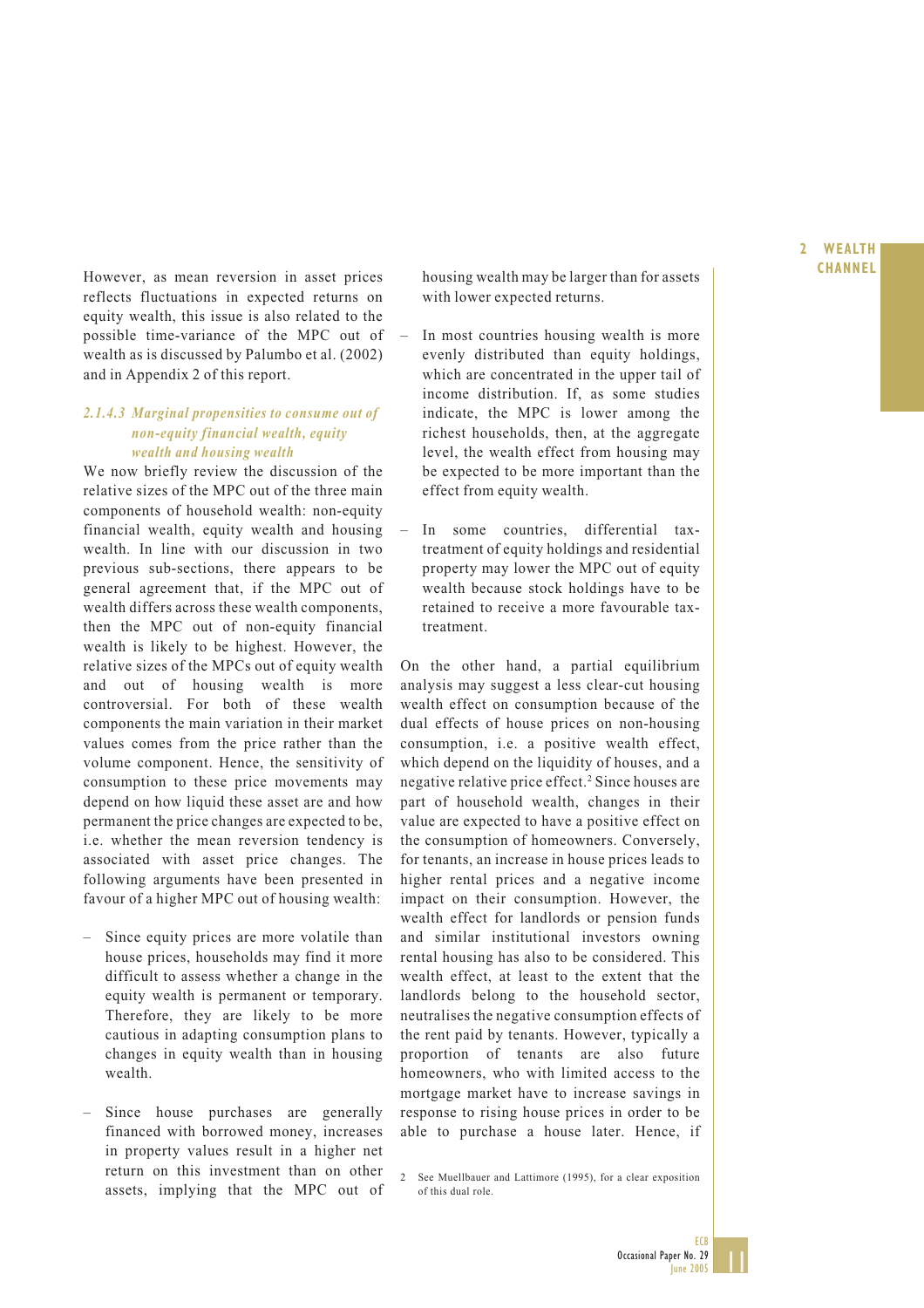households are divided into house owners (including landlords) and tenants, a positive relation between consumption and house prices would be expected for house owners and a close to zero (slightly negative) relation for tenants. In addition, the wealth effect is the smaller the less liquid the housing property is. According to Maclennan, Muellbauer and Stephens (1998) the perceived liquidity of housing assets varies a lot across Europe. This is due to, among other things*,* differences in transaction costs (e.g. stamp duties), the collateral role of the assets and inheritance taxes, particularly when housing is sheltered from inheritance taxes, which can be translated into a restriction on resale. Under these circumstances, other things being equal, they conclude:

- The higher the proportion of owneroccupiers and the lower the proportion of households in the rented market, the larger will be the consumption response to a rise in house prices.
- The larger the proportion of rental housing which is owned by pension funds and similar institutional investors, the smaller will be the consumption response to a rise in house prices. The reason is that (future) pensions are rather illiquid component of consumers' portfolios. 3

#### **2.2 SOME CONCLUSIONS**

On the basis of the discussion in Section 2 the following conclusions can be drawn:

- The long-run MPC out of different wealth components should be quite stable over time. The main determinants are the length of the planning horizon, the bequest motive and a weighted average of the expected rate of return on wealth (over the planning horizon) and the subjective discount rate.
- Risk aversion associated with uncertainty widens the range of feasible values for the MPC out of wealth  $mpc_w$ . With the plausible values of risk aversion  $(1/\sigma \ge 1)$  *mpc<sub>W</sub>*

increases with the rate of return  $r_a$ , but the opposite is true, if risk aversion is low, i.e.  $0 \leq 1/\sigma \leq 1$ . Hence, low relative risk aversion allows for low values of  $mpc_w$ .

- With typical estimates of risk aversion  $(1 \leq 1/\sigma \leq 3)$ , the MPC out of wealth should be above the subjective discount rate.
- Income uncertainty implies that the MPC out of wealth of wealthy consumers may be markedly lower than that of consumers with low wealth. For instance, if equity wealth is concentrated in the upper end of income distribution, then at the aggregate level the MPC out of equity wealth may be lower than the MPC out of other wealth components.
- The MPC out of wealth may differ across wealth components as a reflection of differences in liquidity properties and bequest motives associated with them. These cross asset differences may be strongly affected by developments in collateral markets and taxation.
- The transmission of asset price changes to consumption is largely determined by how permanent asset price changes are expected to be. Changes that are expected to be transitory have less effect on consumption. This issue is linked to the predictability of equity market returns.
- If the MPC out of wealth differs across wealth components, then the MPC out of non-equity financial wealth is likely to be highest. However, there are diverging views regarding the relative sizes of the MPCs out of equity wealth and out of housing wealth.

12

ECB

This is in line with Poterba (2000), who argued that pension funds and houses are long-term "locked" assets, the MPC out of which is lower than out of "unlocked" assets.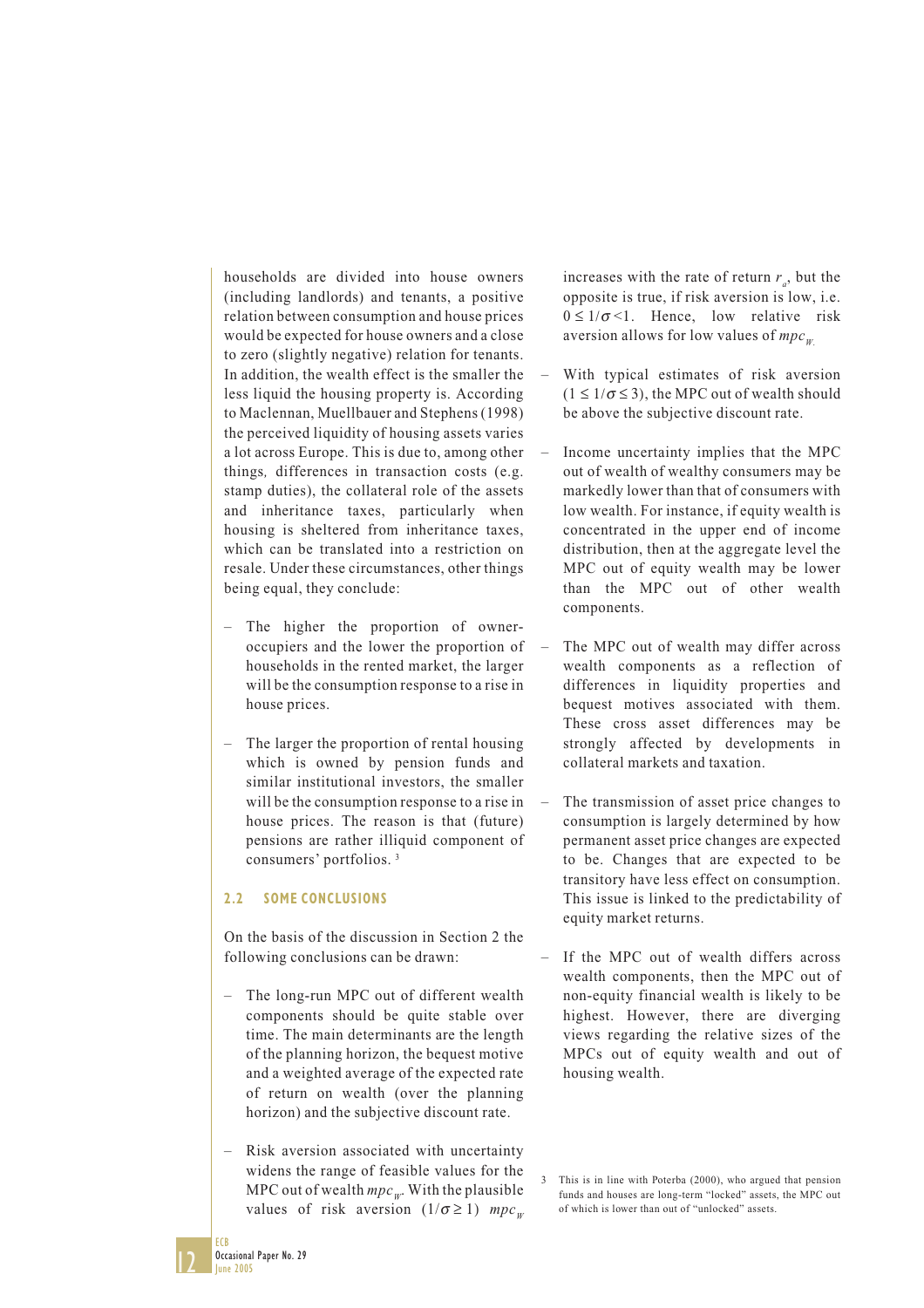#### **3 HOUSEHOLD WEALTH: A STATISTICAL REVIEW**

To give statistical background to our international comparison of estimated wealth and asset market effects on consumption we first make an international comparison of household wealth and wealth composition. The theoretical review in Section 2 revealed that the composition of wealth, its distribution across income classes and age groups, and demographics may have importance in the international comparison of wealth effects. Therefore, in sub-section 3.1, we first compare household wealth and its decomposition into financial and housing wealth across countries.4 Then the decomposition of financial wealth across counties is presented in sub-section 3.2. Since planning horizons and bequest motives can vary across consumers and across wealth components, sub-section 3.3 reports crosscountry comparisons of wealth distributions across income classes and age groups. Special attention is also paid to housing wealth and house prices and to equity wealth.

#### **3.1 DECOMPOSITION OF HOUSEHOLD WEALTH INTO FINANCIAL AND HOUSING WEALTH**

Table 3.1 reports the decomposition of total household wealth into its two main components, i.e. financial and housing wealth, in 1995 and 2000 for six EU countries and the

United States.<sup>5</sup> Each wealth component is presented as a percentage of GDP and a percentage of total wealth. As can be seen, the ratios to GDP of both total household wealth and its components vary considerably both over time and across countries. In 2000 total household wealth was highest in Spain, at 521% of GDP, and lowest in Germany, at 371% of GDP.

Regarding the composition of total household wealth, financial wealth dominates in the Netherlands, the United Kingdom and the United States with financial wealth shares above 60%. In 2000 the financial assets to GDP ratio was highest in the United States (341%), the United Kingdom and the Netherlands (both around 300%). In continental Europe this ratio was lower: somewhat above 200% in France and Italy and somewhat below 200% in Spain and Germany. In the period 1995-2000 financial wealth rose as a percentage of GDP in all countries as a result of strong equity price increases. The increase in this ratio was particularly strong in France (69 percentage points) and lowest in Germany (31 percentage points).

- 4 For a comprehensive presentation of EU housing markets, see ECB (2003).
- 5 The statistical source for financial assets is same as in Table 3.2. Housing wealth is drawn from OECD sources except for Spain and the Netherlands, which is from Arnold et al. (2002). Therefore, the figures in Table 3.1 are not fully comparable and should be only taken as indicative.

|                  | France |      |      | Germany |      | <b>Italy</b> | <b>Spain</b> |      |      | <b>Netherlands</b> |      | United<br>Kingdom |      | United<br><b>States</b> |
|------------------|--------|------|------|---------|------|--------------|--------------|------|------|--------------------|------|-------------------|------|-------------------------|
|                  | 1995   | 2000 | 1995 | 2000    | 1995 | 2000         | 1995         | 2000 | 1995 | 2000               | 1995 | 2000              | 1995 | 2000                    |
| Financial assets |        |      |      |         |      |              |              |      |      |                    |      |                   |      |                         |
| % of GDP         | 165    | 234  | 149  | 180     | 189  | 227          | 150          | 187  | 254  | 297                | 261  | 299               | 292  | 341                     |
| % of wealth      | 50     | 53   | 44   | 49      | 45   | 51           | 33           | 36   | 69   | 62                 | 64   | 61                | 71   | 73                      |
| Housing wealth   |        |      |      |         |      |              |              |      |      |                    |      |                   |      |                         |
| % of GDP         | 170    | 206  | 191  | 191     | 234  | 220          | 298          | 334  | 112  | 182                | 146  | 191               | 120  | 130                     |
| % of wealth      | 50     | 47   | 56   | 51      | 55   | 49           | 67           | 64   | 31   | 38                 | 36   | 39                | 29   | 27                      |
| Total wealth     |        |      |      |         |      |              |              |      |      |                    |      |                   |      |                         |
| % of GDP         | 335    | 440  | 340  | 371     | 423  | 447          | 448          | 521  | 366  | 479                | 407  | 490               | 412  | 471                     |
| % of wealth      | 100    | 100  | 100  | 100     | 100  | 100          | 100          | 100  | 100  | 100                | 100  | 100               | 100  | 100                     |

### **Table 3.1 Total household wealth decomposed into financial and housing wealth**

**3 HOUSEHOLD**

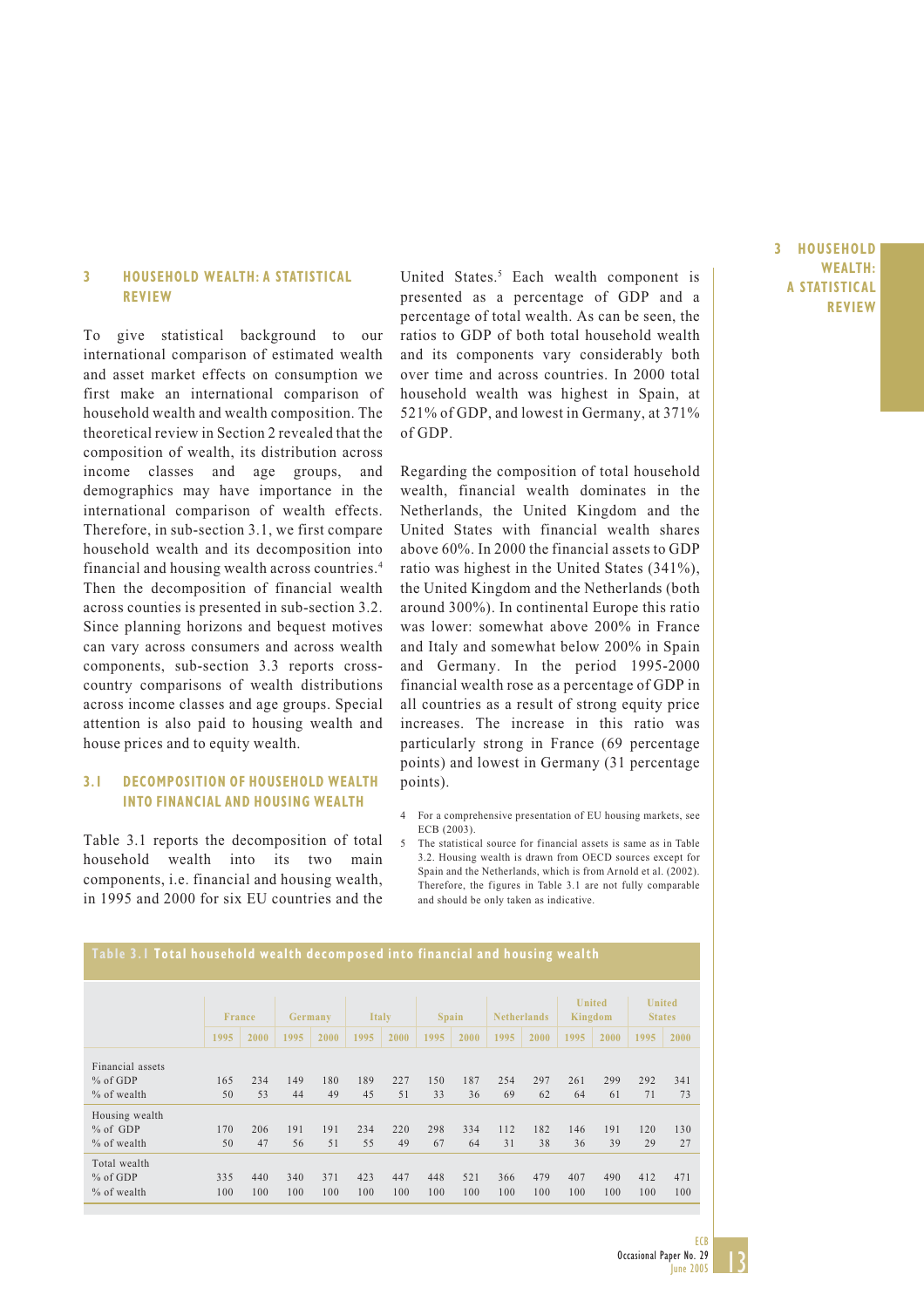However, in spite of this development housing wealth continues to play an important role in all countries but, especially, in France, Germany, Italy and Spain where the housing wealth share is close to or above 50%. Reflecting crosscountry differences in house price developments, the ratio of housing wealth to GDP and the share of housing in total wealth decreased in Italy and Germany by about 5 percentage points in 1995-2000. In all other countries, real house prices rose, increasing the ratio of housing wealth to GDP. In the United Kingdom house prices rose so much that the share of housing in total household wealth also increased. Hence, housing prices appear to be markedly less synchronised and their volatility varies more across countries than is the case with stock prices.

#### **3. 2 DECOMPOSITION OF HOUSEHOLD FINANCIAL WEALTH INTO COMPONENTS<sup>6</sup>**

Over the past decade financial markets have moved towards greater integration as well as product innovation. In Europe, the removal of capital controls, the privatisation of public utilities and recent pension reforms are some of the policy interventions which have transformed financial markets and consequently affected the allocation of household wealth.

This can be seen in Table 3.2, which shows the allocation of the financial wealth of households among its six main components in 1995 and 2000 in the same countries as in Table 3.1.7 Pension funds are the major factor in explaining the differences in the financial wealth to GDP ratio among the three countries with the highest ratio, i.e. the United States, the United Kingdom and the Netherlands, where the financing of pensions is mainly fund-based, and four countries with markedly lower ratios, i.e. France, Germany, Italy and Spain, where the financing of pensions is based mainly on "pay-as-you-go".

The share of stock market related wealth (stocks plus mutual funds in Table 3.2) is highest in the United States (46%) and it is almost as high in Italy and Spain (about 43.5% in 2000). All in all, the increase in the share of this risky wealth component was notably faster in France, Germany, Italy, and Spain than in the Netherlands, the United Kingdom and the United States during the later half of 1990s.

7 The "household" in Table 3.2 includes non-profit institutions serving households (e.g. churches, consumer associations, labour unions) and the self-employed.

| (as % of financial assets, unless otherwise indicated) |               |      |         |      |              |      |              |      |                    |      |                          |      |                                |      |
|--------------------------------------------------------|---------------|------|---------|------|--------------|------|--------------|------|--------------------|------|--------------------------|------|--------------------------------|------|
|                                                        | <b>France</b> |      | Germany |      | <b>Italy</b> |      | <b>Spain</b> |      | <b>Netherlands</b> |      | <b>United</b><br>Kingdom |      | <b>United</b><br><b>States</b> |      |
|                                                        | 1995          | 2000 | 1995    | 2000 | 1995         | 2000 | 1995         | 2000 | 1995               | 2000 | 1995                     | 2000 | 1995                           | 2000 |
| Currency and deposits                                  | 39.1          | 30.4 | 41.9    | 36.2 | 40.1         | 24.1 | 51.8         | 36.2 | 22.5               | 18.1 | 24.2                     | 22.2 | 14.1                           | 11.1 |
| Securities other<br>than stocks                        | 5.5           | 2.7  | 13.5    | 10.1 | 30.7         | 18.7 | 4.2          | 1.9  | 3.3                | 2.3  | 1.6                      | 1.3  | 9.4                            | 6.4  |
| Stocks                                                 | 15.8          | 24.8 | 10.9    | 15.6 | 14.5         | 27.6 | 19.0         | 33.7 | 15.4               | 16.8 | 15.7                     | 17.4 | 32.0                           | 33.1 |
| Mutual funds                                           | 8.6           | 9.0  | 5.9     | 10.5 | 3.1          | 15.9 | 6.2          | 9.9  | 3.6                | 5.5  | 3.8                      | 5.5  | 9.6                            | 12.9 |
| Life insurance                                         | 17.9          | 23.3 | 11.8    | 13.6 | 3.3          | 6.2  | 4.5          | 6.2  | 15.3               | 15.4 | 27.7                     | 27.5 | 7.1                            | 7.1  |
| Pension funds                                          | 1.8           | 1.5  | 5.6     | 5.2  | 0.8          | 1.2  | 4.5          | 5.3  | 35.5               | 37.7 | 22.3                     | 22.1 | 23.4                           | 23.8 |
| Financial assets<br>as % of GDP                        | 165           | 234  | 149     | 180  | 189          | 227  | n.a.         | 187  | n.a.               | 297  | 261                      | 299  | 292                            | 341  |

#### **Table 3.2 Composition of financial assets of households and total household wealth**



ECB

<sup>6</sup> This section is mainly based on Babeau and Sbano (2002) and Guiso et al. (2002).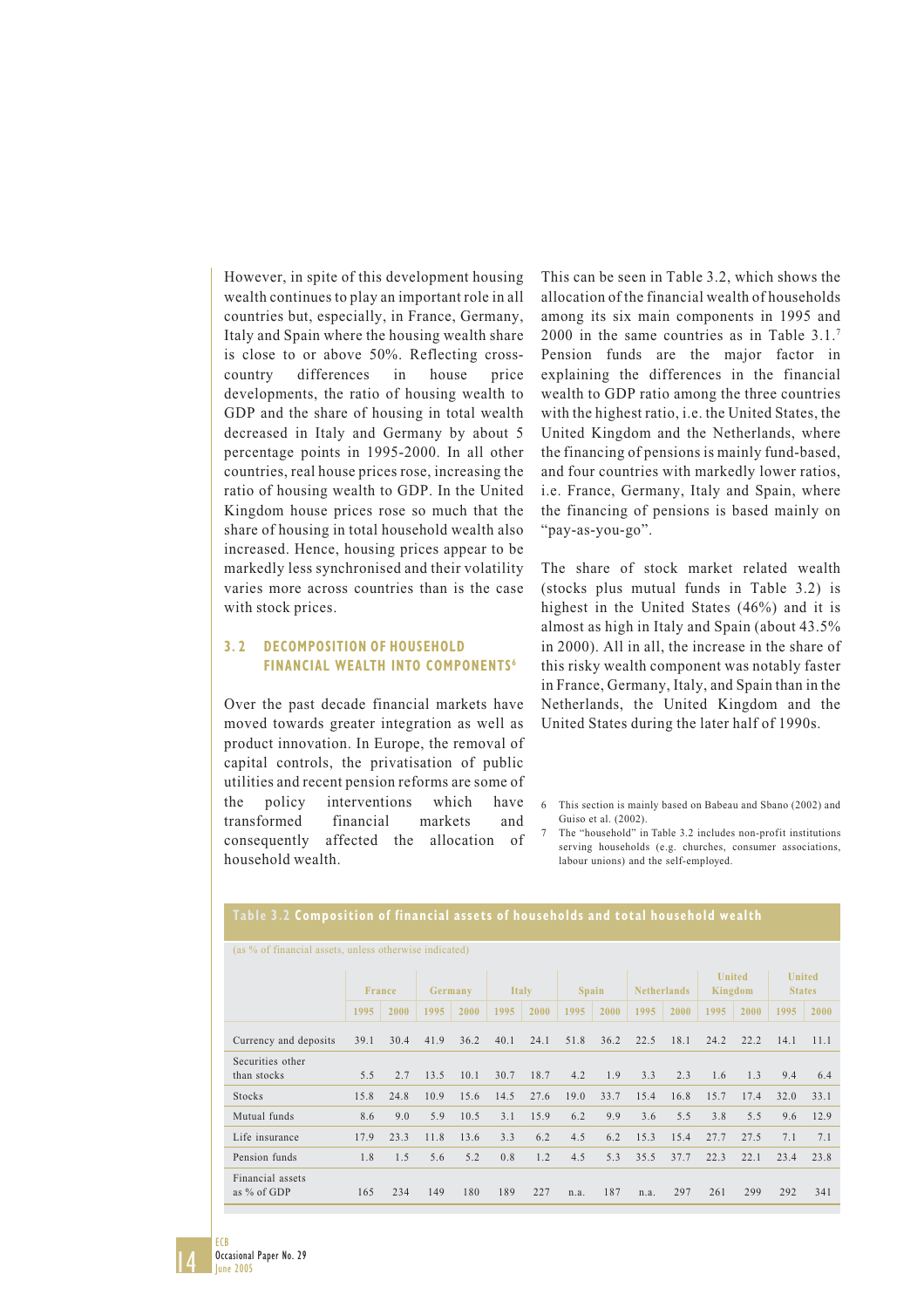The shift towards riskier assets is divided differently across countries between direct holdings of equities and investments in mutual funds. The portion of wealth held in mutual funds is rising everywhere, but especially in Italy and Germany. The tendency to take greater risks is also apparent in the proportion of equity funds within investment funds as a whole: they have increased their share in five of the six countries.

By contrast, euro area countries have experienced a generalised decline in banking intermediation. This trend is particularly noticeable in Spain, Italy and France and to a lesser extent in Germany. The decline has less of an impact on sight/overnight deposits than on term and savings deposits. There has also been a sharp decline in the portion of interestbearing securities (bonds and loans), mainly due to the decline in long-term interest rates and efforts to improve public finances. This trend is particularly visible in Italy, where the share of such investments was above 30% in the early 1990s (the highest ratio in the euro area) and fell to 18.7% in 2000.

Household claims on insurance companies grew over the period considered in France and, to lesser extent, in Germany, Italy and Spain. In

**Chart 3.1 Ratios of gross financial wealth to**



the United Kingdom and the Netherlands, where life insurance assets were already very high at the beginning of the period, they remained roughly stable. For saving purposes, life insurance policies are often perceived to be low risk. However this changed recently with the spectacular growth of unit-linked policies in Italy, France and Spain. Since the late 1980s such policies have already played an important role in the United Kingdom and the Netherlands. Only in Germany was there no evidence of this move towards riskier assets.

Available financial wealth data indicate surprisingly large variations across countries in the ratio of wealth to consumption. Based on national sources, Chart 3.1 shows that the ratio of total wealth to consumption is highest in the Netherlands, at around twice the level in Germany, where this ratio is lowest.<sup>8</sup> If the MPC out of wealth were equal across countries, then relation (2.2) would imply that the wealth elasticity of consumption in the Netherlands would also be around twice that of Germany. Although the role of pension funds explains a large part of these cross-country differences in the ratio of financial wealth to consumption, remaining differences are still important and difficult to explain. It may be that, rather than true differences, they reflect different methods of measuring wealth and, therefore, problems of data comparability. We return this issue in the sub-section 4.4.

#### **3.3 EQUITY WEALTH EFFECT, INCOME DISTRIBUTION AND DEMOGRAPHICS**

In Section 2 we showed that the distribution of wealth may affect aggregate MPCs out of different wealth components. Coupled with demographic factors, this may help explain cross-country differences in wealth effects. In this section we study the distribution of wealth, especially equity wealth, across income earners and age cohorts in different countries.

8 Financial wealth data in Tables 3.1 and 3.2 are not fully compatible with data used in Chart 3.1.

#### **3 HOUSEHOLD WEALTH: A STATISTICAL REVIEW**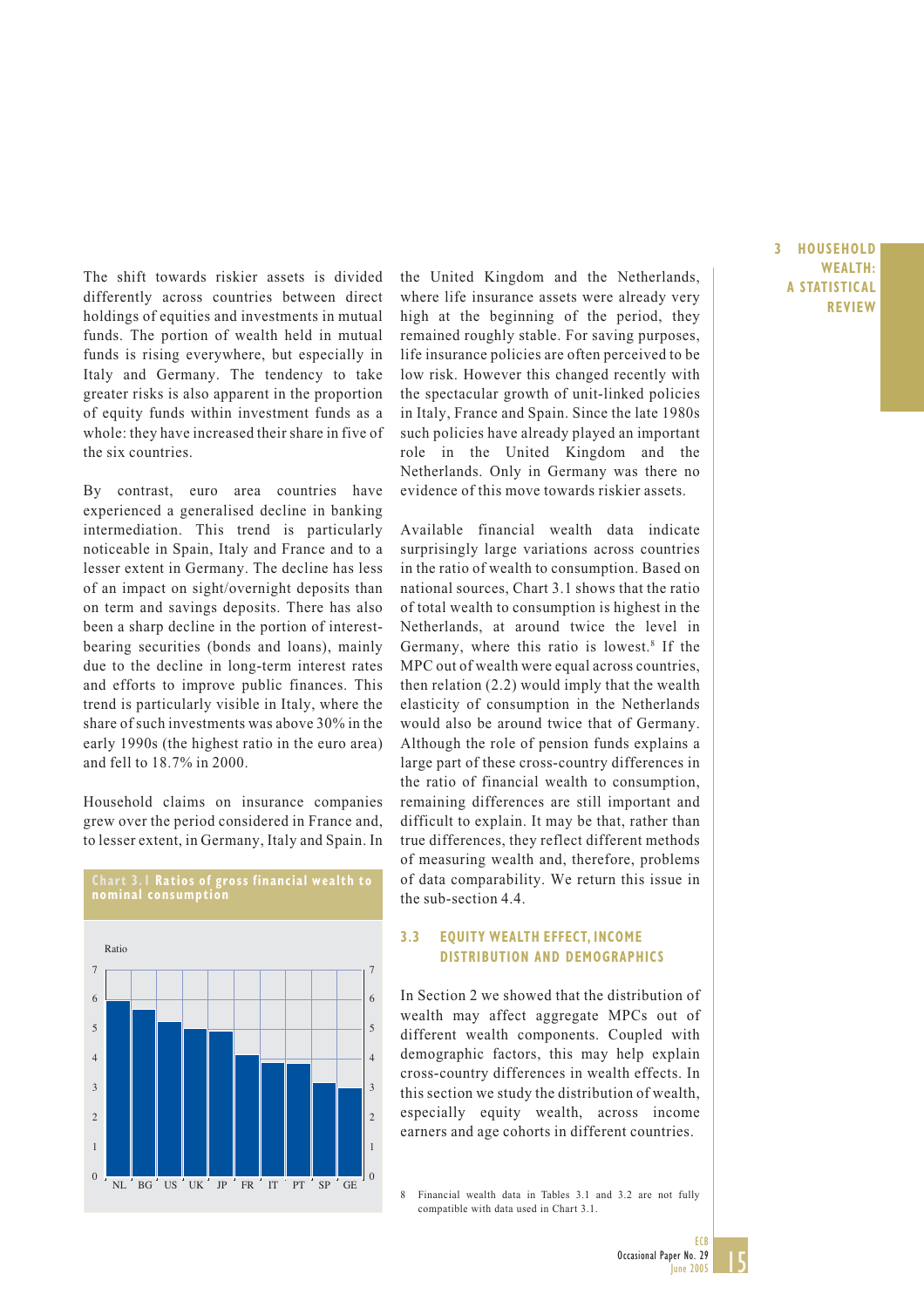#### **Table 3.3 Percentage of households with direct equity holdings, by income group**

| France                     |            |           |           |            |            | AII. |
|----------------------------|------------|-----------|-----------|------------|------------|------|
| Income group (EUR)         | $0 - 1500$ | 1500-2300 | 2300-3050 | 3050-3800  | 3800-      |      |
| Income group by percentile | $0 - 32$   | $32 - 65$ | $65 - 83$ | 83-91      | $91 - 100$ |      |
| Percentage owning equity:  |            |           |           |            |            |      |
| in 1997                    | 6.1        | 10.1      | 15.5      | 19.1       | 32.6       | 12.0 |
| in 2000                    | 7.4        | 11.2      | 14.3      | 21.1       | 31.4       | 12.7 |
| Germany                    |            |           |           |            |            |      |
| Income group (EUR)         | $0 - 1300$ | 1300-2050 | 2050-3050 | 3050-4100  | $4100 -$   |      |
| Income group by percentile | $0 - 21$   | $21 - 51$ | $51 - 84$ | 84-93      | $93 - 100$ |      |
| Percentage owning equity:  |            |           |           |            |            |      |
| in 1997                    | 1.7        | 3.9       | 8.3       | 14.6       | 18.7       | 6.2  |
| in 2000                    | 3.0        | 5.8       | 11.4      | 20.4       | 25.9       | 9.8  |
|                            |            |           |           |            |            |      |
| Italy                      |            |           |           |            |            |      |
| Income group (EUR)         | $0 - 850$  | 850-1700  | 1700-2600 | 2600-3450  | $3450 -$   |      |
| Income group by percentile | $0 - 18$   | $18 - 51$ | $51 - 74$ | 74-87      | 87-100     |      |
| Percentage owning equity:  |            |           |           |            |            |      |
| in 1995                    | 0.2        | 2.0       | 5.0       | 10.3       | 21.5       | 5.0  |
| in 1998                    | 0.6        | 2.4       | 5.7       | 11.9       | 31.7       | 7.8  |
| <b>United Kingdom</b>      |            |           |           |            |            |      |
| Income group by percentile | $0 - 25$   | $25 - 50$ | $50 - 75$ | $75 - 100$ |            |      |
| Percentage owning equity:  |            |           |           |            |            |      |
| in 1993                    | 8.2        | 14.8      | 27.0      | 41.3       |            | 22.8 |
| in 1996                    | 13.4       | 15.6      | 26.5      | 37.9       |            | 23.3 |
|                            |            |           |           |            |            |      |
| <b>United States</b>       |            |           |           |            |            |      |
| Income group (USD)         | $0 - 850$  | 850-2100  | 2100-4150 | 4150-8350  | $8350 -$   |      |
| Income group by percentile | $0 - 13$   | $13 - 37$ | $37 - 66$ | 66-91      | $91 - 100$ |      |
| Percentage owning equity:  |            |           |           |            |            |      |
| in 1995                    | 2.3        | 8.4       | 13.9      | 24.7       | 43.6       | 15.2 |
| in 1998                    | 3.8        | 7.2       | 17.7      | 27.7       | 56.6       | 19.2 |
|                            |            |           |           |            |            |      |

Sources: "Equity wealth and consumption – the experience of Germany, France and Italy in an international context", Bank of England Quarterly Bulletin, Spring 2002, p. 81. The original sources are provided there.

Notes: The table shows the proportion of each income group holding direct equities excluding mutual funds. Numbers are not fully comparable across countries due to different definitions of households.

Table 3.3 reports recent equity holdings across different income brackets in Germany, France, Italy, the United Kingdom and the United States. Table 3.4 presents the distribution of equity ownership across different age groups in the same countries.

The last column of both tables reveals that share ownership is much more concentrated in the three euro area countries than in the United States and the United Kingdom. While in the United States around 20% of the population own shares, this proportion falls to around 8% in Italy (in 1998), 10% in Germany (in 2000) and 13% in France (in 2000).<sup>9</sup> In the United Kingdom, more than 20% of the population owns shares.

Common features across countries are that (1) the percentage of households holding equities has increased and (2) the share of equity owners in each income bracket is positively related to the income level. In Table 3.3 the proportion of households holding shares in the highest income bracket is between 2 and 4 times larger than the average proportion in the population. The proportion of share ownership in high income brackets is larger in the United States

9 Figures reported here are not fully comparable across countries because of differences in the definition of households. In particular, the figures for Germany may underestimate the percentage of households holding equities as they refer to the population above 14 years of age, while for Italy and the United States a household is defined as an economic unit that includes more than one person on average.

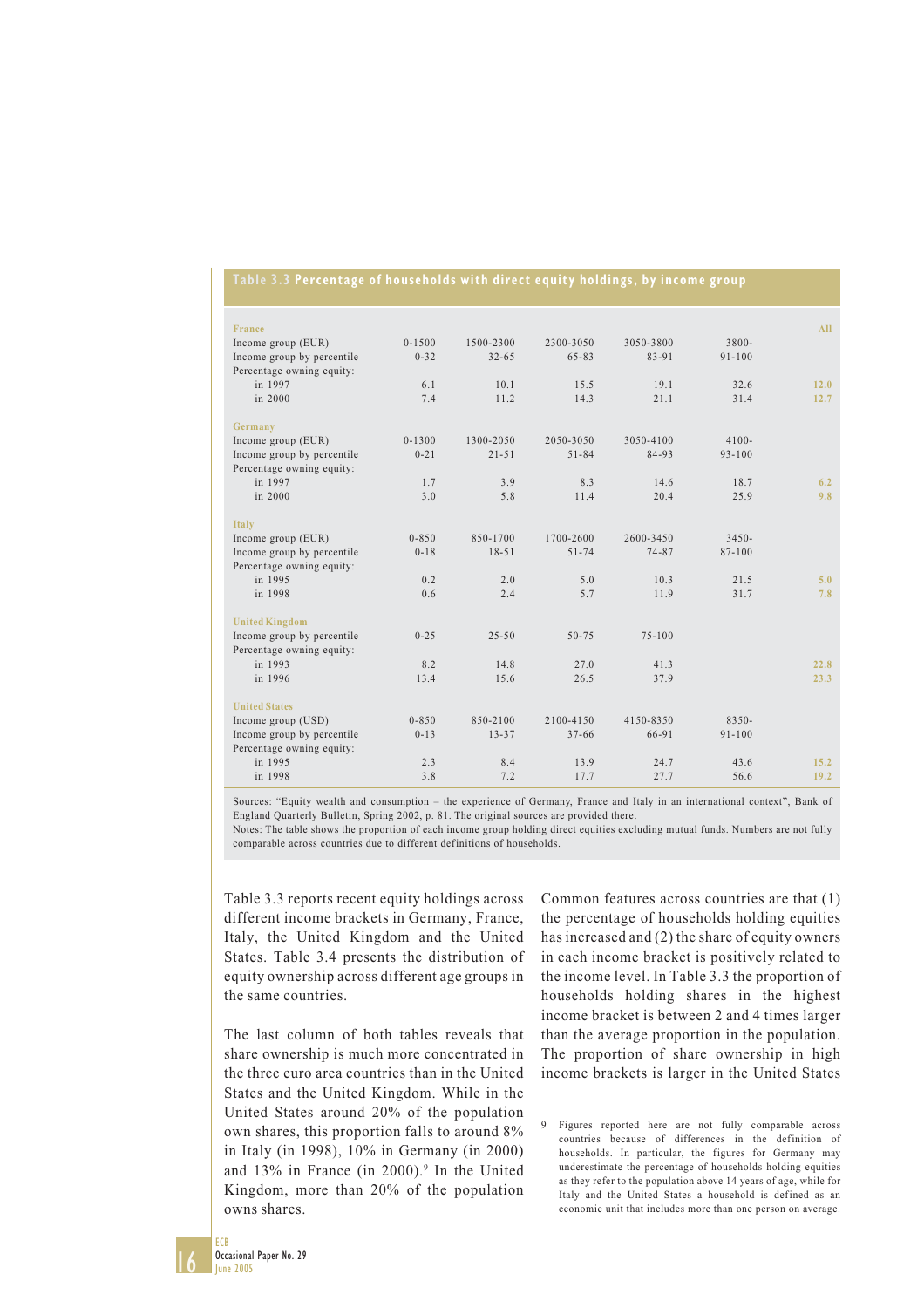| Table 3.4 Percentage of households with direct equity holdings, by age group |  |
|------------------------------------------------------------------------------|--|
|------------------------------------------------------------------------------|--|

| France                    |           |           |           |           |           |        | <b>All</b> |
|---------------------------|-----------|-----------|-----------|-----------|-----------|--------|------------|
| Age group                 | $15 - 24$ | $25 - 34$ | $35 - 44$ | $45 - 54$ | $55 - 64$ | $65 -$ |            |
| Percentage of population  | 13.0      | 14.5      | 14.6      | 13.9      | 9.2       | 15.9   |            |
| Percentage owning equity: |           |           |           |           |           |        |            |
| in 1997                   | 3.7       | 7.9       | 10.2      | 14.6      | 17.9      | 19.2   | 12.0       |
| in 2000                   | 3.3       | 9.1       | 11.6      | 17.6      | 16.9      | 18.3   | 12.7       |
| Germany                   |           |           |           |           |           |        |            |
| Age group                 | $14 - 19$ | $20 - 29$ | 30-39     | $40 - 49$ | $50 - 59$ | $60 -$ |            |
| Percentage of population  | 6.7       | 11.9      | 17.2      | 14.5      | 12.2      | 23.0   |            |
| Percentage owning equity: |           |           |           |           |           |        |            |
| in 1997                   | 1.0       | 4.4       | 7.3       | 8.7       | 8.7       | 4.9    | 6.2        |
| in 2000                   | 2.4       | 7.6       | 13.5      | 11.7      | 13.1      | 7.2    | 9.2        |
| <b>Italy</b>              |           |           |           |           |           |        |            |
| Age group                 | $15 - 30$ | $31 - 40$ | $41 - 50$ | $51 - 65$ | $65 -$    |        |            |
| Percentage of population  | 22.2      | 15.5      | 13.5      | 17.9      | 16.3      |        |            |
| Percentage owning equity: |           |           |           |           |           |        |            |
| in 1995                   | 2.1       | 5.7       | 5.6       | 6.6       | 2.9       |        | 5.0        |
| in 1998                   | 3.9       | 9.8       | 7.9       | 9.5       | 5.5       |        | 7.8        |
| <b>United Kingdom</b>     |           |           |           |           |           |        |            |
| Age group                 | $25 - 34$ | $35 - 49$ | $50 - 64$ | $65 -$    |           |        |            |
| Percentage of population  | 16.0      | 20.7      | 15.6      | 15.7      |           |        |            |
| Percentage owning equity: |           |           |           |           |           |        |            |
| in 1993                   | 12.8      | 24.1      | 30.4      | 24.7      |           |        | n.a.       |
| in 1996                   | 12.9      | 21.6      | 30.2      | 31.2      |           |        | n.a.       |
| <b>United States</b>      |           |           |           |           |           |        |            |
| Age group                 | $0 - 34$  | $35 - 44$ | $45 - 54$ | $55 - 64$ | $65 - 74$ | $75 -$ |            |
| Percentage of population  | 23.3      | 23.3      | 19.2      | 12.8      | 11.2      | 10.2   |            |
| Percentage owning equity: |           |           |           |           |           |        |            |
| in 1995                   | 10.8      | 14.6      | 17.7      | 15.0      | 18.6      | 19.7   | 15.2       |
| in 1998                   | 13.1      | 18.9      | 22.6      | 25.0      | 21.0      | 18.0   | 19.2       |

Sources: "Equity wealth and consumption – the experience of Germany, France and Italy in an international context", Bank of England Quarterly Bulletin, Spring 2002, p. 81. The original sources are provided there.

Notes: The table shows the proportion of each age group holding equities directly, excluding mutual funds. Numbers are not fully comparable across countries due to different definitions of households.

and the United Kingdom than in the three euro area countries, although in this respect the differences between countries appear less marked than for the population averages. In addition, Table 3.3 shows that the percentage of middle-to-low income earners holding shares is larger in the United States and the United Kingdom than in the euro area countries. If coupled with the higher MPC out of wealth of the poor relative to the wealthy, this may justify, at least qualitatively, a higher MPC out of equity wealth in the United Kingdom and the United States than in Germany, France and Italy.

Table 3.4 shows that equity ownership is more evenly distributed across age groups than across income brackets, except for the youngest age group. However, a positive relation between equity holdings and age is apparent, especially, in the United Kingdom and the United States. In Germany and Italy this relation turns to negative among retired age groups. Therefore, if the MPC out of wealth is higher for older generations, reflecting a shorter planning horizon, then this may also justify a higher MPC out of equity wealth in the United States and the United Kingdom than in Germany, France and Italy.

**3 HOUSEHOLD WEALTH: A STATISTICAL REVIEW**

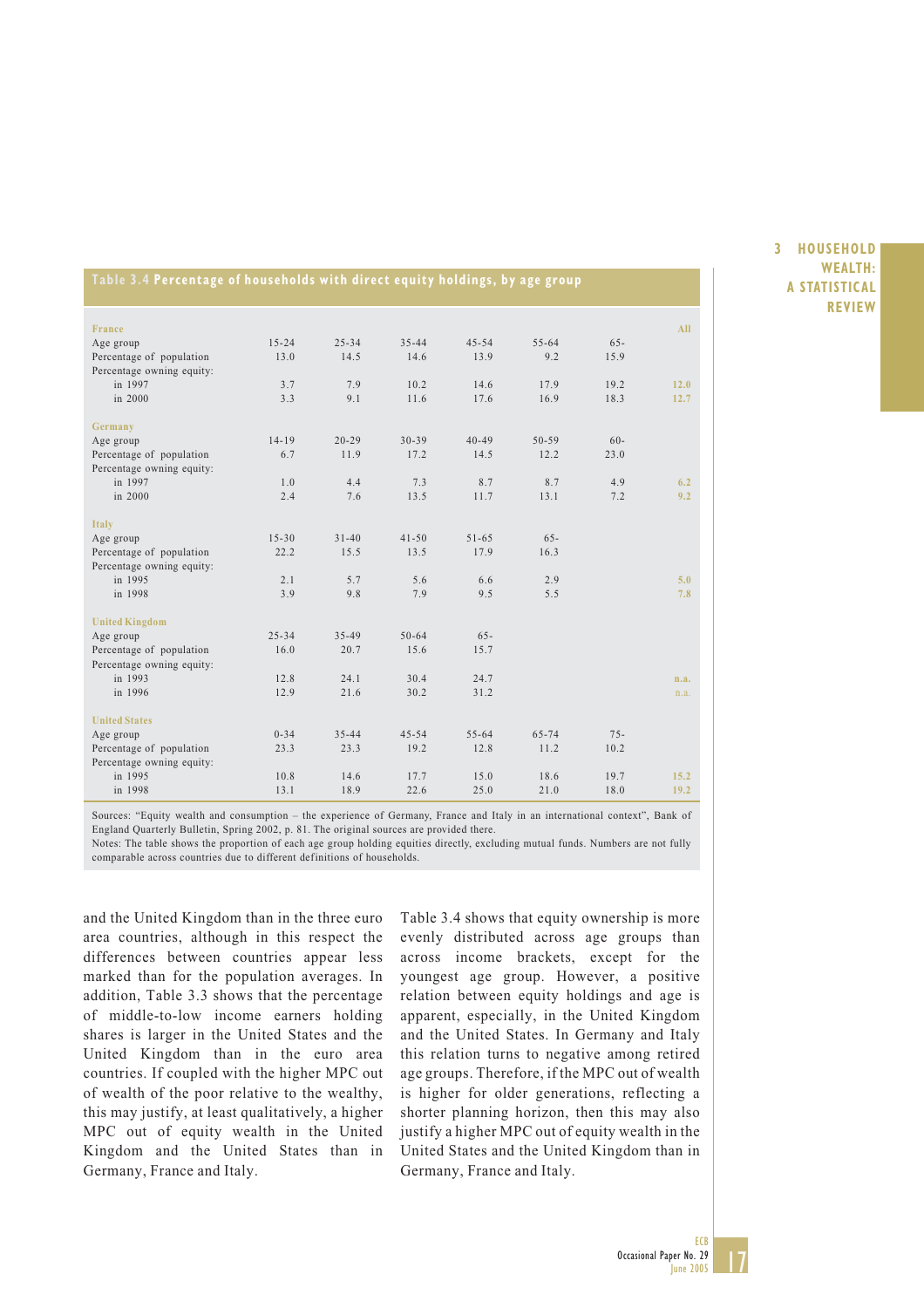#### **4 ASSET PRICE EFFECTS VIA THE WEALTH CHANNEL: EMPIRICAL EVIDENCE**

This section reviews cross-country empirical evidence of wealth effects on consumption. Sub-section 4.1 presents evidence based on micro-data studies, which are most closely linked to data characteristics examined in Section 3. The merit of the micro-data approach is its ability to separate direct and indirect wealth effects. Sub-section 4.2 presents MPCs out of wealth in theory-based calibrated multi-country models. Sub-section 4.3.1 discusses MPC out of wealth estimates based on time-series estimation of the deep parameters of theory-based consumption functions. In sub-section 4.3.2 we review results based on direct (unconstrained) aggregate time-series estimations. Although the available evidence mostly suggest an important wealth channel, our general conclusion is that the variation of MPC out of wealth estimates across studies, across countries and across estimation methods is disconcertingly large. Such differences in typical MPC out of wealth estimates across countries are implausible in the light of economic theory. In sub-section 4.4, after a critical assessment of the wealth data used in cross-country comparisons, we propose that incomparable measures of wealth across countries and across studies may be an important source of differences in MPC out of wealth estimates. To reduce these problems in wealth data, sub-section 4.5 presents some recent estimation results based on dynamic panel approach. Sub-section 4.6 concludes.

#### **4.1 MICRO DATA EVIDENCE**

This section briefly surveys the evidence from micro-level studies. Unfortunately most of these studies are limited to US data. Recent exceptions are studies by Paiella (2003) and Guiso, Paiella and Visco (2004) using Italian data. In addition, all these studies use datasets with limited coverage of consumption and/or asset holdings. Thus, key parameter estimates may not always be directly comparable to their

macroeconomic counterparts. However, micro-level studies provide a useful check on whether theories of the wealth effect are consistent with individual behaviour.

There are a large number of micro-data studies of various aspects of the wealth effect and, as is often the case with such literature, these studies have frequently come to different conclusions. However, a reasonable interpretation of these studies is that they tend to back up the macroeconomic evidence on the role of the wealth effect.<sup>10</sup>

A number of studies of have analysed the relationship between equity wealth and consumption within the consumption-based capital asset pricing model (C-CAPM). For example Mankiw and Zeldes (1990), Attanasio, Banks and Tanner (1998), Vissing-Jørgensen, (1999), and Brav, Constantinides and Geczy (1999) find that the spending of stockholders is more highly correlated with stock market returns than that of non-stockholders, which supports a direct effect. Less positively, Parker (1999b) and Juster, Lupton, Smith and Stafford (1999) both find that spending responds to wealth at the household level, but neither paper can pinpoint responses within the time frame necessary to explain the macro relationship.

A comprehensive study by Maki and Palumbo (2001) provides important evidence in favour of the wealth effect on US consumer spending during the 1990s. Using data from the Survey of Consumer Finances, they find that the groups of families whose portfolios were boosted most by the exceptional stock market performance over the latter half of the 1990s are the same groups whose net saving flows declined most sharply between 1995 and 2000.

<sup>10</sup> Of course, one can find some evidence to the contrary. For example, Starr-McCluer's (2000) analysis of qualitative evidence from the University of Michigan's SRC Survey of Consumers suggests that the spending of stockholders is only modestly affected by changes in wealth, and Otto (1999) finds that the correlation between stock prices and consumer sentiment does not vary by stock ownership.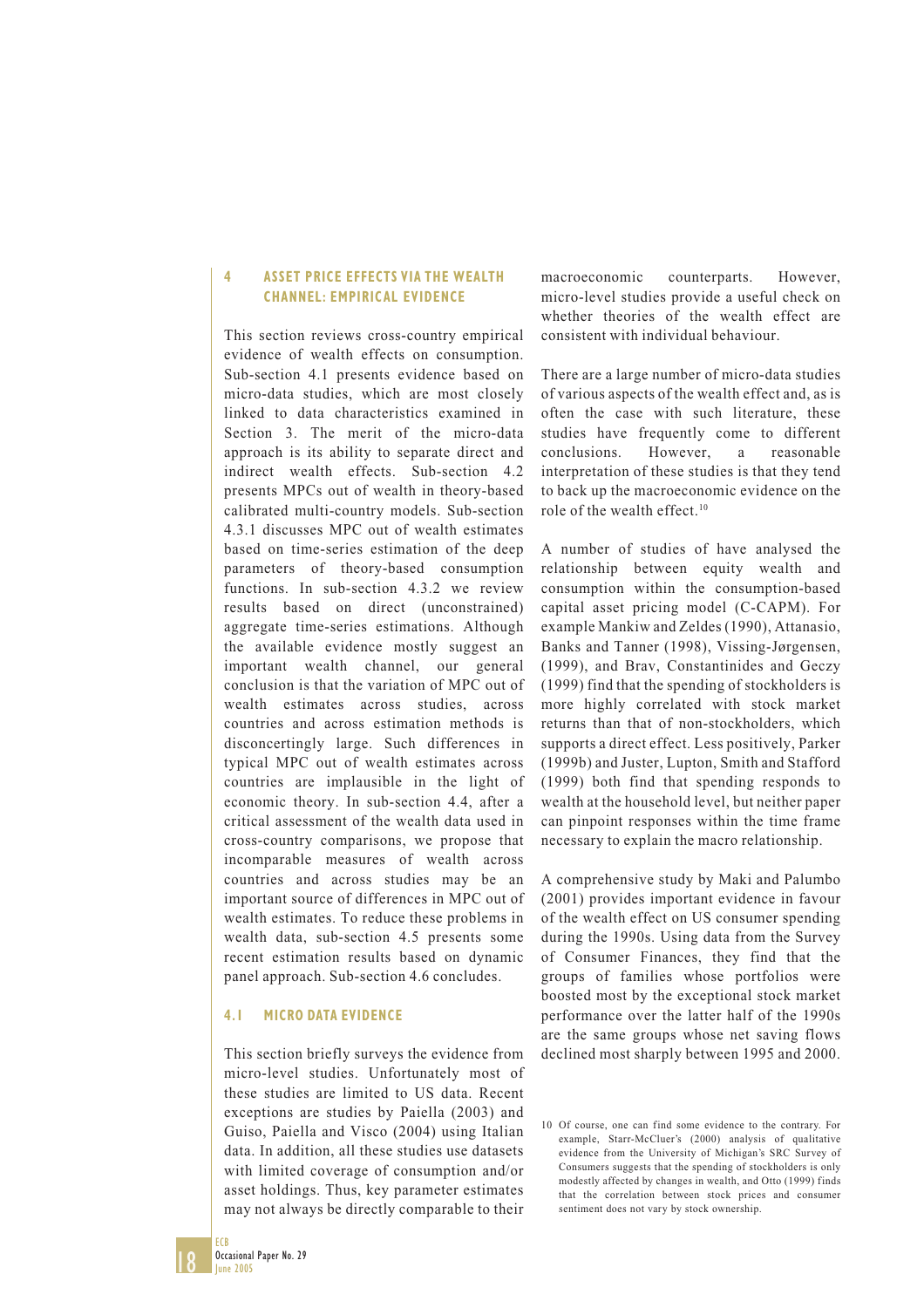Families who owned relatively modest amounts of equity wealth – the vast majority of US households – experienced relatively small gains in net worth to income ratios over the 1990s and continued to save at about the same steady pace over the decade. In addition, Maki and Palumbo's study verifies that essentially all of the increased spending apparent in the aggregate data can be attributed to an increase in the MPC out of income of the richest US households. Finally, they present new econometric estimates of the MPC out of household net worth based on cohort-level time-series data that fall in the same range  $-3$ to 5 cents per dollar – as typical macroeconomic estimates (although somewhat lower than the preferred estimates in Table 2 above). These econometric results bolster the conclusion that the direct wealth effect on household spending is of the right size to explain the sharp decline in the aggregate saving rate observed in the 1990s.

These results are also compatible with those of Dynan and Maki (2001) who use data from the Consumer Expenditure Survey and imputed values of equity holdings to estimate the effects of stock market wealth on consumption. They find that direct wealth effects begin to show up relatively quickly and continue to boost consumption growth for a number of quarters, which is in line with aggregate estimates. In contrast to many earlier studies, they find that the indirect wealth channel is not an important determinant of consumption growth. This study also reports estimates of the MPC out of stock market wealth of between 5 and 15 cents per dollar, but notes that its sample excludes highincome households likely to have lower MPCs. Indeed, both Parker (1999a) and Dynan et al. (2000) show that the average propensity to consume declines with permanent income.<sup>11</sup>

Evidence found by Paiella (2003) and, especially, by Guiso, Paiella and Visco (2004) for Italy, resemble in many respects the US evidence described above, although the estimated size of the wealth effect is smaller than typical US estimates. The estimates of

MPC were around 2 cents per euro out of total wealth and out of housing wealth, respectively, and slightly below 4 cents per euro out of net financial wealth. However, when dividing their data into homeowners and tenants Guiso, Paiella and Visco (2004) found that the MPC out of housing wealth (excluding current period capital gains on real estate) and the MPC out of capital gains on real estate were 2 and 3.5 cents per euro, respectively. For tenants they did not find any statistically significant relation between consumption and capital gains on real estate (or house prices), but the estimated MPC out of net wealth was in the range of 3.7 to 6.2 cents per euro. All these results support direct effects from wealth and its components on consumption. Regarding equity wealth effects on consumption, both studies found hardly any evidence for the MPC out of equity wealth. However, it is quite likely that this result contains a downward bias, because households at the top of the income and wealth distribution were underrepresented in the survey data.

#### **4.2 THE MPC OUT OF WEALTH IN SOME CALIBRATED THEORY-BASED MODELS**

In theoretically-founded models, such as the IMF's MULTIMOD, deep structural parameters such as the rates of return and the planning horizon are calibrated. The calibrated MPCs out of wealth of MULTIMOD provide a theory-consistent guide to reasonable benchmark for the MPC out of wealth to be expected from empirical research.

Chart 4.1 shows the MPC out of wealth implied by MULTIMOD. These MPCs out of wealth are based on the Mark III version, as this provides separate MPCs out of wealth for the countries of the euro area. These MPCs out of wealth range between 5.4 and 8.2 per cent. The highest values are those for the United States and

11 It is worth noting, however, that while the average propensity to consume depends on wealth, this does not imply that the same must be true for the MPC out of wealth.

**4 ASSET PRICE EFFECTS VIA THE WEALTH CHANNEL: EMPIRICAL EVIDENCE**

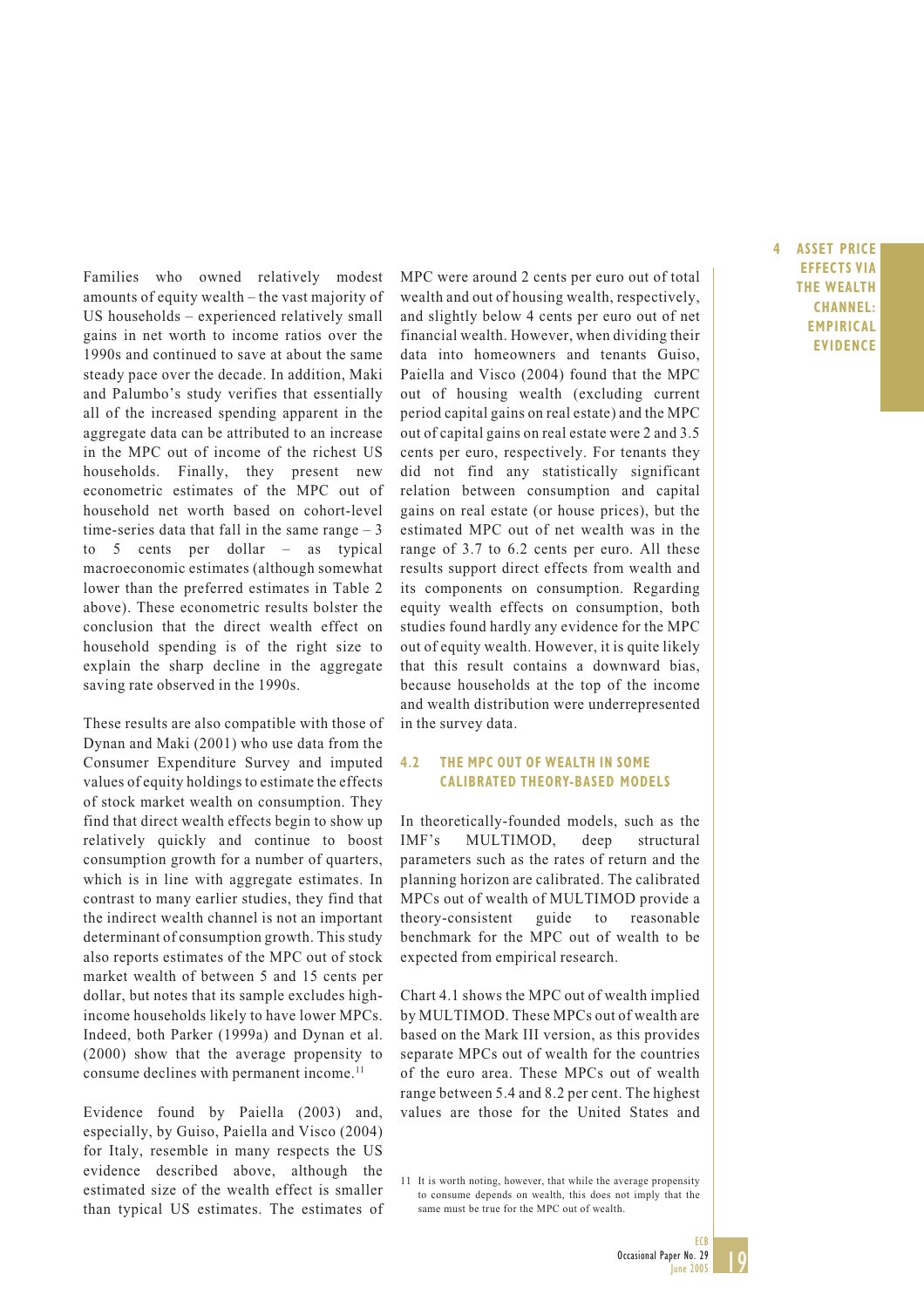

Canada, followed closely by those for the United Kingdom and Japan; the values for the euro area economies are somewhat below 6. Overall, the MPC out of wealth tends to be quite similar across countries. In fact, three of the four parameters determining the MPC out of wealth in MULTIMOD – the intertemporal elasticity of substitution in consumption, the real interest rate, the probability of death – are the same across countries in the long run, as a result of calibration or pooled estimation (see Faruquee, Isard, Laxton, Prasad and Turtelboom (1998)).

#### **4.3 AGGREGATE TIME SERIES ESTIMATES OF MPC OUT OF WEALTH:**

The following sub-section reviews estimates based on time-series estimation of the deep parameters of theory-based consumption functions. Sub-section 4.3.2 examines the evidence based on aggregate time series estimation without theory-based parameter constraints.

#### **4.3.1 MPC OUT OF WEALTH BASED ON THE ESTIMATED DEEP PARAMETERS OF THE CONSUMPTION FUNCTION**

Not many studies estimate the consumption function explicitly in terms of deep parameters. Some exceptions are Hayashi (1982b), Darby et al. (1999), Sefton and in't Veld (1999),

Fuhrer (2000) and Willman (2003). Through quasi-differing human wealth in the stochastic permanent income hypothesis consumption function, Hayashi (1982b) estimates the solved-out consumption function (1982) for the United States and Darby et al. (1999) for the United Kingdom. Sefton and in't Veld (1999) apply the Blanchard (1985) overlapping generations model with positive probability of death. Willman (2003), in the framework of the overlapping generation model, also account for habit formation. Hayashi (1982b) and Darby et al. (1999) directly estimate the MPC out of wealth. In Sefton and in't Veld (1999) and in Willman (2003) the estimated length of planning horizon (probability of death) is the crucial determinant of the MPC out of wealth, as shown by equation (2.6).

Hayashi's (1982b) estimates of MPC out of wealth were in the theoretically reasonable range of 3.3 to 8.6 with the preferred point estimate at 6.8 cents per dollar, which is very close to the Darby et al. (1999) point estimate of 7.1 pence per pound for the UK. In Sefton and in't Veld (1999) estimates of MPC out of wealth were in the range of 3 to 16 cents per dollar for the United States, 9 cents per dollar for Canada, 6 to 7 pence per pound for the United Kingdom and 4 to 9 pfennigs per Deutsche Mark for Germany. Willman (2003) estimated the consumption function using aggregated quarterly euro area data and found an MPC out of wealth in the range of 7-10 cents per euro for the planning horizon in the range of 12-32 years. Estimates for the habit persistence parameter defining the adjustment speed from shocks to consumption was in the range of 0.7 to 0.8. Apart from Sefton and in't Veld's outlying estimates in the upper limit of the range, the ranges of these estimates were quite reasonable and broadly in line with those calibrated for MULTIMOD. Further, these results indicate no clear evidence for the MPC out of wealth being lower in continental Europe than in the English-speaking countries.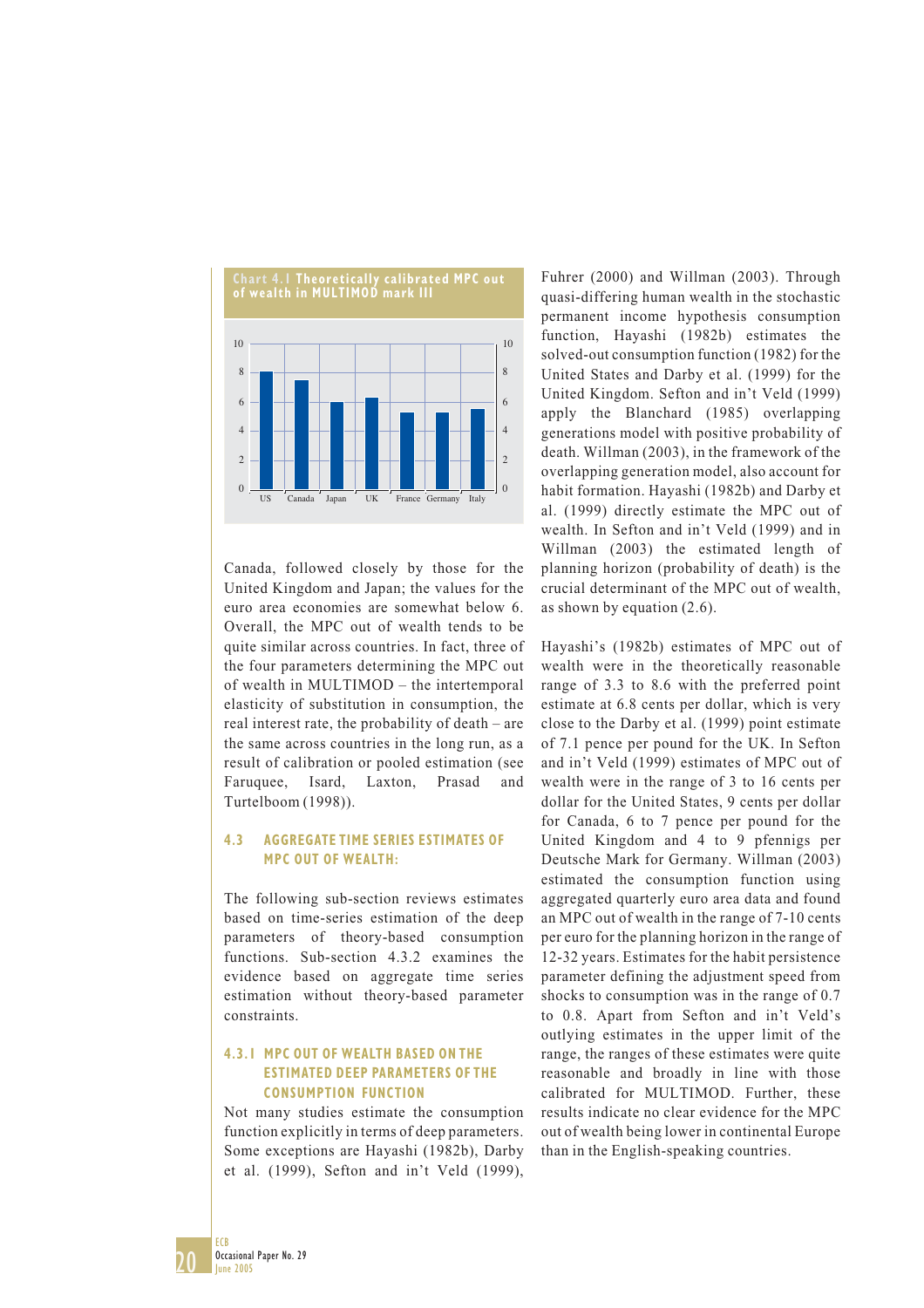| Table 4.1 MPC out of wealth estimates based on the solved-out consumption functions |           |         |                        |                      |        |  |  |  |  |  |  |
|-------------------------------------------------------------------------------------|-----------|---------|------------------------|----------------------|--------|--|--|--|--|--|--|
|                                                                                     | Euro area |         | Germany United Kingdom | <b>United States</b> | Canada |  |  |  |  |  |  |
| Hayashi(1982b)<br>Darby et al. $(1999)$                                             |           |         | 7.1                    | $3.3 - 8.6$          |        |  |  |  |  |  |  |
| Sefton and in't Veld (1999)<br>William (2003)                                       | $7 - 10$  | $4 - 9$ | $6 - 7$                | $3 - 16$             |        |  |  |  |  |  |  |

**4 ASSET PRICE EFFECTS VIA THE WEALTH CHANNEL: EMPIRICAL EVIDENCE**

#### **4.3.2 AGGREGATE TIME SERIES ESTIMATE OF MPC OUT OF WEALTH: DIRECT DATA-BASED APPROACH**

This sub-section reviews the available evidence on the long-long run effects of wealth and its components on consumption. First we review some recent comparative international studies on the long-run effects of wealth and its components on consumption. Then we present estimation results based on country-specific studies.

*4.3.2.1 Evidence based on cross-country studies* International comparisons include: Ludwig and Sløk (2002), Bertaut (2002), Boone et al. (1998), Labhard et al. (2005) Case et al. (2001) and Edison and Sløk (2001).

Ludwig and Sløk (2002) use a panel data of 16 OECD countries, where countries are classified (on ad hoc bases) as market-based and bank-based economies. As shown in Table 4.2, pooled results for market-based economies (Australia, Canada, the Netherlands, Ireland, Sweden, the United Kingdom and the United States) imply that a 10% increase in equity prices increases long-run consumption by nearly 1%, while in bank-based economies (Finland, France, Germany, Italy, Japan, Norway and Spain) the estimated elasticity is much smaller at 0.4%.

Ludwig and Sløk provide MPCs out of equity wealth for a subset of countries. Reported MPCs are in a range of between 1.4 and 4.9,

| Table 4.2 Estimates of MPC and elasticities out of wealth components |      |        |                          |                 |                          |         |      |                          |        |        |                          |                          |
|----------------------------------------------------------------------|------|--------|--------------------------|-----------------|--------------------------|---------|------|--------------------------|--------|--------|--------------------------|--------------------------|
|                                                                      |      |        |                          |                 |                          |         |      |                          |        |        |                          |                          |
|                                                                      |      |        |                          |                 |                          |         |      |                          |        |        |                          |                          |
|                                                                      | BE   | FR.    | DE.                      | IT <sub>1</sub> | NL                       | PT      | SP   | SE                       | UK     | US-    | CA                       | J <sub>P</sub>           |
| Ludwig and Sløk (2002)                                               |      |        |                          |                 |                          |         |      |                          |        |        |                          |                          |
| $mpc_w$                                                              |      | 1.4    | 2.0                      | 3.0             | $\overline{\phantom{a}}$ |         |      | $\overline{\phantom{a}}$ | 4.9    | 4.0    | 4.0                      | 4.0                      |
| $e$ <sub>W-H</sub>                                                   |      | 0.11   | 0.11                     | 0.11            | 0.03                     |         |      | 0.03                     | 0.03   | 0.03   | 0.03                     | 0.11                     |
| $e_{_{W\text{-}EO}}$                                                 |      | 0.04   | 0.04                     | 0.04            | 0.10                     |         |      | 0.10                     | 0.10   | 0.10   | 0.10                     | 0.04                     |
| Bertaut (2002)                                                       |      |        |                          |                 |                          |         |      |                          |        |        |                          |                          |
| $mpc_w$                                                              |      |        |                          |                 |                          |         |      | $\overline{\phantom{a}}$ | 4.3    | 5.4    | 8.3                      |                          |
| $mpc_{w,F}$                                                          |      | 2.7    | $\overline{\phantom{a}}$ |                 |                          |         |      | $\overline{\phantom{a}}$ | 4.2    | 5.9    | 9.7                      | 10.6                     |
| $mpc$ <sub>W-H</sub>                                                 |      |        |                          |                 |                          |         |      | $\overline{\phantom{a}}$ |        | 9.7    | $\overline{\phantom{m}}$ |                          |
| $mpc_{_{W\text{-}EQ}}$                                               |      |        |                          |                 |                          |         |      | $\overline{\phantom{a}}$ |        | 6.2    | 8.7                      | $\overline{\phantom{a}}$ |
| $e_w$                                                                |      |        |                          |                 |                          |         |      | $\overline{\phantom{a}}$ | 0.20   | 0.29   | 0.41                     |                          |
| $e_{W\text{-}F}$                                                     |      | 0.10   |                          |                 |                          |         |      | $\overline{\phantom{a}}$ | 0.09   | 0.23   | 0.16                     | 0.29                     |
| $e$ <sub>W-H</sub>                                                   |      |        |                          |                 |                          |         |      | $\overline{\phantom{a}}$ | 0.09   | 0.14   | 0.16                     |                          |
| $e_{\scriptscriptstyle W\text{-}EO}$                                 |      |        |                          |                 |                          |         |      |                          |        | 0.10   | 0.14                     |                          |
| $(e_{EQ\text{-}Price})$                                              |      | (0.02) | (0.01)                   | (0.02)          | (0.03)                   |         |      | (0.03)                   | (0.04) | (0.06) | (0.06)                   | (0.02)                   |
| Boone et al. (1998)                                                  |      |        |                          |                 |                          |         |      |                          |        |        |                          |                          |
| $(e_{EQ\text{-}Price})$                                              |      | (0.01) | (0.02)                   | (0.01)          |                          |         |      |                          | (0.05) | (0.06) | (0.02)                   | (0.02)                   |
| Labhard, Sterne and                                                  |      |        |                          |                 |                          |         |      |                          |        |        |                          |                          |
| Young <sup>1)</sup> (2005)                                           |      |        |                          |                 |                          |         |      |                          |        |        |                          |                          |
| $mpc_w$                                                              | 0.7  | 0.8    | 7.8                      | 2.8             | 1.3                      | $-1.0$  | 3.6  |                          | 5.6    | 3.7    | 7.8                      | 4.2                      |
| $e_w$                                                                | 0.03 | 0.10   | 0.13                     | 0.08            | 0.06                     | $-0.02$ | 0.07 |                          | 0.16   | 0.12   | 0.19                     | 0.16                     |
|                                                                      |      |        |                          |                 |                          |         |      |                          |        |        |                          |                          |

Legend: mpc<sub>W-i</sub> and elasticity, e<sub>w—j</sub> out of the wealth component j, with j= equities (EQ), financial wealth (F), non-equities (N-EQ) and housing (H).

1) Figures are averages of the estimates given by Ludvigson, Steindel and Lettau (2002) using 5 and 6-variable VARs in levels and in differences.



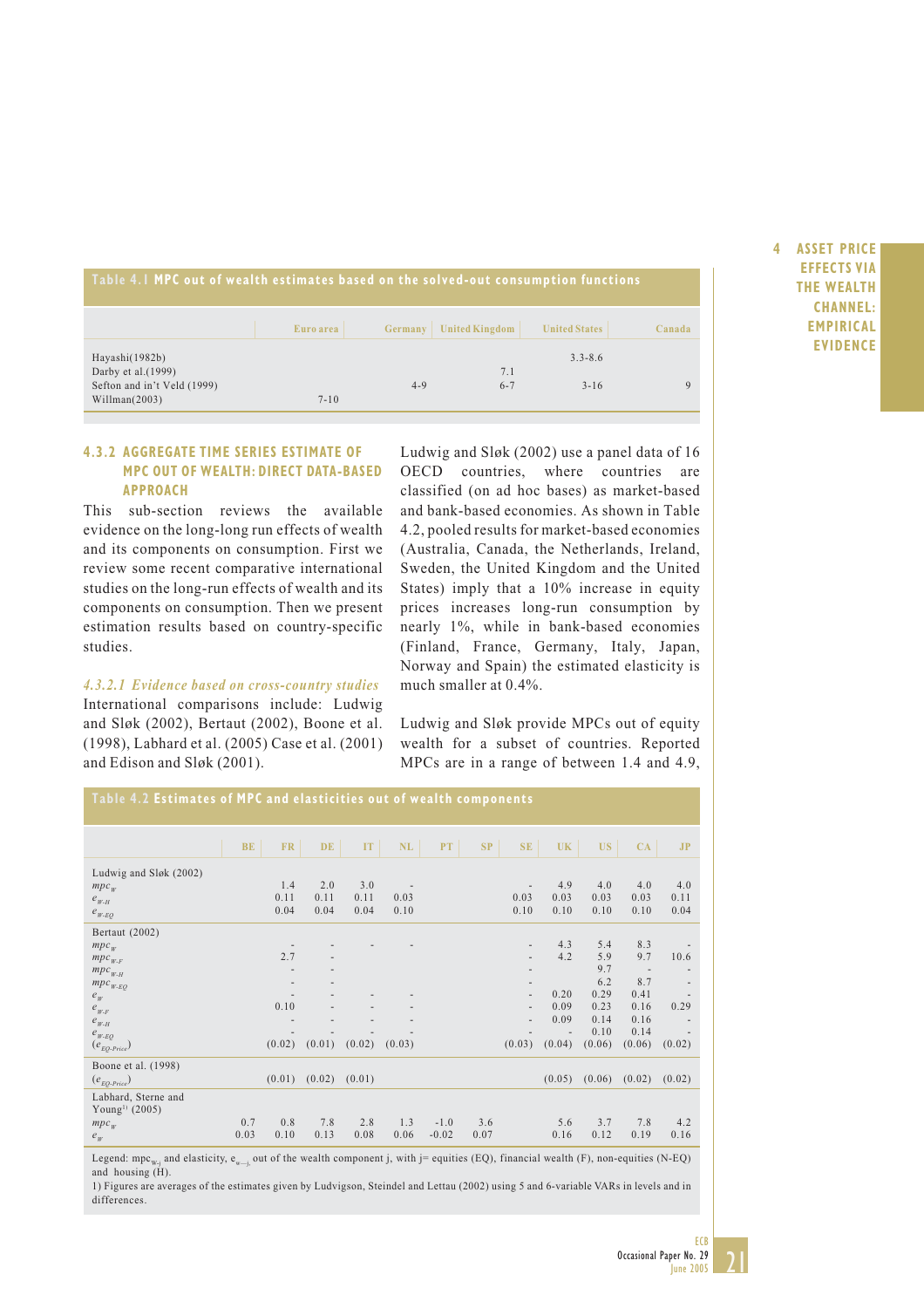broadly consistent with the lifetime budget constraint discussed in Section 2. Amongst European countries, they are lowest for Germany (2.0) and France (1.4) and highest for the United Kingdom (4.9) and Italy (3.0). There are few indications as to why the MPCs vary across countries. This appears to be a result of the pooled estimation techniques, which fixes the elasticity, instead of the MPC out of wealth components  $mpc_w$ , to be equal within groups. Therefore the common elasticity estimated for France and Italy, for instance, inevitably implies an MPC out of equity wealth  $mpc_{W-EO}$  in France that is half that in Italy, since the stock market capitalisation ratio in France is twice that in Italy. Ludwig and Sløk's results may therefore be more useful for comparing MPCs across groups than across countries within the groups. Ludwig and Sløk find clear evidence that the impact of changes in stock prices on consumption is bigger in economies with market-based financial systems than in economies with bank-based financial systems. This impact from stock markets to consumption has increased over time for both groups of countries.

The effect of housing prices on consumption has also become more important over time. The authors consider this change to be a striking evidence for relevant changes in the mortgage markets. In the sample period 1985-2000 the effect of housing prices is significantly positive and the estimated elasticity is about twice as large as the elasticity of stock market prices for the combined sample of all countries and for the group of market-based economies. Ludwig and Sløk do not provide an implied MPC out of housing wealth  $mpc_{w\mu}$ . Utilising the information contained in Table 3.1 and Chart 4.1, the corresponding MPC out of housing wealth would be around 7.5 cents per euro for Germany and around 5 cents per euro for France and Italy. In market-based economies these estimates would be smaller, i.e. 1.3 cents per euro for the Netherlands, 1.7 pence per pound for the United Kingdom and 2 cents per dollar for the United States. As well as grouping countries according to financial structure Ludwig and Sløk also group their data according to home-ownership rates. They find that an increase in the home-ownership rate increases the probability that a positive wealth effect will outweigh negative income and substitution effects on consumption. This result supports our discussion in sub-section 4.3.2.2.

Bertaut (2002) estimates individual country regressions for various forms of wealth. He used both stock price data and disaggregated household wealth data, to the extent available. Accordingly, the estimations based on proper wealth data cover fewer countries, i.e. France, the United Kingdom, the United States, Canada and Japan. The MPC out of wealth estimates for wealth and its components are roughly in line with those of Ludwig and Sløk (2001), being slightly lower for the United Kingdom (4.3 pence per pound), but higher for the United States (5.4 cents per dollar), France (2.7 cents per euro) and, especially, Canada (8.3 cents per dollar) and Japan (10.6 yen per 100 yen). The United States was the only country for which it was possible to disaggregate wealth into equity and housing components. The estimated MPC out of housing wealth was markedly higher (9.7 cents per dollar) than that estimated by Ludwig and Sløk (2001) and also higher than that out of equity wealth (6.2 cents per dollar). Reducedform equations using equity prices gave markedly lower elasticities for equity wealth than those of Ludwig and Sløk (2001) (see figures in brackets in Table 4.2). Even in the United States and Canada, where adequate disaggregated wealth data were available, these reduced-form estimates imply markedly smaller impacts of changes in equity wealth on consumption than corresponding estimates based on wealth data. This evidence suggests that estimates based on stock price data contain a downward bias.

Boone et al. (1998) estimates long-run consumption function for seven major OECD countries (the United States, Japan, Canada, Germany, France, Italy and the United Kingdom). Due to the lack of adequate wealth

22

ECB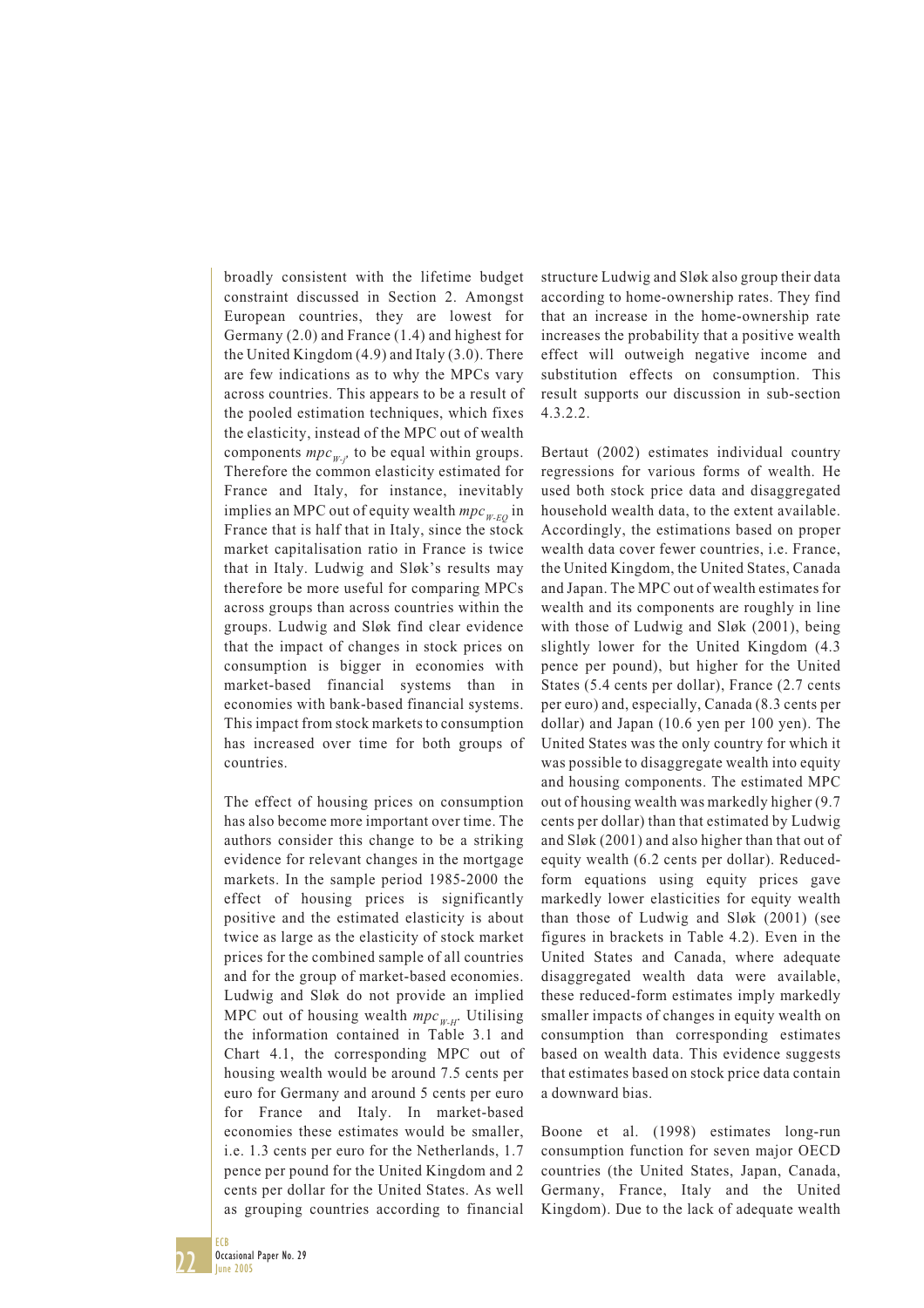

data they also use only equity price and housing price data in estimating consumption responses to changes in asset values. These estimation results are well in line with corresponding estimation results presented by Bertaut (2002). Accordingly, they may contain a downward bias.

Labhard, Sterne and Young (2005) presents estimates of the MPC out of wealth using estimates of the elasticity of total consumption with respect to net financial wealth obtained from simple s tructural VAR (SVAR) models, including the VAR of Ludvigson, Steindel and Lettau (2002, LSL in chart 4.2). As Table 4.2 and Charts 4.2 show, their estimates suggest that the MPC out of wealth is between 1 and 4 cents per euro for most European countries under review, but with markedly higher values for Germany (around 8 cents per euro on average) and negative values for Portugal.12 As Chart 4.2 shows, the relative size of these cross-country estimates remains broadly similar across different specifications of the VARs.13 Compared to other studies, the response in Germany seems rather strong. However, the elasticities for equity wealth will be significantly modified when the results are re-scaled for the relative holdings of equity wealth across countries. Estimated MPCs for the United Kingdom, the United States, Canada and Japan are higher than in Europe being in the range of 4 to 8 cents per dollar (or pence per pound, or yen per 100 yen).

Case et al. (2001) use extensive panel data to investigate the link between consumption and increases in housing and equity wealth. They rely on two bodies of data: (1) a panel of annual observations covering 14 countries over the last 25 years and including aggregate consumption, stock market capitalisation, and aggregate housing wealth and (2) an analogous panel of quarterly observations of US states including consumption, stock ownership, and aggregate housing wealth. Their main finding in both data sets is that the housing market seems to be more important than the stock market in influencing consumption. The fact that Case et al. (2001) define their variables in per-capita terms might help to explain why stock market wealth is not significant. Although the stock market had played an important role in explaining aggregate consumption, it may not have been as significant in explaining the behaviour of an average consumer, as most consumers do not hold equities and, hence, stock owners are underrepresented in the sample. Even though equity ownership has become more widespread, the distribution of equity holdings is still fairly skewed (see Table 3.2.3), while housing wealth is much more evenly distributed across households.

The estimated elasticity from housing wealth to consumption is 0.11 to 0.14 in Europe and 0.062 in the United States, when the panel data of the US states are used. By using the information contained in Tables 3.1 and Chart 4.1, these elasticities imply that the MPCs out of housing wealth would be 7.5 to 9.5 cents per euro for Germany, 5 to 7 cents per euro for

13 The variables included are aggregate consumption, income, inflation, net financial wealth, interest rates, and, in the case of the 6-variable VAR, commodity prices. Restrictions are imposed on the short-run responses of variables. In Chart 4.2 we refer to the SVARs as "LSL", which comes from the names of the authors who originally used the restrictions in these SVARs (Ludvigson, Steindel and Lettau, 2002).

#### **4 ASSET PRICE EFFECTS VIA THE WEALTH CHANNEL: EMPIRICAL EVIDENCE**



<sup>12</sup> The high estimates for Germany may be due to the structural breaks in the series associated with unification.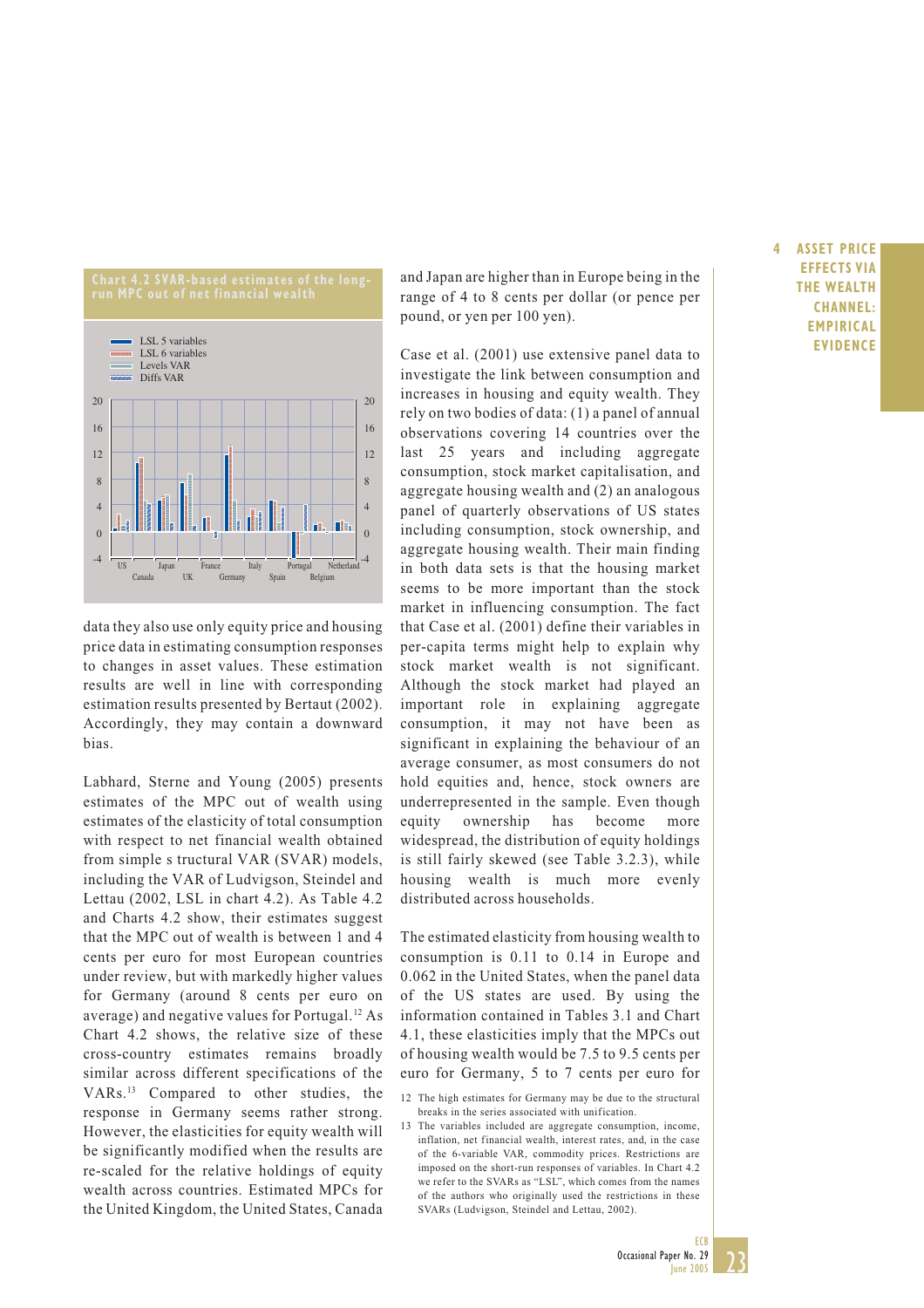| <b>TMT</b> | Non-TMT |
|------------|---------|
| 7.3        | 7.2     |
| 1.7        | 5.1     |
| 2.9        | 3.4     |
| 4.0        | 5.2     |
| 4.1        | 1.9     |
| 2.8        | 0.1     |
| 4.5        | 1.1     |
| 3.8        | 1.0     |
| 6.4        | 13.1    |
|            |         |

**Table 4.3 MPC out of TMT and non-TMT**

#### **Table 4.4 MPC out of equity wealth (W-EQ), non-equity wealth (W-NEQ) and total wealth (W)**

|                         | $mpc$ <sub>W-EQ</sub> | $mpc$ <sub>W-NEQ</sub> | $mpc_w$        |
|-------------------------|-----------------------|------------------------|----------------|
| Ludvigson & Steindal    |                       |                        |                |
| Disposable income:      |                       |                        |                |
| $-$ non-durables        | 3.8                   | 4.0                    | 46             |
| Mehra                   |                       |                        |                |
| Labour income           |                       |                        |                |
|                         |                       |                        |                |
| $-$ non-durables        | 3                     | 3                      | $\mathbf{3}$   |
| - total consumption     | $\overline{4}$        | 5                      | $\overline{4}$ |
| Davis & Palumbo         |                       |                        |                |
| Labour income           | 5.7                   | 8.0                    | 6.3            |
| Disposable income       |                       |                        | 3.9            |
| Palumbo et al.          |                       |                        |                |
| Labour income:          |                       |                        |                |
| $-$ scaled non-durables | 6.0                   | 11.3                   | 6.9            |
| - total consumption     | 5.4                   | 10.2                   | 6.1            |
| Disposable income:      |                       |                        |                |
| - total consumption     |                       |                        | 4.0            |

France and Italy and around 4 cents per dollar for the United States.

Edison and Sløk (2001) investigate stock price impacts on consumption with a special focus on the different effect of changes in telecommunications, media and information technology (TMT) and non-TMT stocks. Estimating a reduced-form VAR for seven OECD countries for 1990s, the empirical analysis suggest that both TMT and non-TMT stocks may have a significant impact on consumption in Canada, the United Kingdom, and Japan. In the United States the effect on consumption of a change in non-TMT market capitalisation was larger than for the TMT sector, while in continental Europe the impact of TMT equities on consumption was clearly dominant.

#### *4.3.2.2 Evidence based on single-country studies*

This sub-section reviews single-country studies. We start with the US evidence because the bulk of empirical work has been done with US data.

#### *The US evidence*

The role of wealth effects on consumption has been most extensively studied for the United States, and this field of research has grown significantly in recent years. Commonly cited

estimates of the MPC out of wealth in the United States are typically in the range of 2 to 5 cents increased spending from a dollar increase in wealth.<sup>14</sup> Among other estimates using timeseries consumption, income, and equity wealth data, Reifschneider, Tetlow, and Williams (1999) note that in the Board of Governor's FRB-US Model, wealth effects from higher stock prices generate on average about 3½ cents additional consumer spending in the long run. As shown in Table 4.4, the results reported by Ludvigson and Steindel (1999) and Mehra (2001) are in line with earlier estimates. However, the estimates of Davies and Palumbo (2001) and, especially, Palumbo et al. (2002) are somehow higher.

According to these studies the MPC out of total wealth and its components are markedly higher than conventional estimates if the income variable in the estimated equation is measured in terms of labour income instead of disposable income. In addition, Palumbo et al. (2002) remarked that the conventional practice of deflating income and wealth by a price index for total consumption expenditures, but using a



<sup>14</sup> In his February 2000 Monetary Policy Report testimony, Federal Reserve Board of Governors Chairman Alan Greenspan noted that "historical evidence suggests that perhaps three to four cents of every additional dollar of stock market wealth eventually is reflected in increased consumer purchases."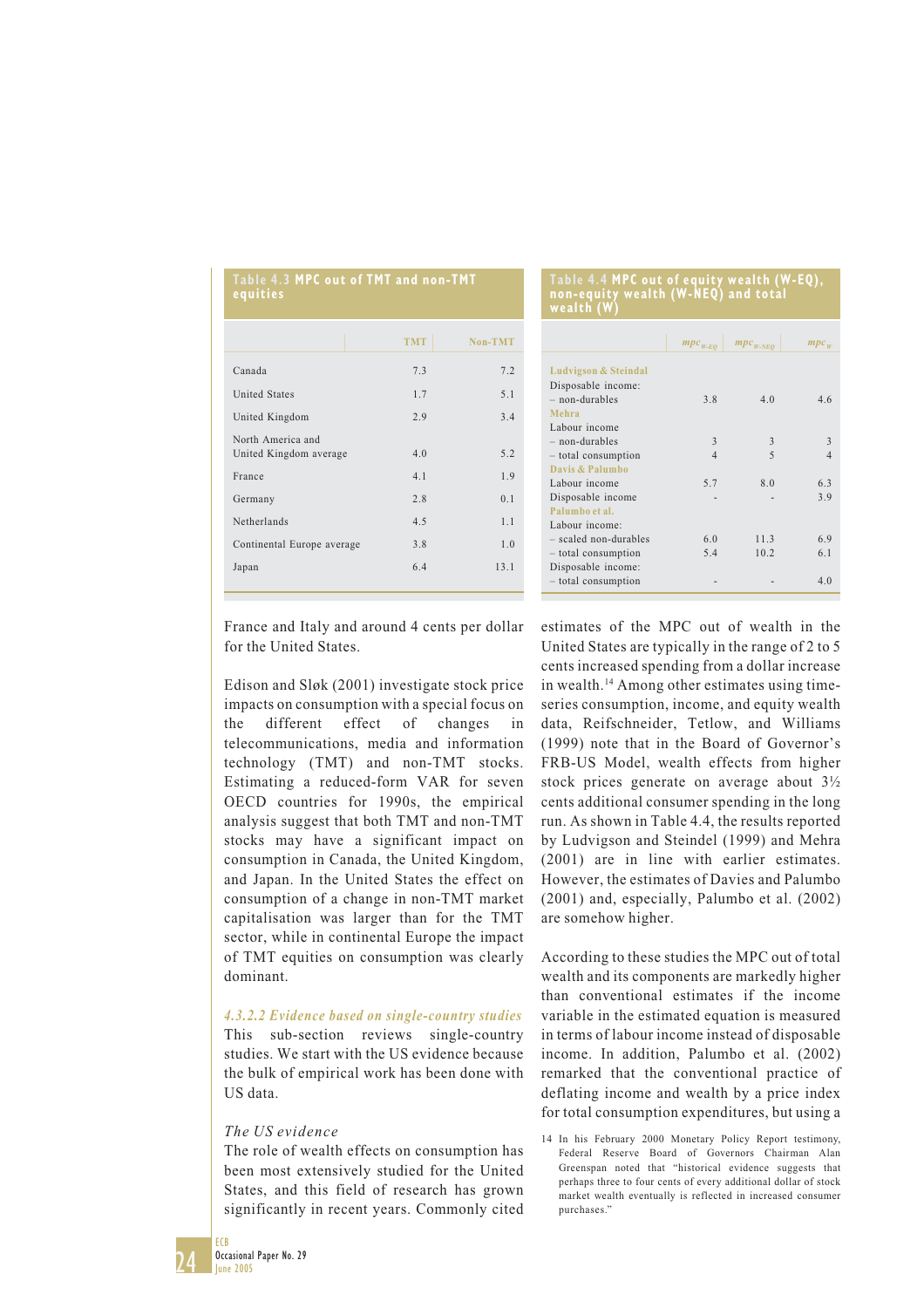scaled version of real consumption of nondurables and services, is inconsistent. A more detailed discussion is presented in the Appendix of this work. Correcting this incompatibility, which also improved the cointegration properties of the estimated long-run equation, resulted in markedly higher estimates for the MPC out of equity wealth (6.0), nonequity net worth (11.3) and total wealth (6.9).

However, as discussed in the previous subsection, Lettau and Ludvigson (2002) indicated that if much of the variation in wealth is transitory and uncorrelated with consumer spending, then the MPC out of wealth  $mpc_w$  is not a good summary statistic for the wealth effects on consumption. They estimated that as much as 88% of the variance in wealth is transitory. If applied to their  $mpc_w$  value of 4.6, the implied corrected summary statistic  $mpc_{corr}$ , as shown by equation (2.9), would be 1.2. However, Palumbo et al. (2002) challenged this evidence. They argue that the MPC out of wealth should vary, reflecting variations in the expected rate of return. Recursive estimations over the past thirty years indicate that this has not been the case. Hence the size of the transitory (mean-reverting) component in wealth changes remains controversial.

#### *The European evidence*

Table 4.5 summarises the estimation results of individual country studies as well as providing some information on methodology and data issues. Depending on the estimation approach, long-run coefficients are reported for different wealth components. For Germany, according to the Deutsche Bundsbank's macroeconometric multi-country model (BbkM), the long-run net financial wealth elasticity is 0.14. The wealth elasticity reported by the Banque de France was half of that, at 0.07. Sveriges Riksbank reports an elasticity for non-human net wealth of 0.12 (in real terms) in an unpublished study. This estimate is compatible with the Clapham et al. (2002) estimates for Sweden, which are in the range of  $0.06$  to  $0.15$ , and for Finland, in the range of 0.07 to 0.014. For Spain, Willman and Estrada (2002) estimated a wealth elasticity of 0.26, which is broadly in line with Balmaseda and Tello (2002), with wealth disaggregated into equity, non-equity financial and housing wealth. However, a more recent estimate of wealth elasticity by Estrada et al. (2004) was much lower at 0.04.17 For the United Kingdom, the Bank of England reports an elasticity of 0.06 (single equation response) and 0.11 (full model response) for net financial wealth. Belgium estimates a markedly lower financial wealth elasticity of 0.02 to 0.04.

According to an unpublished analysis, the long-run elasticity of equity wealth is 0.02 for Finland, 0.06 for Spain and zero for Sweden, where equity wealth is limited to market values of listed shares for Sweden, Spain and Finland.

Reported MPCs out of equity wealth and nonequity financial wealth were 2 cents per euro and 7 to 9 cents per euro respectively for Germany. Reported (or implied by corresponding elasticity estimates) MPCs out of total physical capital and financial wealth were 3 cents per euro for Portugal (in 1997 ), 2 to 4 cents per euro for Finland, 4 to 5 öre per krona for Sweden and 2 pence per pound for the UK (in 2001). The UK disaggregated estimations for the MPCs out of net financial wealth and housing wealth are 4 pence and 2 pence per pound, respectively (March 2002 figures). Italy reported an MPC out of total wealth in the range of 1.5 to 2.0. Also in the Banca d'Italia Quarterly Model, where the MPC out of total wealth depends on the real interest rate, a value of 1.5 is obtained for a real interest rate of 2%. With these estimates the reported MPC was consistently somewhat higher out of financial wealth  $(2.7)$  and somewhat lower out of housing wealth (1.4).

**4 ASSET PRICE EFFECTS VIA THE WEALTH CHANNEL: EMPIRICAL EVIDENCE**



<sup>15</sup> Estrada et al. (2004), in defining nominal total wealth, apply the Madrid stock index to the volume of total productive capital, while Willman and Estrada (2000) define this wealth component at repurchasing prices. The former practice results in a markedly wider cyclical variation in the wealth-toconsumption ratio and, hence, in a lower elasticity estimate than latter practice. However, only a proportion of companies are quoted in the stock market and only some of the companies are owned directly by households. Hence, the former practice tends to result in a downwardly biased and the latter practice an upwardly biased elasticity estimate.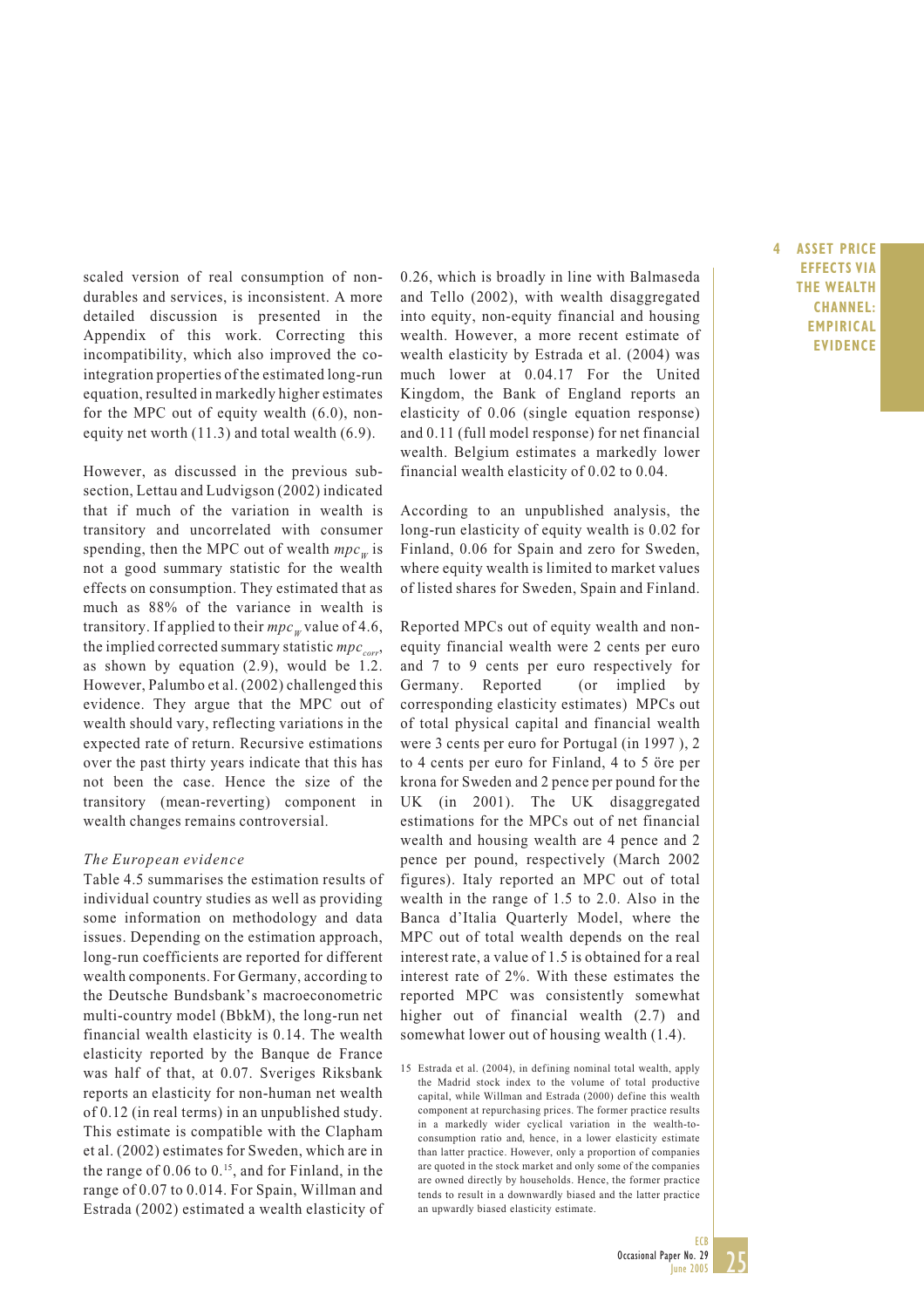#### **4.4 OVERVIEW OF RESULTS**

Some finding based on micro-data evidence support the existence of a direct wealth effect on consumption. For instance, Maki and Palumbo (2001) find that essentially all of the increased spending observed in the aggregate data can be attributed to an increase in the MPC

out of income of the richest households. However, there is no consensus regarding the size of the MPC out of wealth and its components. The range of MPC out of wealth estimates across countries and often also across studies within the same country is wider than theory would suggest on the bases of crosscountry differences in wealth composition and

#### **Table 4.5 Individual country (central bank and other) estimates of long-run effects of financial wealth on consumption**

|                                                                                                                                                                  | Greece                | Finland <sup>1)</sup>            | <b>Belgium</b>              |                                            | France $Germany^{\eta}$   | <b>Italy</b>                |
|------------------------------------------------------------------------------------------------------------------------------------------------------------------|-----------------------|----------------------------------|-----------------------------|--------------------------------------------|---------------------------|-----------------------------|
| Estimation period<br>Data frequency<br>Long-run elasticity of current income                                                                                     | 61-97<br>$\mathbf Q$  | 79-98<br>Q<br>$0.7 - 0.94$       | $81 - 01$<br>Q<br>0.96-0.98 | 78-01<br>Q                                 | $80 - 03$<br>Q<br>0.74    | 80-01<br>$\overline{Q}$     |
| (proxy for human wealth)<br>Long-run elasticity of total non-human net wealth<br>(incl. housing)                                                                 |                       | 0.4<br>$0.07 - 0.14$             |                             | 0.07                                       | 0.31                      |                             |
| Long-run elasticity of net financial wealth<br>Long-run elasticity of financial wealth                                                                           |                       |                                  | $0.02 - 0.04$               |                                            | 0.14                      |                             |
| Long-run elasticity of equity wealth<br>Long-run elasticity of non-equity net financial wealth<br>Long-run elasticity of non-equity financial wealth             |                       | 0.02<br>0.08                     |                             |                                            | 0.01<br>0.10              |                             |
| Long-run elasticity of housing wealth<br>MPC out of total net wealth<br>MPC out of financial wealth<br>MPC out of net financial wealth                           |                       | 0.05<br>$2.1 - 4.1$              |                             | 1.6                                        | 4.4                       | $1.5 - 2$<br>2.7            |
| MPC out of non-equity net financial wealth<br>MPC out of equity wealth                                                                                           |                       |                                  |                             |                                            | $7 - 9$<br>$\overline{c}$ |                             |
| MPC out of housing wealth/physical capital<br>Dependent (endogenous) variables <sup>6)</sup>                                                                     | 6.8<br>$\mathcal{C}$  | $\mathcal{C}$                    | $\mathbf C$                 |                                            | <b>VECM</b>               | 1.4<br>$\mathsf C$          |
|                                                                                                                                                                  | Portugal              | Nether-<br>lands                 | Spain                       | <b>Sweden</b>                              | UK                        | $UK$ (full<br>model)        |
| Estimation period<br>Data frequency                                                                                                                              | 58-97<br>$\mathbf{A}$ | $\overline{?}$<br>$\overline{Q}$ | $80 - 01$<br>$\mathbf Q$    | 79-98<br>$\mathcal{O}$                     | $75 - 01$<br>$\mathbf Q$  | $75 - 01$<br>$\overline{Q}$ |
| Long-run elasticity of current income<br>(proxy for human wealth)                                                                                                | 0.94                  |                                  | $0.68^{2}$<br>0.744         | $0.4 - 0.6$ <sup>1)</sup><br>$0.16^{1}$    |                           |                             |
| Long-run elasticity of total non-human net wealth<br>(incl. housing)                                                                                             | 0.03                  |                                  | $0.26^{4}$                  | $0.04^{3}$ $0.06 - 0.17^{1}$<br>$0.12^{5}$ |                           |                             |
| Long-run elasticity of net financial wealth<br>Long-run elasticity of financial wealth<br>Long-run elasticity of equity wealth                                   |                       |                                  | $0.06^{2}$                  | $0.14^{1}$                                 | 0.06                      | 0.11                        |
| Long-run elasticity of non-equity net financial wealth<br>Long-run elasticity of non-equity financial wealth                                                     |                       |                                  | $0.11^{2}$                  |                                            |                           |                             |
| Long-run elasticity of housing wealth<br>MPC out of total net wealth                                                                                             | 3                     | $\overline{2}$                   | $0.15^{2}$<br>7.74          | $0.05^{1}$<br>$4 - 5^{5}$                  |                           | $\overline{2}$              |
| MPC out of financial wealth<br>MPC out of net financial wealth<br>MPC out of non-equity net financial wealth                                                     |                       |                                  |                             |                                            |                           | 3.7                         |
| MPC out of equity wealth<br>MPC out of housing wealth/physical capital<br>Dependent (endogenous) variables <sup>6)</sup>                                         | $\mathcal{C}$         |                                  | C <sup>4</sup>              | $\mathcal{C}$                              | $\mathcal{C}$             | 1.9<br><b>VAR</b>           |
| 1) Clapham, Hyytinen and Takala (2002).<br>2) Balmaseda and Tello (2002).<br>3) Estrada et al (2004).<br>4) Willman and Estrada (2002).<br>5) Sveriges Riksbank. |                       |                                  |                             |                                            |                           |                             |

 $6)$  C = private consumption. VAR/VECM = multivariate approach including income and wealth 7) Hamburg, Hoffmann and Keller (2005).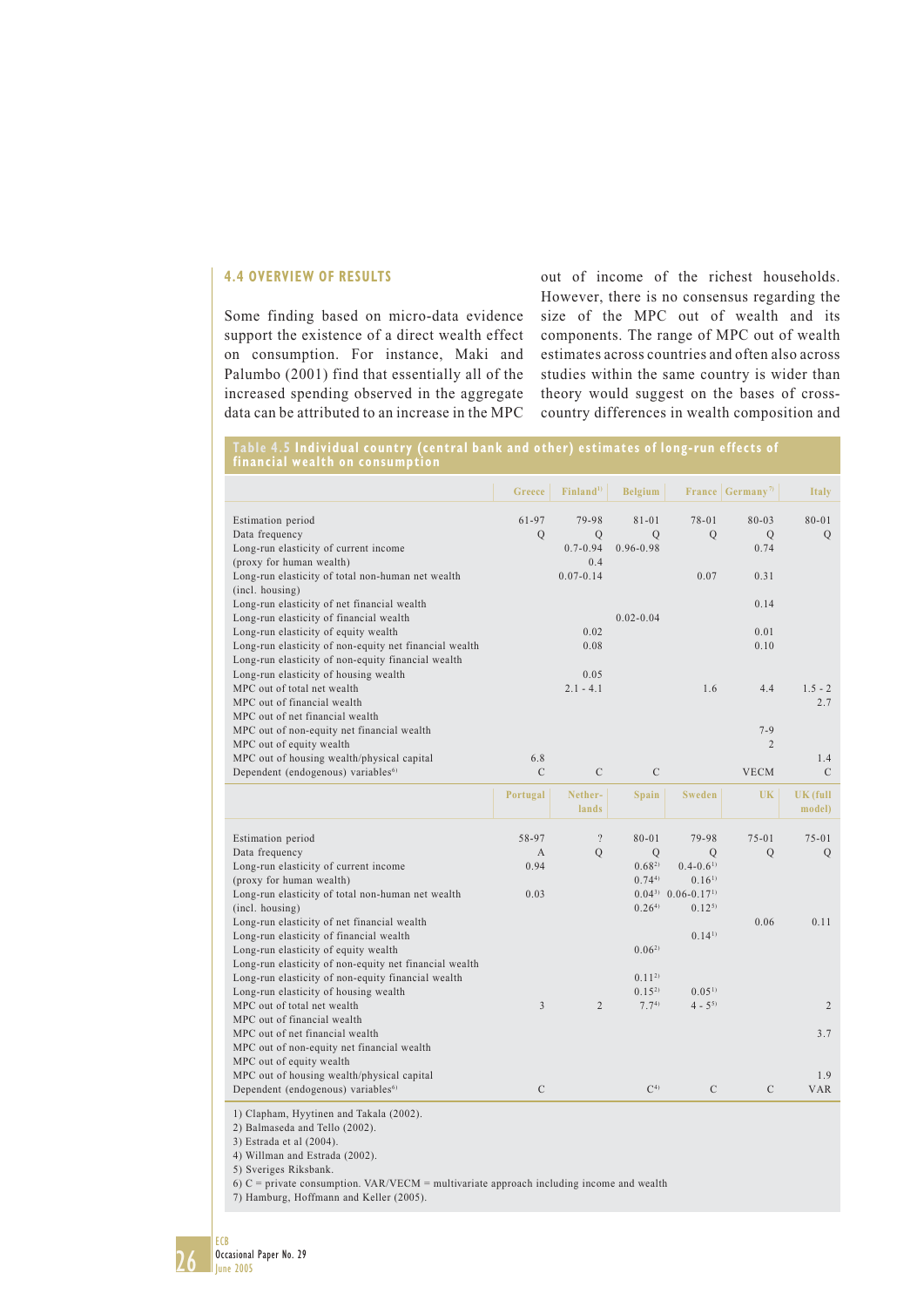demographics. Estimates for the United States are an exception in that both micro and macro studies consistently confirm the existence of a wealth effect on consumption. The range of MPC out of wealth estimates using US data is also theoretically feasible. Further, some US studies find somewhat lower MPC out of equity wealth than out of non-equity wealth. In Europe, the German and Italian (panel data) evidence supports this view.

Typically, MPC out of wealth estimates in international comparisons have been smaller for continental EU countries than for the English-speaking countries. Both crosscountry and single-country studies broadly support this view. However, this is not uncontroversial, especially since estimates for European countries are often smaller than would seem admissible on theoretical grounds. Also unlike in most other studies, the MPC out of wealth estimates presented by Labhard et al. (2005) stand out as being quite high for Germany, exceeding their estimates for the United States. Likewise a reported estimate for the MPC out of non-equity net financial wealth was in line with the corresponding US estimates. In addition, the panel data studies of Ludwig and Sløk (2002) and Case et al. (2001), which try to separate equity and housing wealth effects on consumption, found quite high MPC out of wealth estimates for housing wealth in European countries. Furthermore, Edison and Sløk (2001) found that consumption in European countries was more sensitive to variation in the market value of "New Economy" stocks than was consumption in the United States.

Data problems may be a potentially important source of wide cross-country variation in estimated MPCs. Data problems are apparent in many of the studies referred to in this report. In international comparisons in particular, stock market capitalisation, stock prices and housing prices have often been used as proxies for the level of their respective wealth components. There are also differences across countries in the measurement of wealth. Although agreed guidelines are generally followed, the specific methodology applied in each country depends on data availability. As the more detailed presentation in Appendix 1 shows, the treatment of sole proprietorships, for instance, differs in European countries and in the United States. Methods of estimating the value of unlisted companies also vary across countries.

#### **4.5 HOW SIGNIFICANT ARE CROSS-COUNTRY DIFFERENCES IN ESTIMATED MPC OUT OF WEALTH?**

Our analysis suggests that cross-country comparisons based on empirical estimates of the MPC out of wealth may be unreliable. We find it implausible that demographic and structural differences between countries could explain cross-country differences in MPC out of wealth as large as those suggested in the empirical literature. In contrast, we find good reasons to believe that data mismeasurement and structural shocks that vary across time and across countries may lead to estimates of the MPC out of wealth that differ widely across countries. Therefore, we might also expect empirical estimates of the MPC out of wealth to be imprecise. Thus despite the apparently large differences in point estimates of MPC out of wealth across countries, we may be unable to reject the hypothesis that such differences are not significant. Labhard et al. (2005) give recent evidence on this issue. They apply a dynamic panel approach recently suggested by Pesaran et al. (1999). Subject to a specification in which the parameters can be interpreted as MPC out of wealth, their pooled mean group estimator (PMGE) can test cross-country restrictions on the long-run MPC out of wealth, while taking into account possible crosscountry differences in the adjustment to this common long-run MPC out of wealth. Therefore, a PMGE-based direct estimate of the MPC out of wealth is likely to provide a theory-consistent guide to wealth effects on consumption, and a better guide than estimates obtained from either traditional panel methods

**4 ASSET PRICE EFFECTS VIA THE WEALTH CHANNEL: EMPIRICAL EVIDENCE**

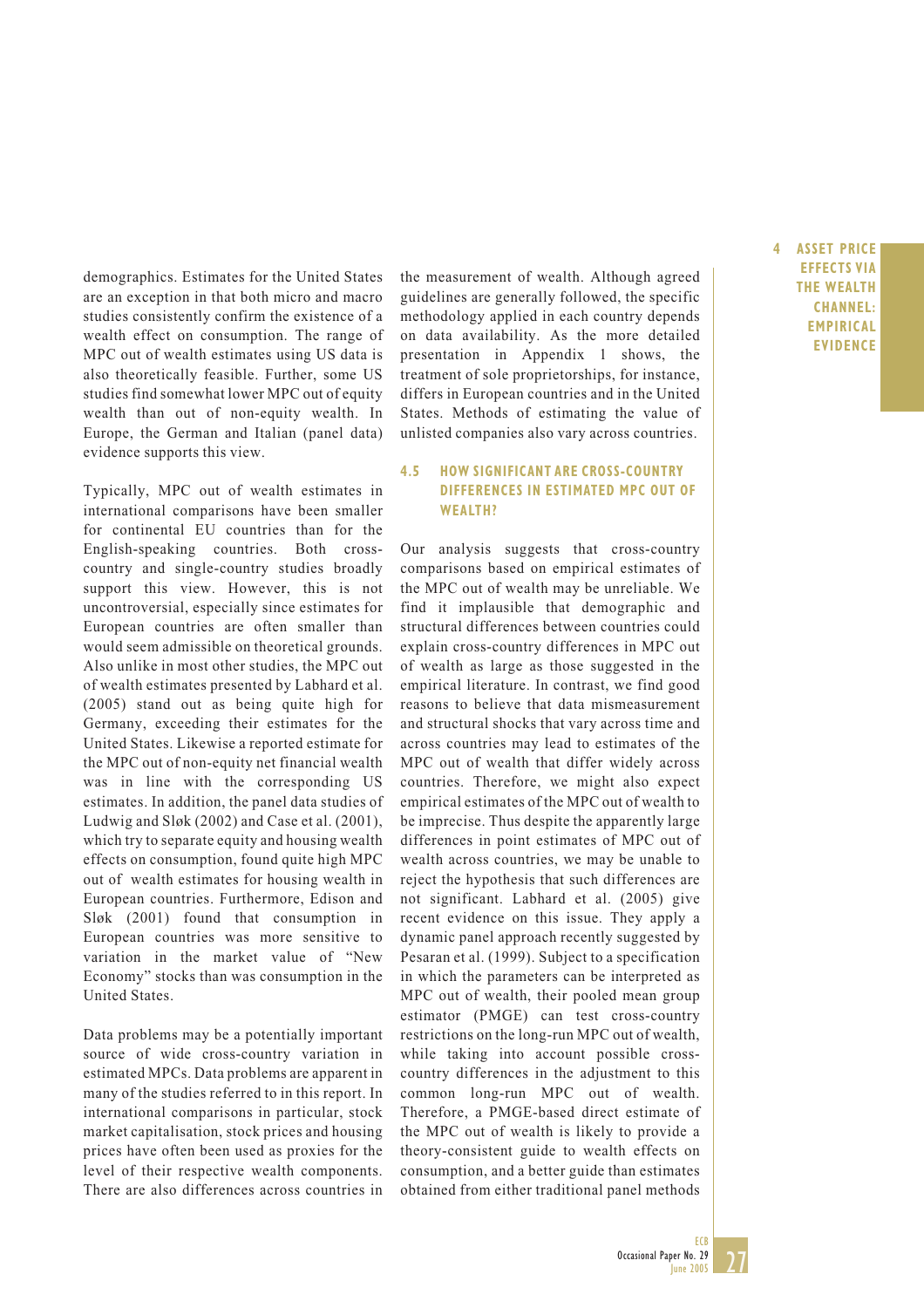or single equation techniques.<sup>16</sup> In this case, traditional panel methods, including the fixed and random effect estimators, are overly restrictive, since they force all coefficients except the intercepts to be identical across countries. The PMGE-specification is written as follows:

$$
\Delta\hspace{-0.1cm}\left(\frac{C_{\tau}}{Y_{\tau}}\right)_i = \gamma_{0,i} + \gamma_{1,i}\Delta\hspace{-0.1cm}\left(\frac{C_{\tau-1}}{Y_{\tau-1}}\right) + \gamma_{2,i}\Delta\hspace{-0.1cm}\left(\frac{W_{\tau}}{Y_{\tau}}\right) + \alpha_{i}\hspace{-0.1cm}\left[\frac{C_{\tau-1}}{Y_{\tau-1}} - \beta\frac{W_{\tau-1}}{Y_{\tau-1}}\right]
$$

All parameters except the MPC out of wealth  $(\beta)$  are country-specific. Therefore, the PMGE provides a means to test the hypothesis that the MPC out of wealth is identical across countries. Labhard et al. (2005) estimated the above equation for the panel of 11 countries. Their estimate for  $\beta$  is 6.8, which is somewhat higher than the average of the individual country estimates (4.8). In addition, specification test supported the hypothesis that the MPC out of wealth is equal for all countries in the panel, although some of the singlecountry estimates yielded results which were not economically sensible.17

#### **4.6 CONCLUSIONS**

A number of studies have estimated significant wealth effects across a very broad range of EU and non-EU economies.

Wealth-consumption ratios differ markedly across countries, and, in principle, may provide an indication of the relative strength of wealth effects in aggregate and across a range of assets. However, an important contribution of this study is to suggest that methodological differences in compiling household balance sheet data still remain across countries and they may have exaggerated the cross-country differences in wealth-consumption ratios. The effect of equity price changes on household wealth in Germany, for example, may be relatively understated, while those in the United States may be overstated. Any such measurement discrepancies will inevitably be built into model-based estimates of wealth

effects since models re-value equities according to published data.

Calibrated theory-based models give a good benchmark for an expected MPC out of wealth. For instance, the cross-country estimates of MULTIMOD are in the range of 5.4 to 8.2 cents per euro (cents per dollar). Although the available evidence is rather sparse, MPC out of wealth estimates based on the direct estimation of the theory-based equations are well in line with calibrated estimates, being in the range of 3 to 10 cents per euro (cents per dollar), if the some highest outlying estimates are excluded. On the bases of these estimation results, no clear evidence can be found for MPC out of wealth being lower in the continental Europe than in the English-speaking countries.

Individual country studies find elasticities to total non-human wealth in the range 0.03 to 0.17 for European countries, while the MPC is in the range of 1.5 to 7.5. Studies which provide pooled estimates of MPC tend to show higher values for the United States and the United Kingdom than for other European countries. On the other hand, estimates from VAR models show smaller differences between European countries, especially Germany, and the United States. Though many existing empirical studies estimated plausible MPCs out of financial wealth, the differences across countries and across studies for the same country are rather large. They can only be explained by combination of factors (different time horizons, demography, distribution of wealth, time-varying rates of return) including inconsistencies in the data that are used. Interestingly, the panel data estimation technique, developed by Pesaran (1999), which is less sensitive to cross-country incompatibilities in data construction,

ECB

<sup>16</sup> Moreover, due to its flexibility, the PMGE is particularly suitable for the "large N, large T" case, i.e. when the crosssectional and time-series dimensions are both large and similar in magnitude, as is usually the case in cross-country studies.

<sup>17</sup> Pesaran et al. (1999) have argued that this is one of the situations in which the PMGE is particularly useful.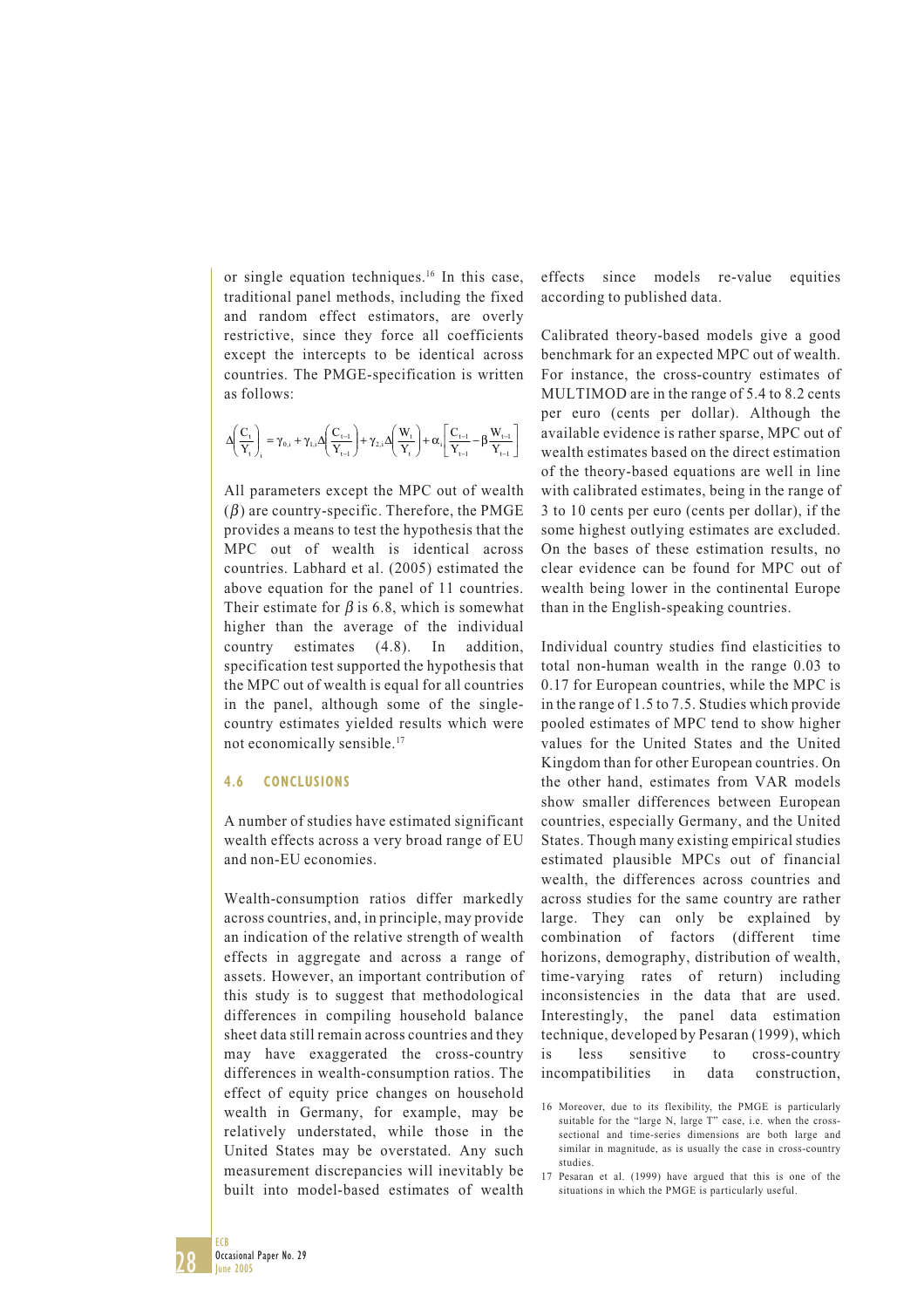provided the MPC out of wealth estimate of 6.8 1. Tobin's Q or cost-of-capital channel<br>
cents per euro, which is comparable with a 2. Balance sheet channel cents per euro, which is comparable with a typical estimate for the United States. More importantly, cross-country differences in the MPC out of wealth estimates were not statistically significant.

Finally, there is some empirical support for the hypothesis that housing wealth may have stronger impact on consumption than equity wealth in some EU countries, although the evidence is scarce and inconclusive. But relatively little cross-country research has been done to try to study the simultaneous relationship between asset price and consumption changes, or how the consumption response might differ according to the cause of the shock to equity prices.

#### **5 ASSET PRICES AND INVESTMENT**

In addition the effects described above, asset prices may also have an effect on economic activity through its effect on investment. In particular, equity prices may affect corporate sector investment and house prices may affect residential investment. This section reviews the available evidence of asset price effects on both of these investment components.

#### **5.1 STOCK PRICES AND CORPORATE INVESTMENT**

Share prices may also affect economic activity by changing the cost of equity capital to finance corporate investment. Changes in share prices may also alter the financial structure of the company, affecting the cost and the availability of external funds. Finally, changes in share prices that reflect information about the future prospects in the economy, may affect expectations and therefore investment plans.

More formally, the mechanisms described above are usually classified in the following three channels:

- Tobin's Q or cost-of-capital channel
- Balance sheet channel
- 3. Confidence channel

In general, empirical evidence linking share prices and investment is limited. When the investment equation accounts for alternative explanatory variables, share prices still play a role in explaining investment, but the impact of cash flow and sales suggest that the balance sheet channel and the confidence channel may be more important than the cost of capital channel.

There are several possible reasons for this rather weak link between investment and share prices. First, when share prices are low companies may substitute debt financing for equity financing and when share prices are high companies may use funds obtained by equity financing to improve their financial structure or for mergers and acquisitions instead of investing. Second, response of investment may depend on the source of a given change in stock prices. Temporary changes in share prices may not have the same impact on investment as changes perceived as permanent. Empirically, however, it is difficult to establish how companies perceive movements in the stock market. In other words, it is difficult to determine whether share prices reflect the fundamental value of the company or carry a speculative component.

Moreover, all these factors will affect investment simultaneously through the three channels listed above. While speculative movements in share prices should not affect investment through the cost-of-capital channel, they may have an impact through the confidence channel. Similarly, while an increase in share prices may not stimulate investment through the reduction in the cost of capital, companies may use equity issues to improve their financial position, affecting investment through the balance sheet channel.

In practice it is very difficult to disentangle the effect of each of these channels on investment,

### **5 ASSET PRICES AND**

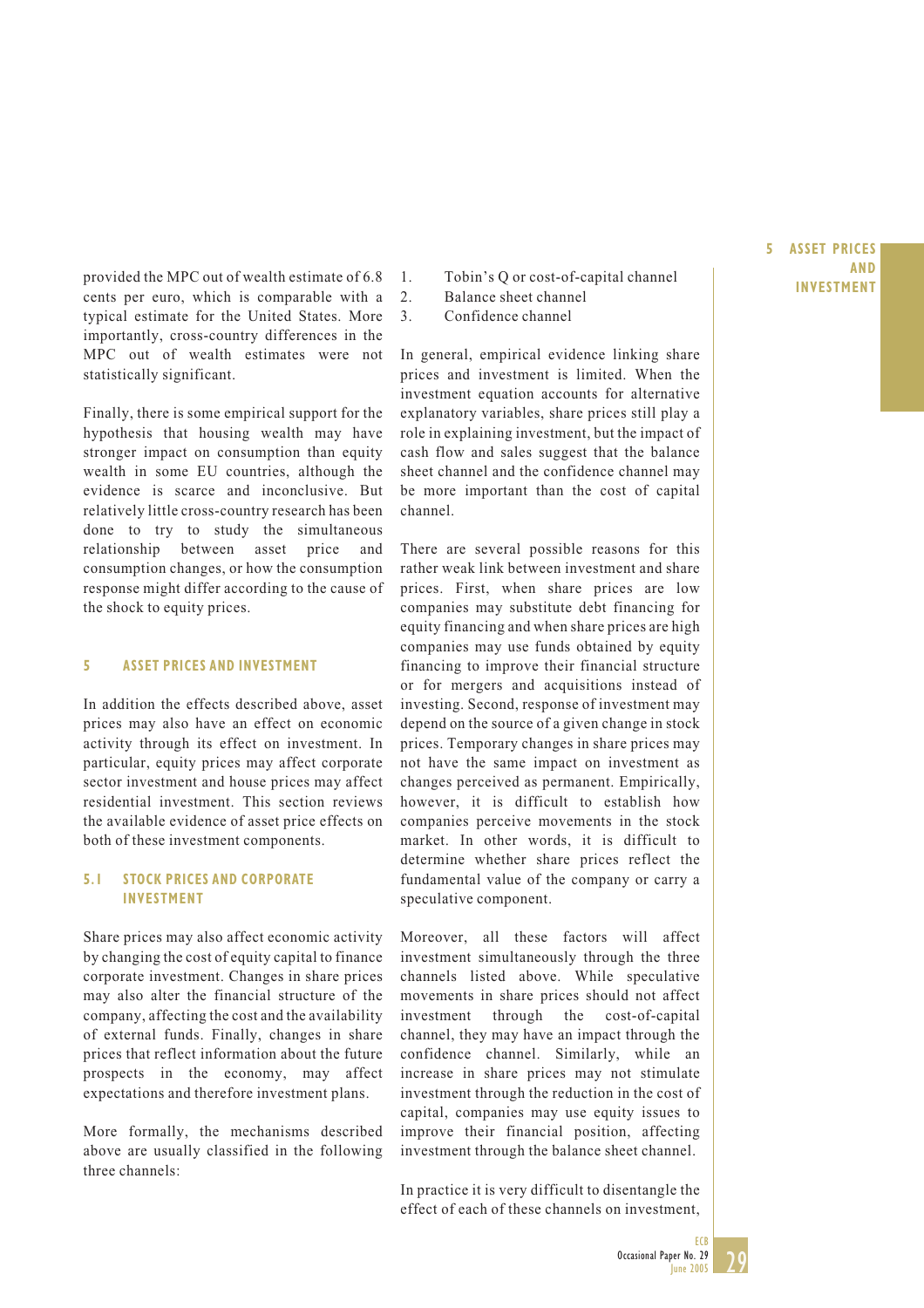so in the following we concentrate on Tobin's Q channel. A separate review on the balance sheet and confidence channels given in Appendix 3 suggests that the balance sheet effect through cash flow may be very important, in particular for small (and young) companies. However, given that these companies are unlikely to be listed on the stock exchange, it is difficult to identify a direct effect of stock prices on investment through the balance sheet. Changes in stock prices may also be transmitted to investment through the banklending channel. When stock price movements lead to a deterioration in bank balance sheets, this reduces their willingness/capability to lend. Finally, although there seems to be a close relationship between stock prices and confidence in the euro area, empirical estimation of a separate confidence channel on investment is rather difficult.

#### **5.2 TOBIN'S Q OR COST-OF-CAPITAL CHANNEL**

In theory a change in share prices implies a change in the cost of raising equity capital to finance corporate investment. This has been formalised theoretically in Q theory (Tobin, 1969) which describes how movements in stock prices can affect investment. For example, a company may perceive the cost of equity capital to be rather high in periods when the company's stock price is low compared to earnings per share. As a result, companies may reduce investment in projects previously perceived as profitable.

According to Tobin's Q theory, the company should invest as long as the market value of an investment exceeds the replacement cost of that investment. Marginal Q is defined as the change in the market value of a company divided by the change in its capital stock (investment) that caused the change in market value. If marginal Q is larger than one, the market price of companies is high relative to the replacement cost of capital, and new plant and equipment capital is cheap relative to the market value of the company. The company can then issue stocks at a high price relative to the

cost of the facilities and equipment they are buying. In this case, investment spending will rise because companies can now buy more new investment goods with only a small issue of stock.

Although in practice marginal Q is not observable, average Q can be expressed as the market value of the company divided by the replacement cost of capital. Hayashi (1982a) proves that under certain conditions average Q is equal to marginal Q. Therefore, most empirical studies use average Q and set the market value of the company at the share price. An increase in share prices makes it cheaper for companies to finance their investment because each share issued yields more funds. Thus, an increase in stock prices lowers the cost of capital, stimulating investment. In this theory, no other variables are needed to explain investment because all expectations including future revenue are captured in share prices.

Thus, the investment equation can be written  $as:18$ 

$$
\left(\frac{I_t}{K_t}\right) = a + \frac{1}{b} \left(\frac{V_t}{(1-\delta)p_t^K K_{t-1}} - 1\right) = a + \frac{1}{b}Q_t \tag{5.1}
$$

where  $I_t/K_t$  is the investment ratio;  $V_t$  is the fundamental value of the company, given by the discounted present value of the cash-flow stream expected from the existing capital stock; the expression  $(1 - \delta)p_t^K K_{t-1}$  is the replacement cost in period t of the capital stock that the company inherits from the previous period. As mentioned before,  $V_t$  is measured by the company's share price.

The theory assumes that stock markets are strongly efficient, in the sense that the fundamental value of the company can be measured by its stock market valuation. Thus, stock prices should reflect the value of the company given by the discounted present value of the cash flow and this should contain all available information about the company. Given this assumption, the only information

18 See e.g. Bond and Cummins (2001).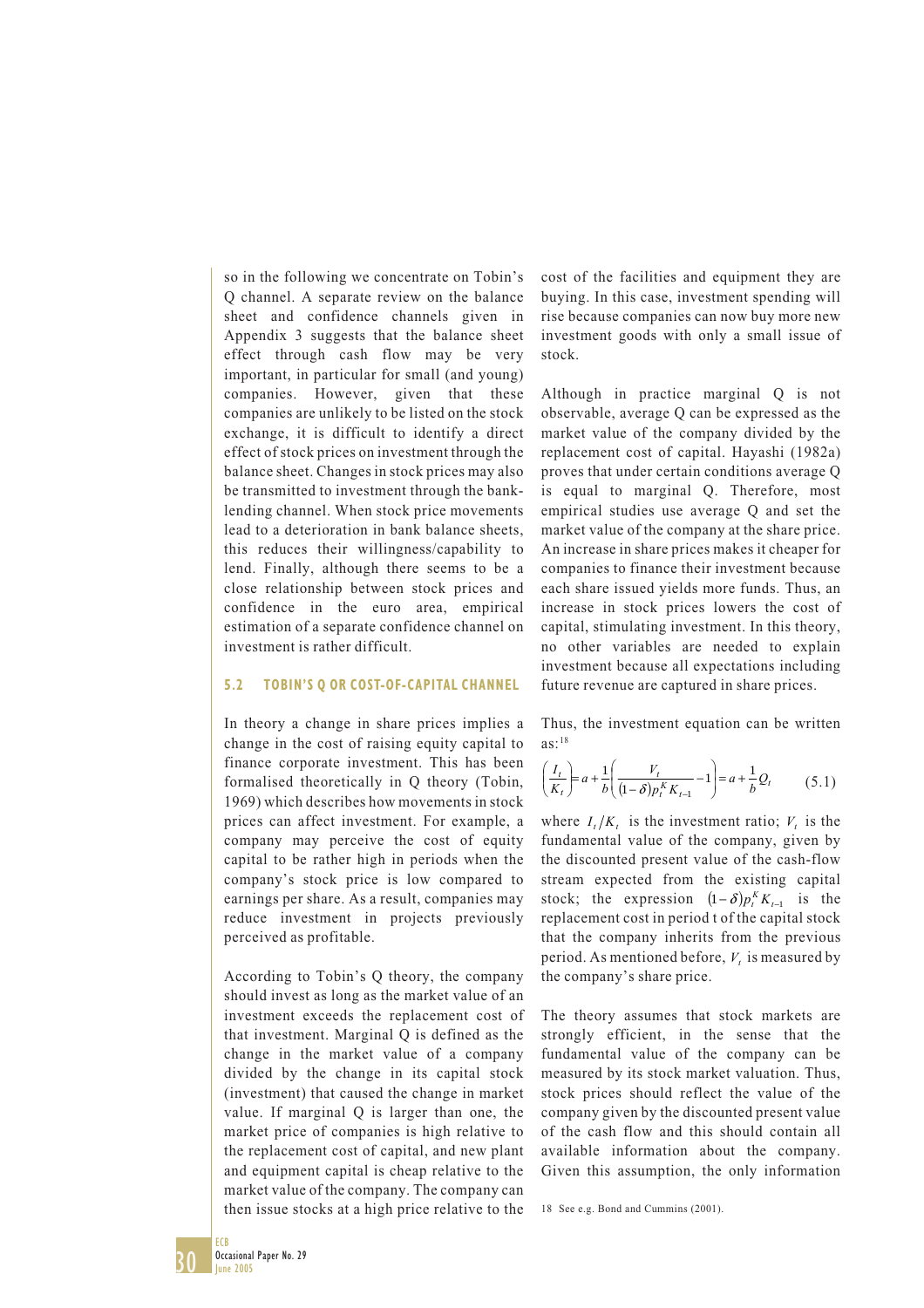demand is given by Q. Since information about the financial structure or expectations about future revenue should be known, these should be reflected in share prices.<sup>19</sup>

However, empirical studies using multivariate regressions have almost unanimously failed to find evidence of an effect of share price on investment expenditure. For example, Tease (1993) concludes: "When other determinants of investment are controlled for, share prices do not seem to explain much of the variation in investment in any of the G7 countries."20 Blanchard et al. (1993) and Morck et al. (1990) also examine the effect of share prices on investment and report similar results. While (non-residential) investment expenditure remains hard to explain, the relative importance of other key factors is confirmed by various studies: Chirinko (1993) concludes: "...output (or sales) is clearly the dominant determinant of investment spending with user cost having a modest effect." Moreover, "the usefulness of the Q-theory is called into question by its generally disappointing empirical performance."<sup>21</sup>

Some authors attribute these disappointing results to the use of share prices as indicators of the fundamental value of the company when stock markets are not efficient. There are several reasons why the valuation of the company by managers and the market may diverge:

- 1. the market may have less information
- 2. even if the information is the same, the market may not value assets at their fundamental value, and the share price may include a rational speculative bubble
- 3. the market may be subject to fads that cause market valuation to deviate from fundamentals for long periods.

In theory, companies will react only to permanent changes in share prices and will tend

necessary to estimate a company's investment to ignore movements in share prices that are **INVESTMENT** considered fads or bubbles.

> Thus, some authors have attempted to distinguish between the components of the share price that reflect the fundamental value of the company and the residual speculative component. Thus the fundamental value of the company may be expressed as the market value less the speculative or "valuation" component:

$$
V_t^F = V_t - V_t^S \tag{5.2}
$$

In the literature, fundamentals have been proxied by sales, cash flows, dividends, and analysts' earnings forecasts, among other variables.

Blanchard et al. (1990) made one of the first attempts to perform this decomposition. They investigated whether managers ignore share prices when they deviate from fundamentals, but could not reach a definite conclusion. While there is no clear evidence of a bubble in 1929, the evidence in 1987 suggests managers ignored market developments.

Bond and Cummins (2001) constructed a measure of average Q for a group of US companies using analysts' forecasts instead of share prices. They conclude that stock market valuations deviate significantly from fundamental values, rendering share prices useless to explain investment.

A similar approach was followed by Anderson and Subbaraman (1996) for Australia. They estimate the fundamental and speculative component of share prices and find that the fundamental component has a stronger relationship with investment than real share

- 19 This means that the information provided by the financial structure of the company and expectations about future revenue, which are of central importance for the balance sheet and confidence channels, should also be captured by average Q.
- 20 Tease (1993), p. 58.
- 21 Chirinko (1993).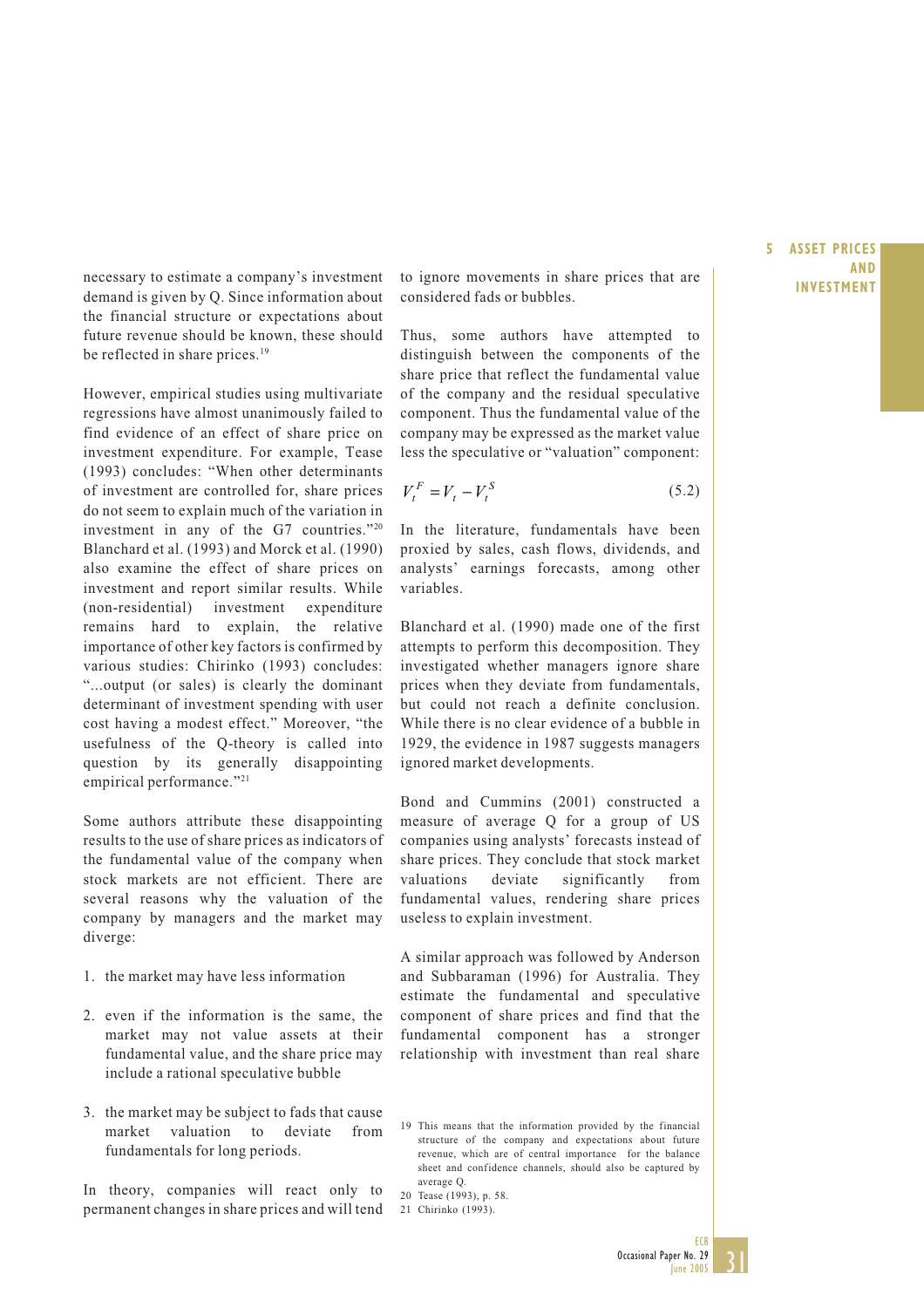prices, while the speculative component does not seem to have any significant effect on business investment. Evidence for Japan is also mixed. Goyal and Yamada (2004) find that the speculative component affects investment during asset prices booms, while fundamentals matter more after asset price collapses. Chirinko and Schaller (2001) use the Q model to test whether there was a stock market bubble in Japan in the late 1980's. Their results confirm the existence of the bubble and also that developments in stock prices during this period affected business investment.

Some authors have also tried to explain the lack of supporting evidence for the cost of capital channel by arguing that companies with access to other sources of funds will not react to stock prices in the same way as equity-dependent companies (Baker et al, 2002). However, Goyal and Yamada (2004) found that bank-dependent companies in Japan show a stronger reaction to share prices.

More promising results have been found when other variables are included in the investment equation. Even when there is no separation between speculative and fundamental components of share prices, the significance of additional variables in the investment equation suggests that share prices do not reflect all companies' investment opportunities as stated in the original theory. In other words, this provides evidence that stock markets are not highly efficient, or that there are measurement problems in Q. Some studies using this methodology are described below.

Ashworth and Davis (2001) estimate investment equations for the G7 countries including average Q as well as other financial variables. Average Q is significant only for Japan and France.

Audretsch and Elston (2002) estimate an investment equation for German companies in which both Q and some financial constraints are included. Their results show that Q is significant for two groups of companies: the smallest and the second-largest companies in their sample. This partly confirms the findings of Baker et al (2002) since the smallest companies may have less access to external finance from banks. However, it is puzzling that the largest companies do not react to share prices while the second-largest do.

Alonso and Bentolila (1992) find that Tobin's Q is only partially significant for explaining fixed capital investment by Spanish industrial companies. The elasticity of investment to changes in the stock market is rather low, a result compatible with Spain's poorly developed financial markets at that time. Sensitivity analyses suggest that estimated coefficients are not stable, although the qualitative conclusions are maintained. As is often found in other studies, the significance of financial variables, such as internal finance or cash flow rejects the simplest version of the Q model – namely that Q is a sufficient statistic for investment.

Van Ees and Garretsen (1994) consider Tobin's Q in studying the effects of liquidity on investment in a group of Dutch companies. They also include financial variables such as cash flow, the stock of liquid assets, and the working capital. Their evidence corroborates previous findings that once sales and financial variables are included in the equation, the effect of Tobin's Q on investment is very small or insignificant. Moreover, these results do not change when the sample is split according to company size or dividend pay-out. While the effect of financial variables depends on whether companies have close ties with banks, the small effect of Tobin's Q on investment is not affected by the existence of bank lending relationships.

Assarsson et al (2004) use a neoclassical investment model extended with installation costs for capital, agency costs for investment financing, and the possibility of the company being output constrained as a framework for an empirical analysis of investment behaviour in the Swedish manufacturing industry. Using a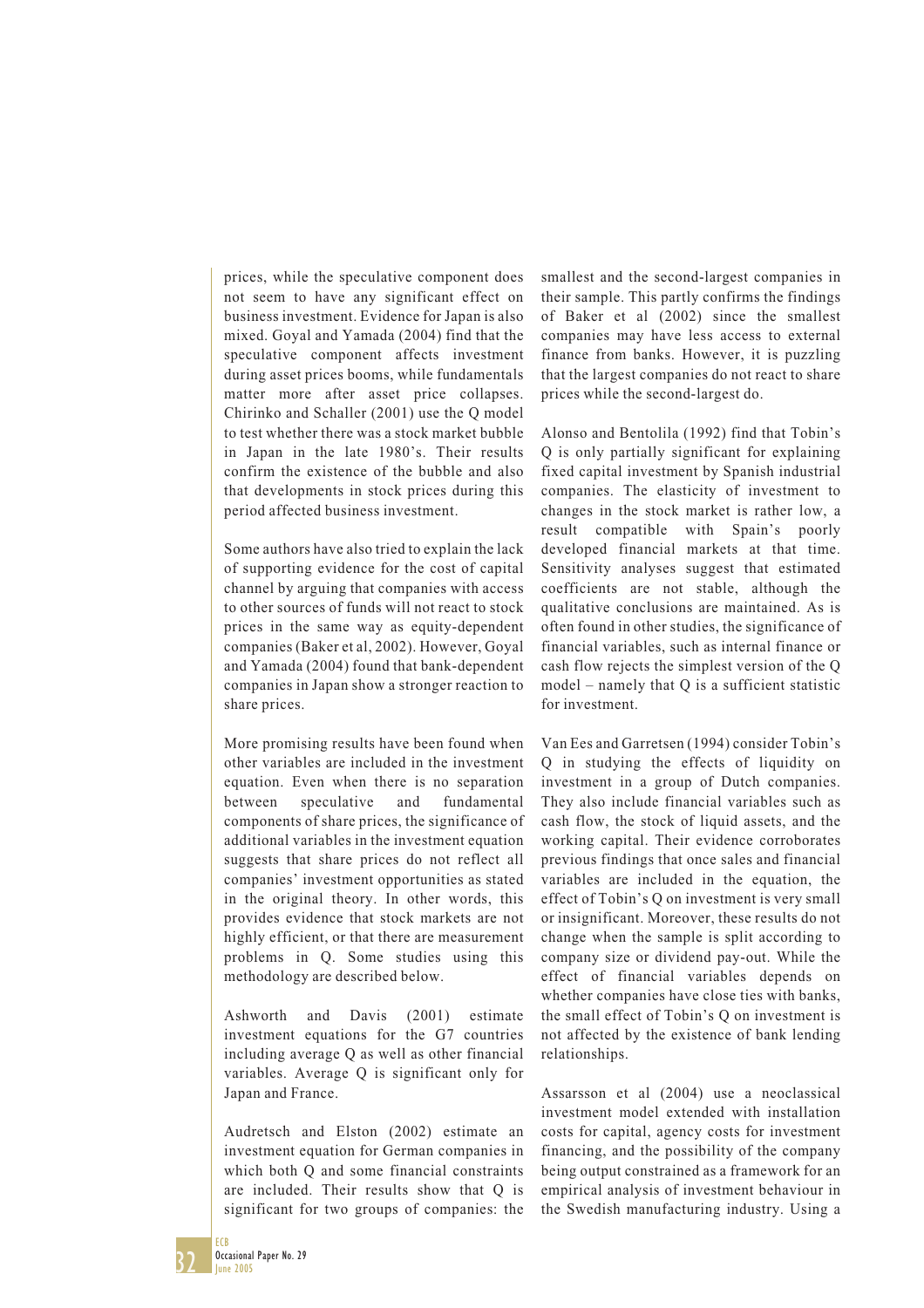multivariate error-correction model on data BOF5 (1999), and Danmarks Nationalbank, **INVESTMENT**<br>correction the time period 1951 to 1995 their MONA (2002). In heth models but expecially covering the time period 1951 to 1995 their results show that Tobin's average Q is not the sole determinant of investment, neither in the short nor in the long run, and other variables like real output and capital gearing also affect investment activity.

#### **5.3 HOUSE PRICES AND HOUSING INVESTMENT**

Exactly as in the case of corporate investment, there should also be a relationship between Tobin's Q and residential investment. According to Tobin's Q theory, the supply of houses will increase when it becomes profitable for a construction company to build more houses. This will happen when the price at which the house can be sold is higher than its constructions costs. This is when Tobin's Q, which is the ratio between house prices and construction costs, is larger than 1. Thus, rising house prices will be accompanied by an increase in the supply of houses, i.e. housing investment. In the long run, however, the increased supply of houses forces real house prices to fall and Tobin's Q to converge back to unity.

As in the case of corporate investment, Tobin's Q for residential investment is not observable and its calculation poses a number of problems. The price of houses should take into account improvements in quality, which are in general very difficult to measure. In empirical studies

construction cost also poses a problem, so it is proxied by the deflator for private residential investment. This measure, however, does not take into account the cost of land, which may account between 20 and 40 percent of total building costs and which has increased even faster than house prices in some countries.<sup>22</sup>

Due to the lack of data there are few countries for which studies have attempted to relate housing or residential investment to a measure of Tobin's Q. Examples of two European macromodels, which apply the Tobin's Q approach are the models of Suomen Pankki,

MONA (2003). In both models, but especially in BOF5, housing investments reactions to real house prices play a central role in balancing housing demand and supply. BOF5 simulations indicate that the elasticity of housing investment with respect to real housing prices is about 0.9. These results are close to those estimated by Kenny (2003) for Ireland, who found long-run elasticity of housing investment with respect to real house prices of around 1.0.

Based on the data of some selected OECD countries in the period 1980-1999, Girouard and Blöndal (2001) find strong correlation (above 0.8) between housing investment and real house prices in Belgium, Denmark, the Netherlands and Spain. Only very weak correlation is found for the larger countries (United States, Japan, France) and for Norway. Evidence for Germany is tainted by the lack of good data for the new Länder. However, this evidence does not confirm whether there is a long-term relationship between Tobin's Q and private residential investment.

Barot and Yang (2002) analyse house prices and housing investment in Sweden and the UK. Their results show that Tobin's Q "Grangercauses" housing investment in both countries. Further, based on the error correction approach for the sample period 1970-1998, their results indicate that in the short run Tobin's Q is significant only in the United Kingdom, but in the long run is significant in both countries. However, as discussed by Muellbauer (2004), it is a generally accepted view is that the United Kingdom is a country, where the price elasticity of the supply of new houses is small, being close to zero and probably lower than 0.5.

We may conclude that the available evidence indicates that in many countries housing investment depend positively on the real price of housing. However, it is also likely that the

22 OECD (2001).

### **5 ASSET PRICES AND**

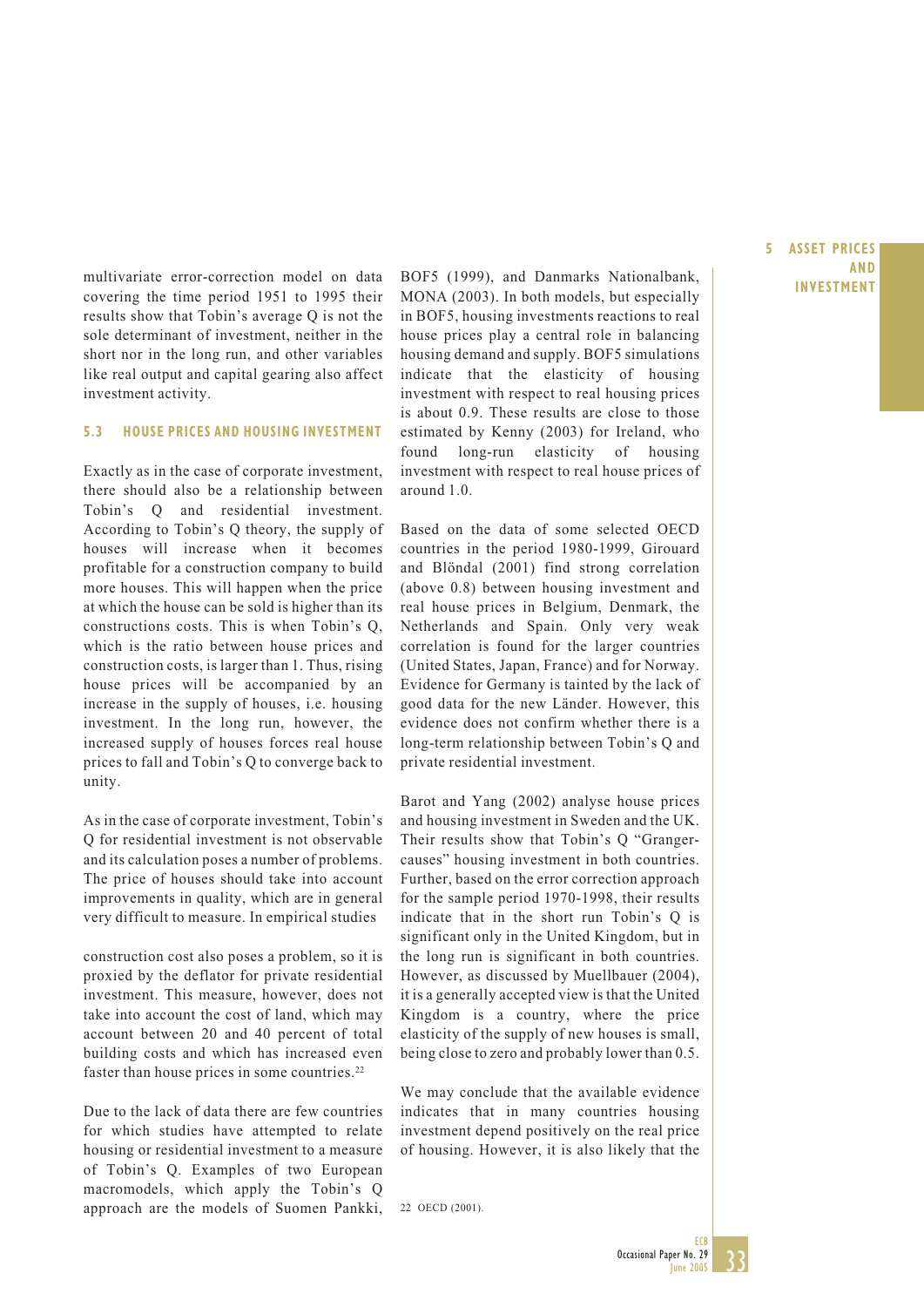strength of these supply responses vary markedly across countries.

#### **6 CONCLUSIONS**

This report reviews the available theoretical and empirical evidence regarding asset price and wealth effects in Europe and some other major economies. For the most part, the work is of a stock-taking nature, although some new and unpublished material is also included in the analysis. The main focus of this report is on consumption effects via the wealth channel, reflecting the bulk of literature on the effects of asset prices. However, asset price effects on investment via the Tobin's-Q channel are also reviewed. In addition, Appendix 3 reviews possible asset price effects on private spending via balance sheet and confidence channels. The available evidence supports the view that the wealth channel is the most important of various channels. There is little empirical evidence indicating that the Tobin's-Q, balance-sheet and confidence channels play any major independent role in the transmission of asset price effects to economic activity. The key findings in more detail are as follows:

– A baseline theoretical analysis revealed that the size of the wealth effect on consumption should depend on the following elements. First, the wealth effect depends inversely on the length of planning horizons (expected remaining lifetime) or the strength of the bequest motive. Second, the wealth effect depends positively on the expected risk-adjusted rate of return on wealth, which in turn depends on the expected rate of return on wealth and the subjective discount rate. Higher risk aversion will move the risk-adjusted rate of return closer to the expected rate of return on wealth. Third, if expected returns on assets vary over time, then the response of consumption to changes in wealth may depend on how permanent these changes are expected to be. For example, an increase in stock prices that is expected to be followed

by a period of poor returns may have little effect because a decline in the MPC may partially offset the higher level of wealth. Finally, labour income uncertainty implies that consumers in the upper tail of the income distribution may have markedly lower MPC out of wealth than those in the lower tail of the income distribution.

- Computed examples based on the intertemporal budget constraint suggest that reasonable estimates of the MPC out of wealth might be in the range of 3 to 10 cents for each one euro permanent increase in wealth. A natural lower bound for the MPC out of wealth is the equilibrium risk-free interest rate (or the subjective discount rate), but values below that are feasible, if combined with low (i.e. below one) relative risk aversion.
- Based on national data sources, the ratio of gross financial wealth to consumption expenditure varies markedly across countries. However, these differences also reflect differences in statistical and accounting practices, which weaken the international comparability of results. Moreover, stock market capitalisation data typically used in international comparisons are subject to even more severe statistical problems.
- Comparing wealth composition changes through time and across countries, the 1990s saw a striking increase in the share of equity holding by households and, in general, a reallocation of household financial wealth towards more risky assets in most countries. However, there are marked cross-country differences in equity ownership. In the United Kingdom 23% of the population own shares (in 2000), in the United States this proportion is 19% (in 1998), in France it is 13% and in Germany and Italy it is 10%. There are also striking cross-country differences in the ratio of directly held equity wealth to consumption. In 2000 this ratio was around 200% in the

34 ECB Occasional Paper No. 29 June 2005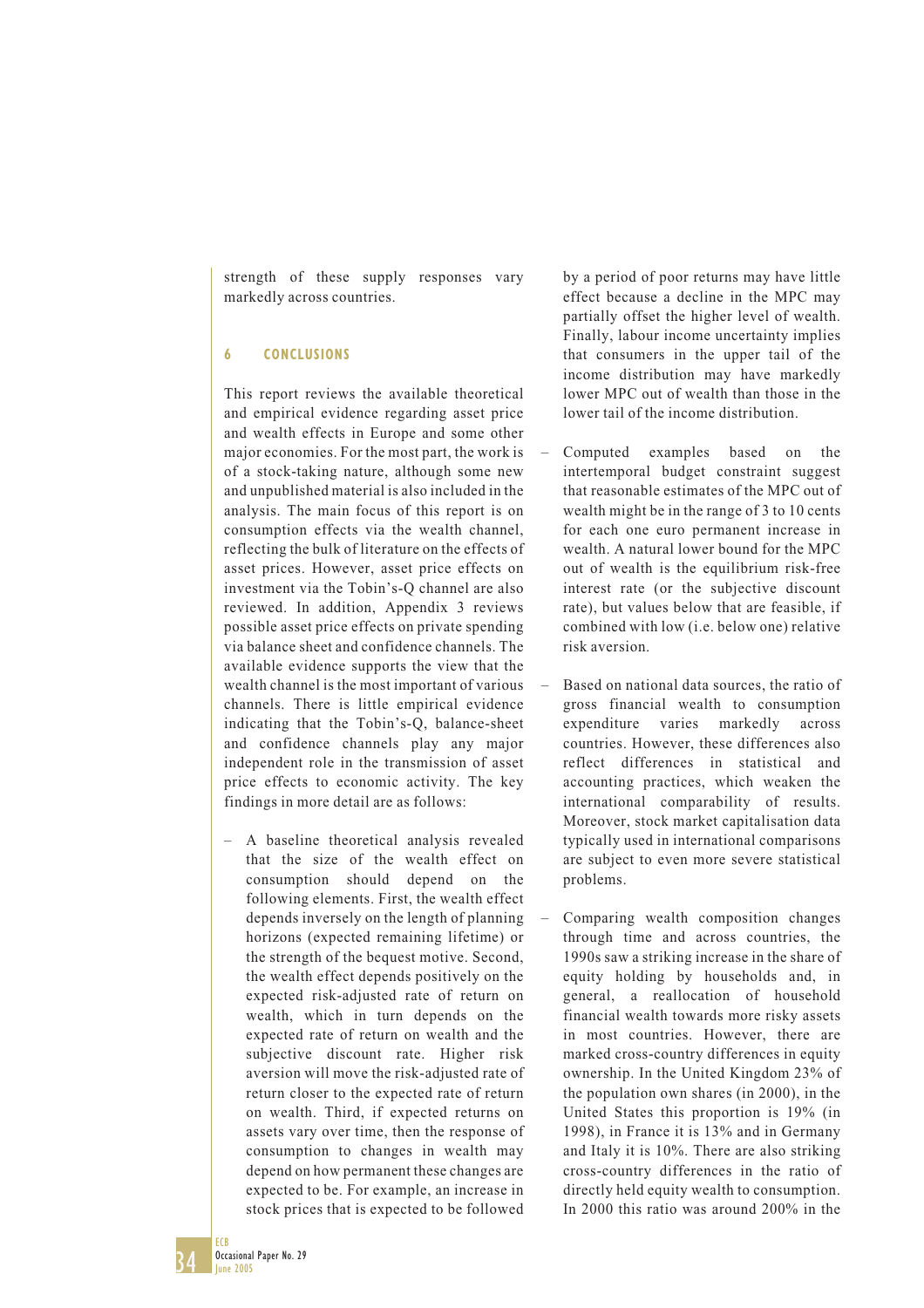#### **6 CONCLUSIONS**

United States, 150% in France, 100-130% in the Netherlands, Belgium, Italy, Spain and Sweden, 90% in the United Kingdom, 50% in Germany and 40% in Austria. However, in all countries the majority of equities are owned by households in the highest income brackets. Moreover, equity ownership is more common among older age groups, although more so in the United States than in continental Europe.

- International comparisons generally reveal a statistically significant link between wealth and consumption spending. However, the implied MPC out of wealth estimates for EU countries are typically smaller than those reported for the United States, although this is not an uncontroversial result. In particular, panel data estimation yields a MPC out of wealth estimate of 6.8 cents per euro, which is comparable with a typical estimate for the United States. More importantly, crosscountry differences in MPC out of wealth estimates were not statistically significant.
- Panel data studies report higher MPC out of housing wealth in European countries than in the United States, while the situation is reversed for the MPC out of equity wealth.
- Regarding country-specific studies the available econometric evidence on the link between equity wealth and consumption is sparse in Europe. Documented, but quite tentative, elasticities with respect to equity wealth (with implied MPC out of wealth in brackets, where available) are 0.01 for Germany (2 cents per euro), 0.02 for Finland (1 cent per euro) and around zero for Sweden. On this basis, a permanent 50% drop in stock prices would imply a downward shift in the level of consumption expenditure of 0.5% in Germany and 1% in Finland.
- The link between housing wealth and consumption also seems to be quite country-specific. For some EU countries

there appears to be little evidence of an effect on consumption (e.g. Austria, France, Germany and Italy). This may reflect cross-country liquidity differences in housing wealth, but also the fact that Austria, Germany and Italy are countries where house prices have been most stable, which may have made it difficult to identify the impact of housing wealth on consumption. In countries where house prices have been more volatile, a statistically significant positive effect of housing wealth on consumption has typically been found (Finland, Greece, the Netherlands, Spain and the United Kingdom). There is some evidence that in these countries the effects of housing wealth (and house prices) on consumption may be stronger than most reported effects from equity wealth and from financial wealth more generally.

- The United States provides an important benchmark because it has high-quality data sources and has been the subject of most existing econometric studies. US evidence provides robust support for the importance of the wealth channel. In particular, the preferred estimates of the long-run MPC out of wealth were in the range of 6 to 7 cents per dollar. The MPC appears to be somewhat higher for non-equity wealth (about 10 cents), and somewhat lower for equity wealth (about 5 cents). Timevariation in expected returns would imply variation in the MPC out of wealth. However, on the basis of the available evidence it appears that the US wealth effect on consumption has been relatively stable over time.
- Regarding the equity price effects on investment via the Tobin's-Q channel, a general conclusion seems to be that equity prices have no additional explanatory power once other determinants of investment, such as sales or cash flow, are included. Nonetheless, a link from house prices to residential investment has been

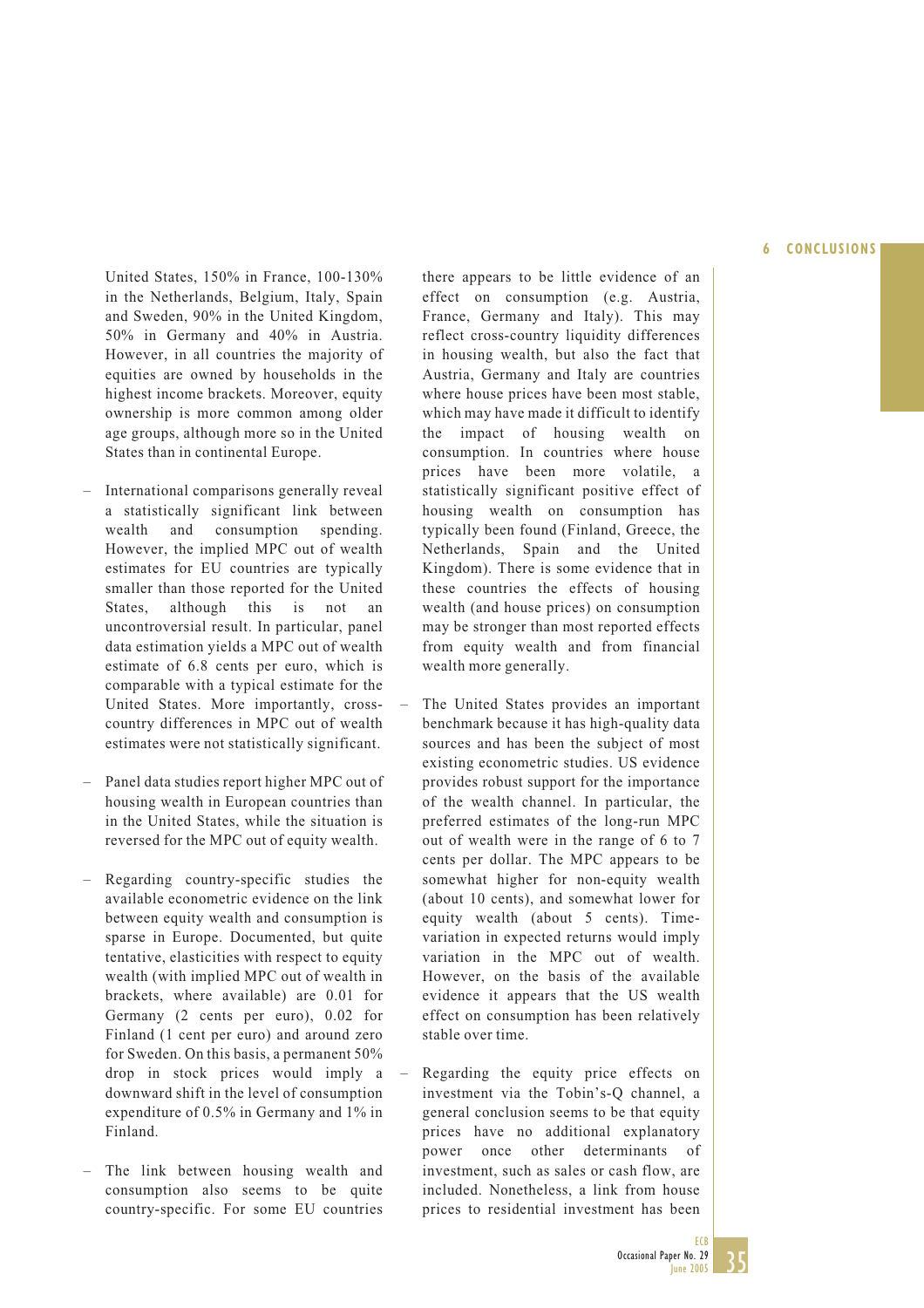identified in many countries. However, the available empirical evidence is quite sparse and it may be that the impact of house prices on residential investment is quite countryspecific, reflecting, for example, crosscountry differences in the transmission of house prices to construction costs (land prices) and /or the availability of mortgage loans.

– Most studies find that the balance sheet effect, operating through cash flow, seems to be a very important determinant of investment, in particular for small (and young) companies. Given that these companies are very unlikely to be listed on the stock exchange, it is difficult to identify a direct effect of stock prices on investment through the balance sheet. However, changes in stock prices may be transmitted to investment through the bank-lending channel. This may happen when bank balance sheets deteriorate as a result of stock price movements, affecting their willingness or capacity to lend. Finally, although there seems to be a close relationship between stock prices and confidence in the euro area, the separation and empirical estimation of the effects via a confidence channel on investment is rather difficult.

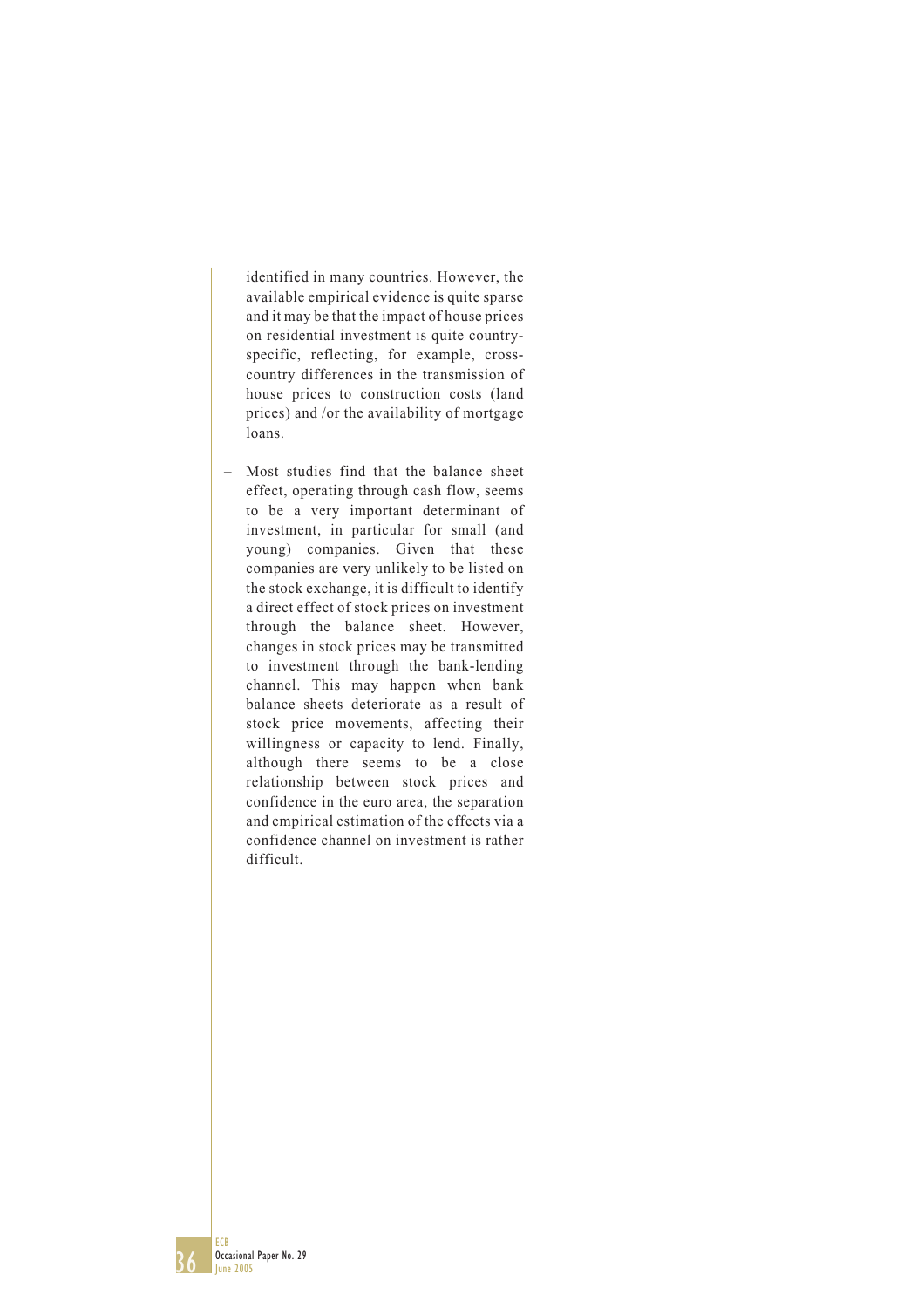#### **APPENDIX 1**

#### **COMPARABILITY OF EQUITY WEALTH DATA ACROSS COUNTRIES**

While much progress has been made in harmonising methodologies to calculate financial accounts – at the present time all EU countries apply criteria laid down in the European System of Accounts (ESA 95) – wealth data for international comparison purposes are still fairly heterogeneous in terms of the compilation criteria.23 Differences arise from the concepts themselves, that are not exactly the same across countries, from the ways they are measured and from the fact that the information necessary for applying general guidelines is not available.

There are many differences in the practical implementation of the recommendations of ESA 95 in each country, which affect the published figures. However, the differences in the criteria used to obtain the value of household equity holdings have a greater influence on wealth figures. The main differences are the following:

The treatment of sole proprietorships and partnerships in European countries and the United States is different. In the US financial accounts they are considered non-financial corporations, while in the European countries they are included in the household sector. As a consequence, the whole net worth of sole proprietorships is regarded as household financial assets in the US methodology, while in the other countries, part of this amount (professional buildings, plant and machinery) is regarded as non-financial assets. Therefore, it can be said that, in the United States, the ratio of "shares and other equities" to total assets is overestimated relative to European countries and the total amount of financial assets is also likely to be larger than that which really pertains to households.

The valuation of equities follows the principles of ESA 95, which means that marketable

financial instruments are valued according to their market value. This poses a big problem in the case of unlisted shares, which are not traded on organised markets. The general principle of ESA 95 is to estimate the value of unlisted shares with reference to the value of listed shares and to also take into account the sector and the differences between them due to their different liquidity and reserves accumulated. However, the specific estimation method applied by each country very much depends on the basic statistics available. Table A.1 summarises these methods in a very synthetic way for a few countries.

Valuation changes due to exchange rate movements pose an additional problem for estimating the value of shares and participation in foreign companies. Although most of them are held by domestic firms and not directly by households, the estimate of their value also affects the estimated value of domestic companies, which is part of household equity holdings. There is no unified criterion regarding the specific exchange rate to be applied so each country applies what it considers to be appropriate. However, the application of different exchange rate indices is not neutral and may give rise to very significant differences in the value of equity holdings in financial accounts.<sup>24</sup>

According to Table A.1, France and Spain are countries that apply market price criteria (more



<sup>23</sup> Comments in this appendix are based on Babeau and Sbano  $(2002)$ 

<sup>24</sup> For example, in Spain there were important revisions of the estimated market value of shares when the index used as a reference to estimate value changes due to exchange rate movements was changed from an effective exchange rate to several individual currency indices.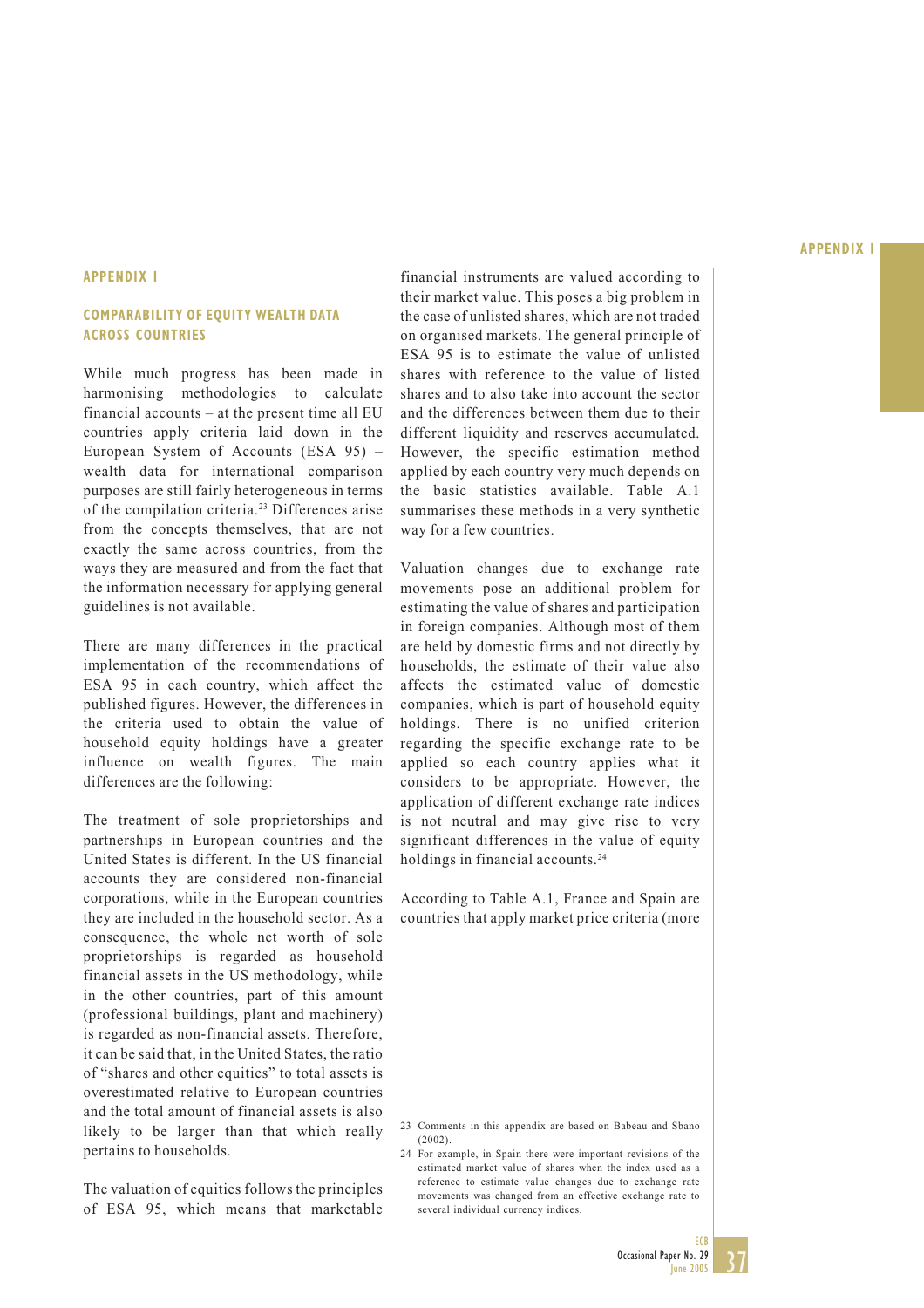#### **Table A.1 Data issues in measuring wealth**

|                      | Section i: Various practices in the valuation method of unlisted companies                                                                                                                                                                                                                                                             |
|----------------------|----------------------------------------------------------------------------------------------------------------------------------------------------------------------------------------------------------------------------------------------------------------------------------------------------------------------------------------|
| Italy                | The ESA 95 general principle (capitalisation/own funds ratio of quoted companies of a similar size and activity)<br>is applied for large non-listed companies. For non-listed small to medium-sized companies the valuation applied<br>is according to their book-value.                                                               |
| Spain                | Unlisted shares issued by banks are valued by applying the ESA 95 general principle. The value of unquoted<br>non-financial companies is estimated as the discounted value of the flow of expected ordinary profits. In<br>practice, the discount rate used is inferred from the valuation of quoted corporations.                     |
| France               | The ratio between the market value of listed companies and their own funds is multiplied by the own funds of<br>unlisted companies. This procedure is currently under revision.                                                                                                                                                        |
|                      | United Kingdom ESA 95 is applied, but work is still being done on estimates.                                                                                                                                                                                                                                                           |
| Netherlands          | Unlisted shares are evaluated at own resources.                                                                                                                                                                                                                                                                                        |
| Germany              | Unlisted shares (public limited companies) are valued using the market capitalisation of listed companies, with<br>considerable discounts reflecting the lower ratio of own funds. Unlisted private limited companies are valued<br>according to their book-value and applying a 30% increase, in order to take into account reserves. |
|                      | Section ii: Other examples of measurement issues                                                                                                                                                                                                                                                                                       |
| Belgium              | Large stocks of government debt may have a relatively large impact on the valuation of household wealth after<br>adjusting for expected future tax payments.                                                                                                                                                                           |
| Germany              | Data availability of mutual fund equity holdings, insurance company accounting practices.                                                                                                                                                                                                                                              |
| <b>United States</b> | Different sector definition in US flow of funds accounts: 1, narrow definition: household sector does not include<br>self-employed; <sup>1)</sup> 2. broad definition: household sector includes self-employed and non-corporate firms.                                                                                                |

1) In contrast to this sector definition, the German household sector includes households, non-profit organisations and the selfemployed.

closely related to stock markets) to a larger extent. When analysing equity to consumption ratios (Table A.2), France and Spain have experienced a relatively large increase in this ratio in the period 1995-2000, although increasing equity to consumption ratios are a common feature across countries. Therefore, the method applied to estimate the value of equities across countries appears to have a significant influence on the changes of the wealth to consumption ratio over time, though it is difficult to disentangle this effect from other effects on the data, such as privatisation.

| Table A.2 Equity to consumption ratios <sup>1)</sup>                 |                                      |                                              |                                      |  |  |  |  |  |  |  |
|----------------------------------------------------------------------|--------------------------------------|----------------------------------------------|--------------------------------------|--|--|--|--|--|--|--|
|                                                                      | 1995                                 | 2000                                         | Change                               |  |  |  |  |  |  |  |
| Italy<br>Spain<br>France<br>United Kingdom<br>Netherlands<br>Germany | 0.46<br>0.64<br>0.60<br>0.96<br>0.29 | 1.07<br>1.08<br>1.54<br>0.90<br>1.29<br>0.48 | 0.62<br>0.91<br>0.29<br>0.33<br>0.19 |  |  |  |  |  |  |  |

1) Equity is defined here as shares and other equity directly held by the household sector.

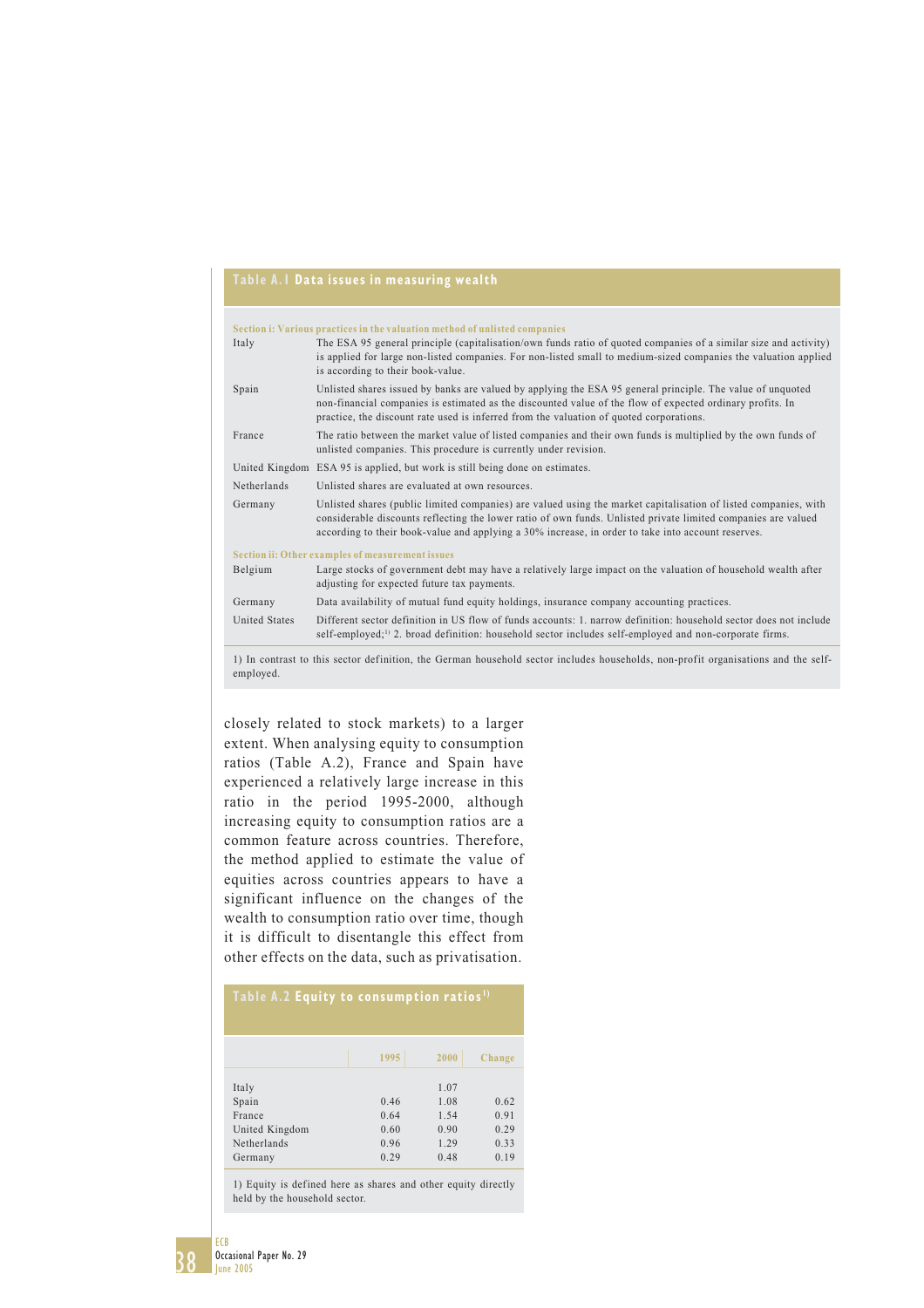#### **AT BE FI FR DE IT NL PT SP SE UK US JP AU CA National sources 2000 2001 2000 2000 2000 2000 2000 2000 2000 2000 2000 2000 2000 2000 2000** Gross financial Wealth 236 539 302 414 304 386 596 312 320 311 502 525 493<br>Directly held equities 40 121 189 154 48 107 129 73 108 97 90 196 42 40 121 189 154 48 107 129 Of which<br>quoted quoted 37 52 126 39 **(unless otherwise indicated)**

**Table A.3 Financial assets held by household sector, measured as percentage of consumption**

| unquoted                                                   |    | 77  |                |     | 11  |     |     |     |     |     | 38  | 70  | 3            |     |     |
|------------------------------------------------------------|----|-----|----------------|-----|-----|-----|-----|-----|-----|-----|-----|-----|--------------|-----|-----|
| Mutual funds                                               | 9  | 80  | $\overline{7}$ | 36  | 34  | 65  |     | 26  | 40  | 40  | 26  | 49  | $\mathbf{0}$ |     |     |
| Pensions and life                                          |    |     |                |     |     |     |     |     |     |     |     |     |              |     |     |
| Insurance                                                  |    | 72  |                | 90  | 84  | 47  | 321 | 43  | 41  |     | 265 | 150 | 139          |     |     |
| Cash and Deposits                                          |    | 140 |                | 110 | 104 | 93  | 112 | 145 | 116 |     | 100 | 64  | 264          |     |     |
| Other                                                      |    | 125 |                | 23  | 35  | 73  | 35  | 25  | 16  |     | 21  | 66  | 48           |     |     |
| Financial liabilities (Eurostat)                           | 70 | 83  | 66             | 84  | 126 | 50  | 170 | 127 | 100 | 102 | 116 |     |              |     |     |
| Measures of total financial wealth (FW) from other studies |    |     |                |     |     |     |     |     |     |     |     |     |              |     |     |
| Byrne and Davis (2003)                                     |    |     |                |     |     |     |     |     |     |     |     |     |              |     |     |
| Gross financial wealth as percentage                       |    |     |                |     |     |     |     |     |     |     |     |     |              |     |     |
| of GDP in 2000                                             |    |     |                | 229 | 168 | 225 |     |     |     |     | 300 |     |              |     |     |
| Bertaut (2002)                                             |    |     |                |     |     |     |     |     |     |     |     |     |              |     |     |
| Gross financial wealth in 1998                             |    |     |                | 340 | 240 | 370 | 600 |     |     | 230 | 480 | 520 | 460          | 250 | 380 |
| <b>NIGEM</b>                                               |    |     |                |     |     |     |     |     |     |     |     |     |              |     |     |
| Net financial wealth in 2002 Q3                            |    |     |                | 250 | 150 | 270 |     |     |     |     |     | 270 | 370          |     |     |
| Measures of stock market wealth from other studies         |    |     |                |     |     |     |     |     |     |     |     |     |              |     |     |
| Byrne and Davis (2003)                                     |    |     |                |     |     |     |     |     |     |     |     |     |              |     |     |
| Household sector equity wealth                             |    |     |                | 110 | 45  | 69  |     |     |     |     | 159 |     |              |     |     |
| Bertaut (2002)                                             |    |     |                |     |     |     |     |     |     |     |     |     |              |     |     |
| Stock market capitalisation                                |    |     |                |     |     |     |     |     |     |     |     |     |              |     |     |
| as percentage of GDP in 2001                               |    |     |                | 89  | 59  | 48  | 148 |     |     | 114 | 153 | 130 | 62           | 103 | 90  |
|                                                            |    |     |                |     |     |     |     |     |     |     |     |     |              |     |     |

ECB Occasional Paper No. 29 June 2005

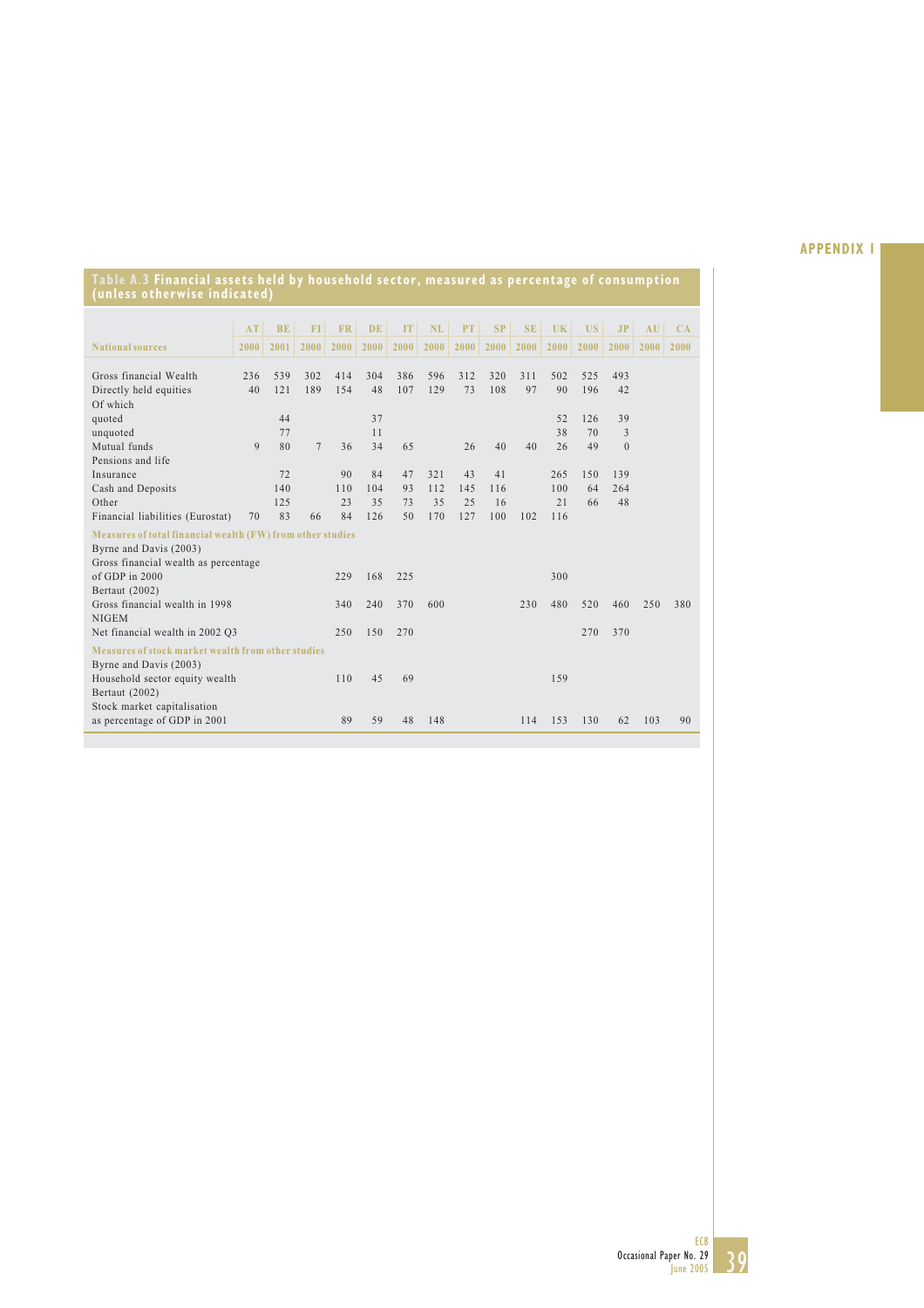#### **THE US EVIDENCE ON WEALTH EFFECTS ON CONSUMPTION**

This section reviews the evidence of the effect of movements in asset wealth on US consumption. The US economy provides a particularly good "laboratory" for testing hypotheses about the relationships between asset prices and consumer spending because of the existence of the detailed quarterly *Flow of Funds Accounts* which provide a comprehensive picture of the aggregate balance sheet of the US household sector; the United States also has a number of useful sources of detailed micro-level information on household patterns of consumption and asset holdings.

This appendix first presents some estimates from aggregate regressions designed to estimate the MPC out of financial wealth and to review why various empirical studies have tended to arrive at different estimates of this parameter. Evidence from some studies based on micro-data is then briefly reviewed.

#### **A2.1. Aggregate time series evidence**

Empirical estimates of macroeconomic wealth effects have generally taken the aggregate budget constraint as their starting point, and then made a couple of simplifying assumptions regarding preferences and asset returns. For example, the most common applications of the permanent income hypothesis (PIH) usually assume that the rate of return on assets is constant. This assumption simplifies the aggregate budget constraint as

$$
(A2.1) \quad A_{t+1} = (1+r)[A_t + Y_t - C_t].
$$

Repeated substitution of this expression yields a standard expression for the intertemporal budget constraint:

$$
(A2.2) \quad \sum_{k=0}^{\infty} \frac{E_t C_{t+k}}{(1+r)^k} = A_t + \sum_{k=0}^{\infty} \frac{E_t Y_{t+k}}{(1+r)^k}.
$$

Finally, a structural "consumption function" linking consumption to wealth and income is derived by making some assumptions about the expected evolution of consumption. For example, Robert Hall's (1978) seminal contribution assumed that consumers had quadratic utility and a discount rate equal to the rate of return on assets. This yielded the prediction that consumption should follow a random walk. Replacing all future expected values of consumption with today's value and re-arranging we get the most common "structural" form of the PIH:

$$
(A2.3) \ \ C_t = \frac{r}{1+r} A_t + \frac{r}{1+r} \sum_{k=0}^{\infty} \frac{E_t Y_{t+k}}{(1+r)^k}.
$$

This specification implies that households consume a constant proportion,  $\frac{r}{1+r}$ , of their total wealth, defined as the sum of current financial assets plus the discounted sum of current and expected future labour income.<sup>25</sup>

A re-formulation of this equation that has been used to estimate the MPC out of household wealth expresses the relationship in ratio form as

$$
(A2.4) \frac{C_t}{Y_t} = \alpha + \frac{r}{1+r} \frac{A_t}{Y_t} + \varepsilon_t,
$$

where is a mean-zero term reflecting current expectations about deviations of future labour income growth from its average levels. Note that we are referring to *Y* as labour income to be consistent with the underlying budget constraint. Capital income is reflected in the budget constraint as the rate of return times the stock of invested assets, i.e. as  $r[A_1 + Y_1 - C_1]$ .

Figure A2.1 shows the fit of a simple ordinary least squares (OLS) regression for US quarterly data based on equation (A2.4), i.e. of a regression of the consumption to labour income ratio on a constant and the wealth-to-labour income ratio. The figure shows that movements

<sup>25</sup> It should be noted that the prediction that households consume a constant proportion of total wealth is more robust to other assumptions about preferences than quadratic utility, although the exact formula here for the MPC out of wealth is specific to these preferences.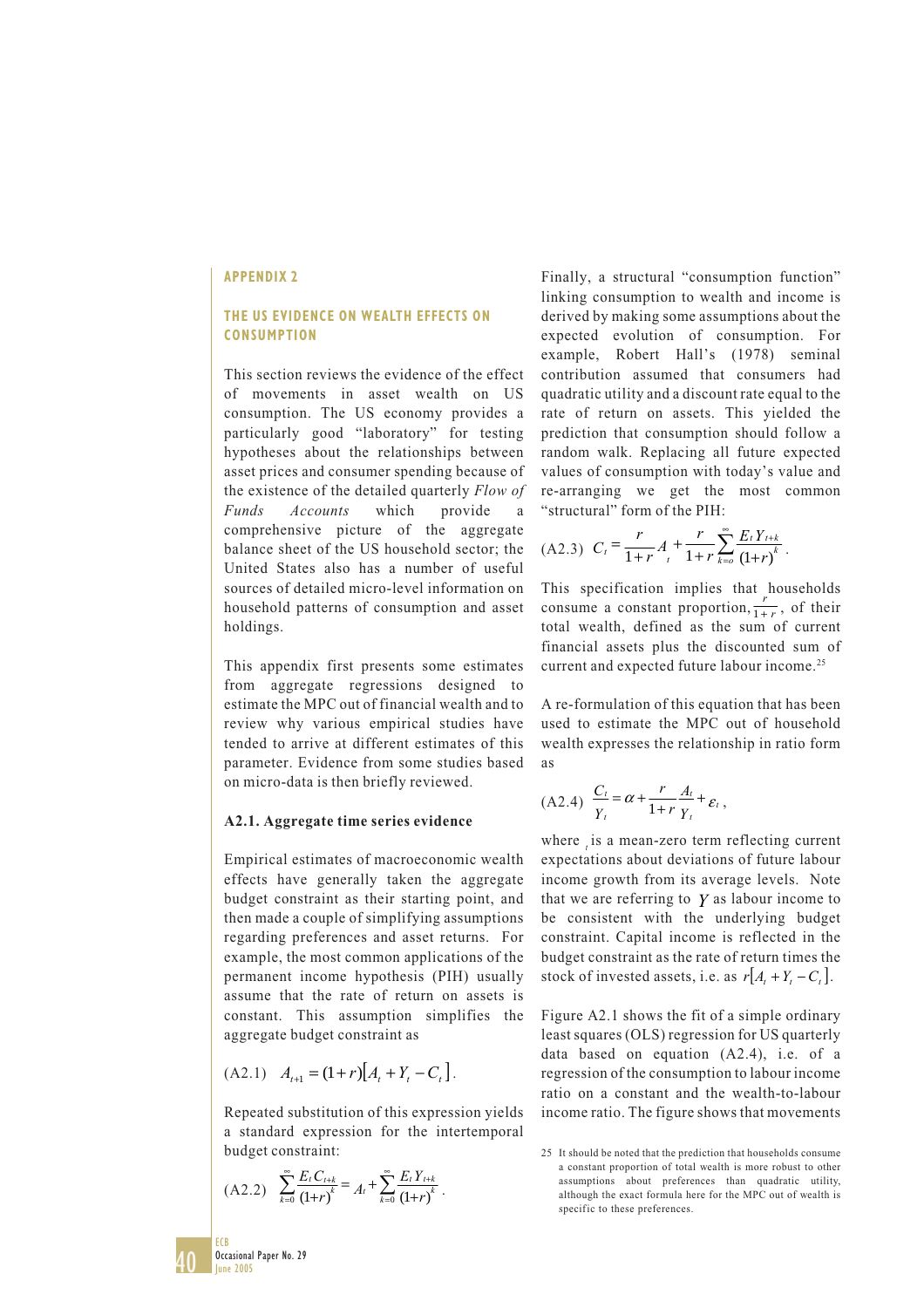

in wealth appear to explain most of the long-run swings in the consumption to income ratio: the adjusted *R2* for this regression is 0.77. Charts of this sort have been used in a wide range of studies to illustrate how the growth in wealth in the 1990s is a likely candidate for the substantial decline in the US saving rate over this period.

Table A2.1 reports some more details behind this regression, along with estimates from other implementations of this regression equation. All of the regressions employ an updated version of the quarterly dataset used in Palumbo, Rudd, and Whelan (2002). In each case the measure of asset wealth is total household net worth from the Flow of Funds Accounts (excluding the stock of consumer durables) as measured at the end of the previous quarter.26

The first row of the table shows that the estimate of the MPC out of wealth generated by the regression illustrated in Figure A2.1 is 6.1 cents per dollar of wealth. The second row uses a slightly different methodology: It replaces total consumption with a scaled-up version of consumption of non-durables and services. This approach is commonly taken in empirical consumption studies on the grounds that theories of short-run consumption dynamics apply best to a *flow* measure of consumption. This approach yields a relatively similar fit to the regression using total consumption, but has a slightly higher estimate of the MPC out of wealth of 6.9 cents per dollar. A number of aspects of these results are worth noting.

**Deflation**: The budget constraints – equations  $(A2.1)$  and  $(A2.4)$  – are each understood to be formulated in terms of real consumption, assets, income, and asset returns, i.e. each of the nominal variables in the nominal budget constraint have been deflated by the price index for total consumption. Because of this deflation by a common price index, the ratios of real variables in equation (A2.4) are identical to the ratios of the corresponding *nominal* variables. The regression in the second row (labelled "Method 1") follows this logic by replacing nominal consumption expenditures with a scaled version of nominal consumption of nondurables and services. This is the approach taken

26 The standard assumption about the budget constraint made in deriving consumption functions is that the consumption series in the budget constraint corresponds to total consumption expenditure. This implies that expenditure on durables is not considered asset accumulation in this case, and so theoretical consistency suggests that it should be excluded from the measure of wealth.

| Table A2.1 Empirical estimates of     |                                             | for US data |            |              |                         |
|---------------------------------------|---------------------------------------------|-------------|------------|--------------|-------------------------|
| <b>Standard errors in parentheses</b> |                                             |             |            |              |                         |
| <b>Income Measure</b>                 | <b>Consumption measure</b>                  |             | $\alpha$   | ū            | Adjusted $\mathbb{R}^2$ |
|                                       |                                             |             |            |              |                         |
| Labour income                         | Total consumption                           |             | 0.84(0.03) | 0.061(0.005) | 0.77                    |
| Labour income                         | Scaled non-durables and services (Method 1) |             | 0.79(0.03) | 0.069(0.005) | 0.74                    |
| Labour income                         | Scaled non-durables and services (Method 2) |             | 0.98(0.07) | 0.041(0.012) | 0.26                    |
| Disposable income                     | Total consumption                           |             | 0.72(0.01) | 0.040(0.003) | 0.70                    |

Note: Sample is 1952:2 to 2002:2. See text for descriptions of Method 1 and Method 2.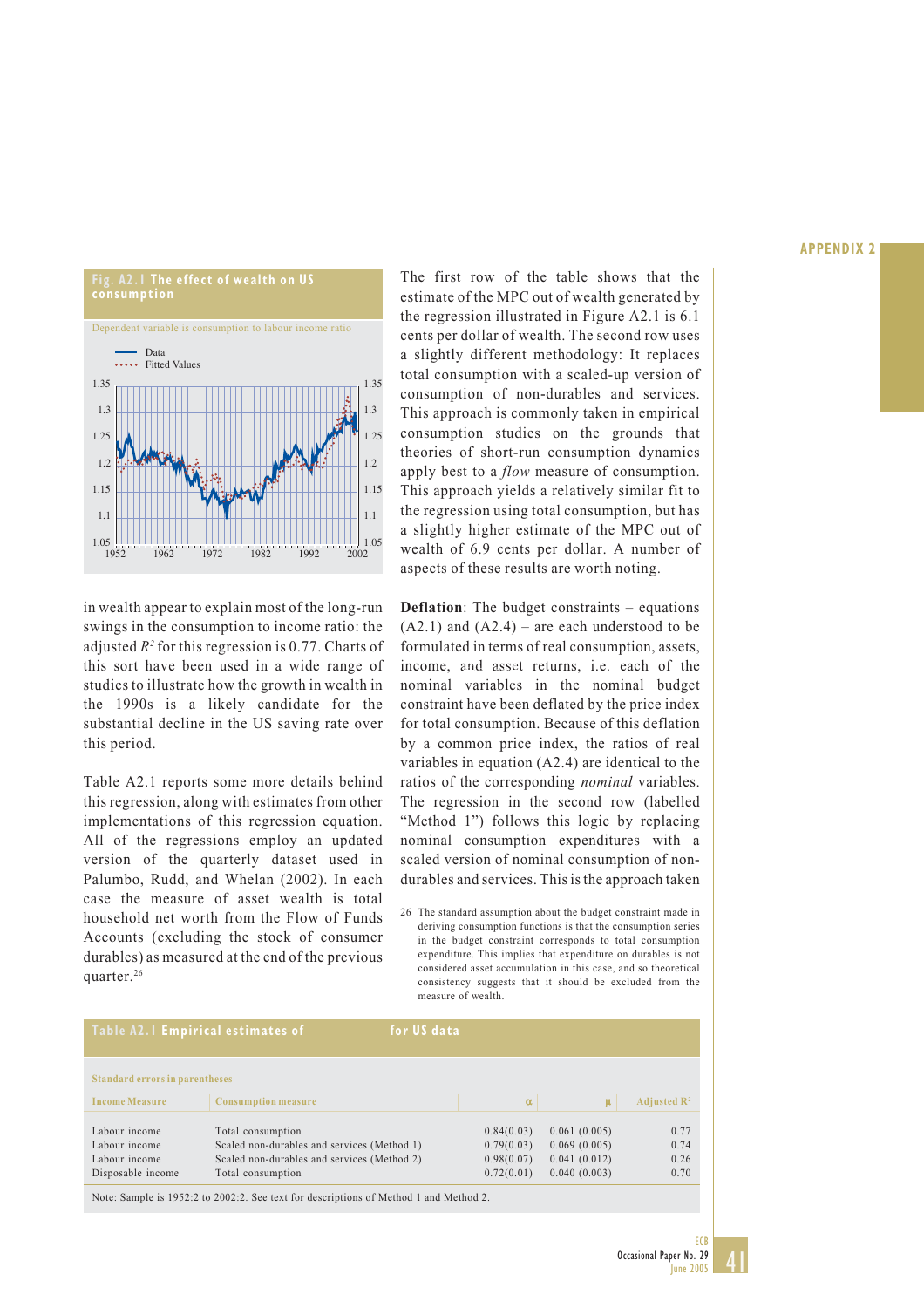by Palumbo, Rudd, and Whelan (2002). This method will provide an accurate approximation of the true relationship as long as the ratio of nominal consumption of non-durables and services to total nominal consumption expenditures is stable; Palumbo, Rudd, and Whelan (2002) show that this is the case for US data.

In contrast, however, many studies estimate consumption functions by continuing to deflate income and wealth by a price index for total consumption expenditure, but using a scaled version of *real* consumption of non-durables and services, so that consumption, income and assets are no longer all deflated by a common price index. Palumbo, Rudd, and Whelan show that this approach will only be accurate if the ratio of real consumption of non-durables to real consumption expenditure is stable, and that this assumption provides a very poor description of US data. They show that the total real US consumption expenditure has risen sharply over the post-war period relative to real consumption of non-durables and services. This implies that an empirical implementation of equation (A2.4) using this approach will suffer from significant approximation error and that this error will tend to increase over time, probably resulting in downward bias and instability in the estimated parameters. The third row of Table A2.1 (labelled "Method 2") shows that this approximation method does indeed result in a much poorer fit than the method based on nominal ratios, with the adjusted  $R^2$  dropping to 0.26.

**Size of the MPC**: Another interesting aspect of the regressions reported in the first two rows of Table A2.1 is that the size of the estimated MPC out of wealth, in the 0.06 to 0.07 range, is somewhat larger than has been reported in some other studies. For example, in a brief review of macroeconomic estimates, Poterba (2000) concludes that "values as high as 0.05 probably represent the upper range of the current estimates."

There appear to be two explanations for the higher estimates of the MPC reported here and in

Palumbo, Rudd, and Whelan (2002). The first is that many other studies have replaced total consumption expenditure with consumption of non-durables and services using the Method 2 approach just described. Because this approach adds a highly inaccurate approximation error to equation (A2.4), it is hardly surprising that it results in downward-biased estimates of the MPC: Table A2.1 reports that this method produces an MPC of 0.041.

The second explanation is that some other studies have used *disposable* income instead of labour income in their empirical estimation. As noted above, this approach is inconsistent with the theory underlying the relationships between consumption, income and wealth: Essentially, it represents a double-counting of the effects of capital income. And, as shown in the fourth row of Table A2.1, this approach also results in a lower estimate of the MPC of exactly 0.04. Note that if we use the slightly shorter sample employed in Davis and Palumbo (2001), this exercise can exactly replicate their preferred estimate of the MPC of 0.039.

**Upward bias (direct/indirect effects):** Another issue that has been discussed in the literature on wealth effects concerns the potential correlation of wealth with the error term in the consumption regression. Poterba and Samwick (1995) phrase this debate as relating to whether estimated MPCs out of wealth reflect a *direct* effect of wealth on consumption or *indirect* effects resulting from the correlation of wealth with other unobservable variables influencing consumption. However, in terms of the framework underlying equation (A2.4), it does not appear that this problem represents a major source of bias in the estimates on the first two rows of Table A2.1. Theoretical considerations imply that the error in this regression relates to current expectations concerning future growth in labour income. This implies that estimates of the wealth effect will tend to be biased upwards if the wealth-to-income ratio,  $\frac{A_t}{A_t}$ , tends to positively predict future increases in labour income. However, regressions with our US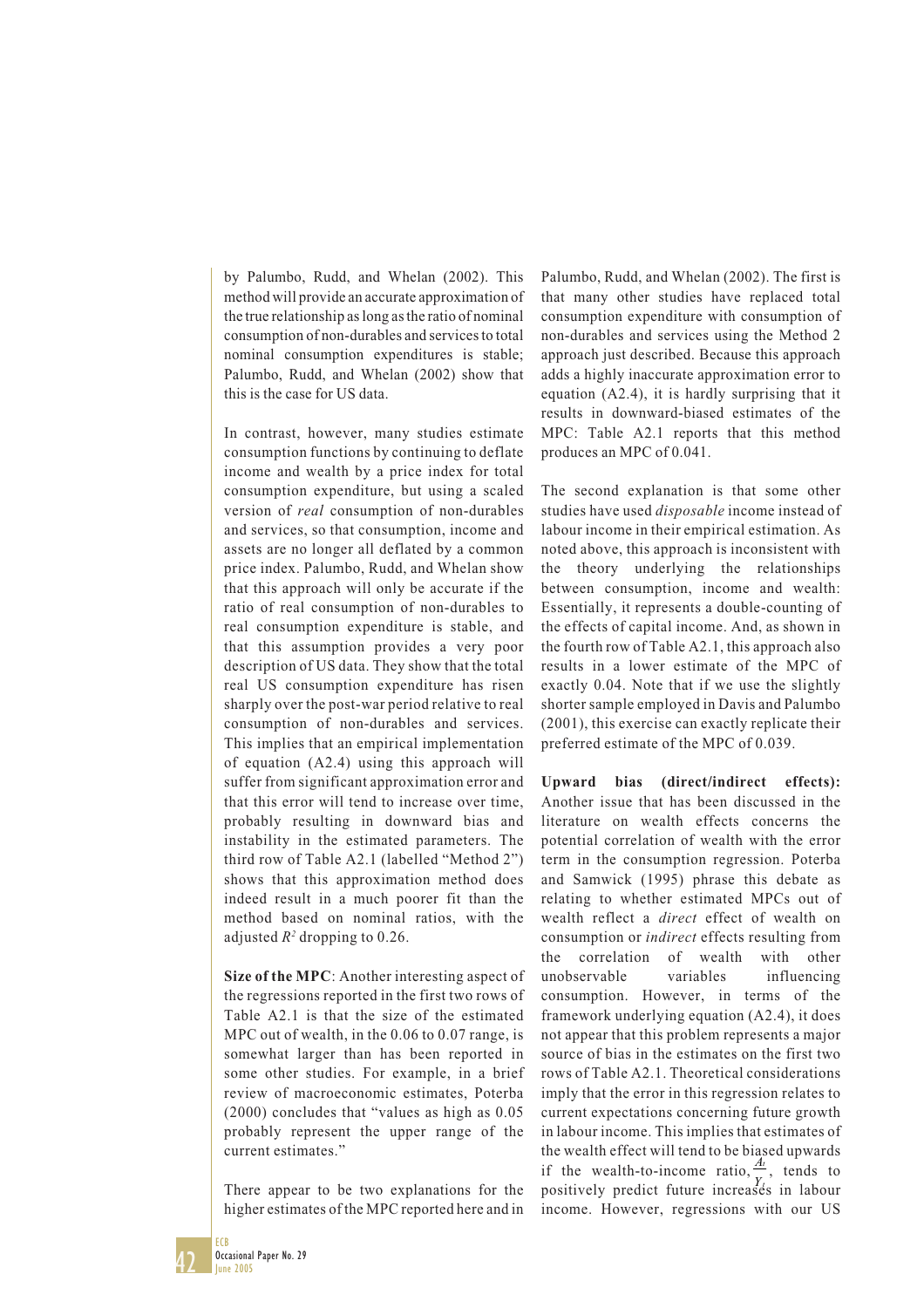quarterly dataset failed to uncover evidence that the wealth to income ratio "Grangercauses" labour income growth, so concerns over upward bias and "indirect effects" may be somewhat overstated.

**Levels versus logs:** Another specification issue is that the regressions in Table A2.1 estimate the MPC out of wealth, whereas a number of other studies (for example, Brayton and Tinsley, 1996, and Ludvigson and Steindel, 1999) estimate log-linear relationships between consumption, income, and wealth. These studies often translate their elasticity coefficients into estimated MPCs using sample averages of the wealth-to-income ratio. However, given the wide variations over time in the wealth-to-income ratio, and the theoretical priors indicating the superiority of direct estimation of the MPC, these log-linear estimates should probably be considered somewhat unsatisfactory.

**Variable expected rates of return:** We noted in deriving equation (A2.4) that this formulation, in which households consume a constant proportion,  $\frac{r}{1+r}$ , of their wealth depended on the assumption that the rate of return is constant. As Lettau and Ludvigson (2001) have stressed a more general approach, in which expected returns on assets are allowed to vary over time, predicts that the MPC out of wealth should move positively over time with expected future rates of return on assets. Thus, for example, if stock prices fall today because of a rise in the required equity premium, consumption need not decline because an increase in the MPC out of wealth may offset the decline in wealth itself.

While these ideas – that the MPC out of wealth may vary over time, and that consumption may react differently to asset price movements depending on their source – are intriguing and theoretically well-founded, at this point the empirical evidence for their relevance for the aggregate wealth effect on consumption is unclear. One interesting piece of evidence is the finding of Lettau and Ludvigson (2001) that a proxy for the (unobservable) ratio of consumption to total wealth (human plus tangible) appears to have forecasting power both for stock returns and for the excess returns of stocks over short-term bonds.

This result, however, provides us with little clue as to how important potential variations in expected returns may be in generating changes over time in the MPC out of wealth. On this issue, Figure A2.2 suggests that (despite the theoretical likelihood of variations over time in the MPC) the estimated wealth effect is actually quite stable. The figure shows recursive estimates of the regression reported on the second row of Table A2.1, i.e. it reports estimates from rolling regressions which add a data point for each period. Such regressions are often used as a diagnostic technique for uncovering parameter instability. The chart shows, however, that the estimated MPC from aggregate US data does not appear to have changed greatly over the past thirty years.<sup>27</sup>

27 This stability over time of the estimated MPC contrasts markedly with the conclusions of Ludvigson and Steindel (1999), who argue that the estimated wealth effect varies substantially over time. The principal reason for this difference is Ludvigson and Steindel's use of real consumption of non-durables together with measures of real income and wealth obtained by deflating by a price index for aggregate consumption. As discussed in the text, this approach adds a large and trending approximation error and so should be expected to produce unstable parameter estimates. Their study also adopts a log-linear specification in contrast to the linear specification estimated here.



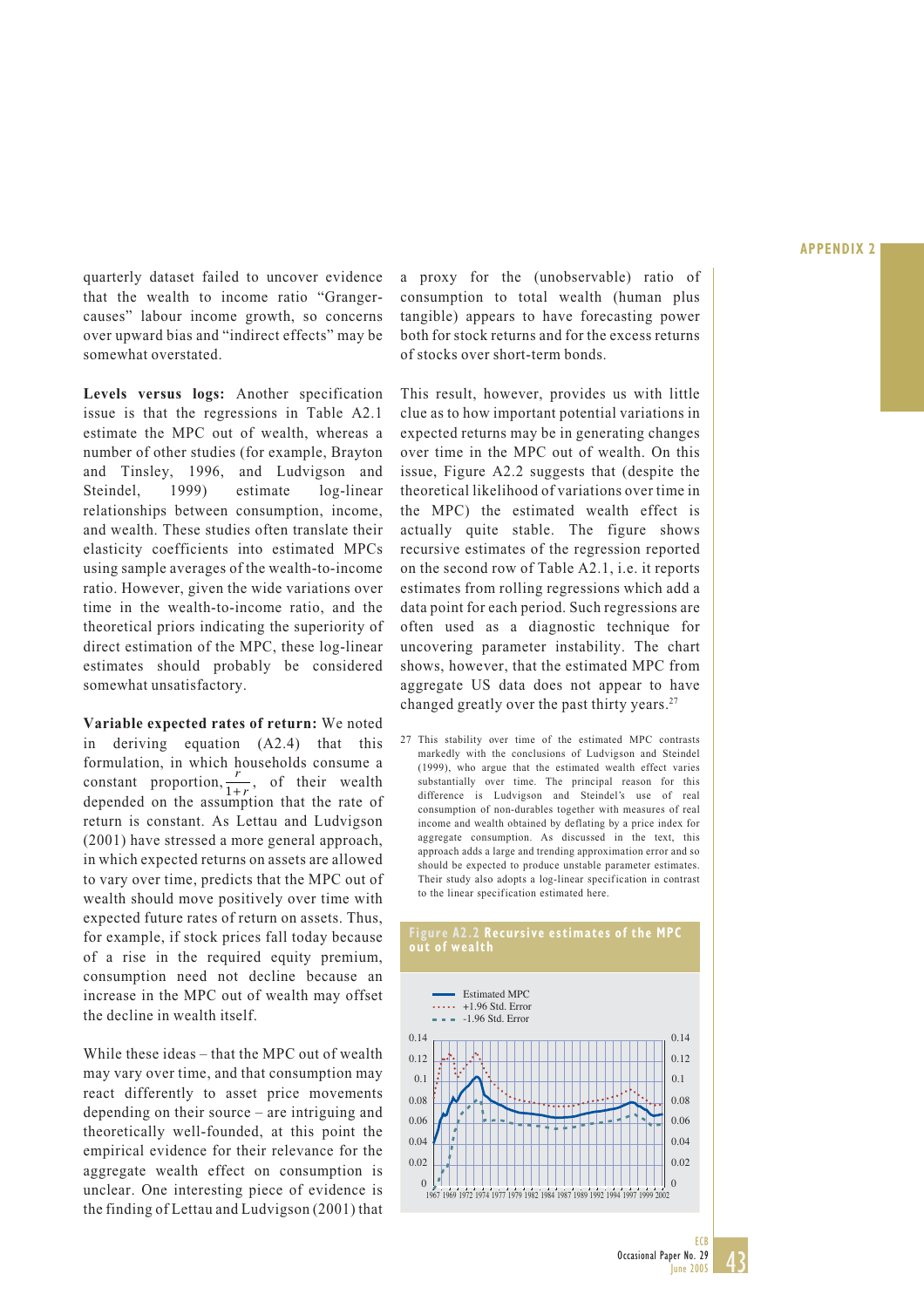Estimates of the MPC using shorter movingsample windows display somewhat more variation over time, as would be expected, but there is limited evidence that these variations are related to changes in expected returns on financial assets. For example, Whelan (2003) shows that the MPC out of wealth does not appear to vary significantly over time due to fluctuations in dividend-price ratios, earningsprice ratios, yields spreads or other variables that have been considered useful predictors of financial asset returns. On balance, then, it appears that the jury is still out on the empirical importance of fluctuations in expected returns for the wealth effect.

**Differences in MPCs across assets:** Finally, Table A2.2 reports estimates from regressions that allow the MPC out of equity wealth to be different from that out of other wealth, i.e. it reports estimates of

$$
(A2.5) \quad \frac{C_t}{Y_t} = \alpha + \mu_e \frac{A_t^e}{Y_t} + \mu_o \frac{A_t^o}{Y_t} + \varepsilon_t
$$

where *e* denotes equity wealth and *o* denotes other wealth. The table repeats a result reported previously in a number of studies (for instance, Brayton and Tinsley, 1996, and Davis and Palumbo, 2001) which is that the MPC out of equity wealth appears to be smaller than that out of other wealth. In fact, these results suggest that the MPC out of equity wealth is only about half that out of other wealth. Such a prediction cannot be derived from the type of "representative agent" models usually used in macroeconomics. However, it seems possible that these differences in the MPC across asset classes may reflect distribution issues. Equity wealth is more likely to be held by richer

households, and studies have traditionally shown that such households have higher saving rates.

| Table A2.2 Empirical estimates of equation (A2.5) for US data |                                             |              |              |                         |  |  |  |  |  |
|---------------------------------------------------------------|---------------------------------------------|--------------|--------------|-------------------------|--|--|--|--|--|
| <b>Standard errors in parentheses</b>                         |                                             |              |              |                         |  |  |  |  |  |
| Income measure                                                | <b>Consumption measure</b>                  | $\mu$        |              | Adjusted $\mathbb{R}^2$ |  |  |  |  |  |
| Labour income                                                 | Total consumption                           | 0.054(0.002) | 0.102(0.004) | 0.87                    |  |  |  |  |  |
| Labour income                                                 | Scaled non-durables and services (Method 1) | 0.060(0.002) | 0.113(0.005) | 0.83                    |  |  |  |  |  |

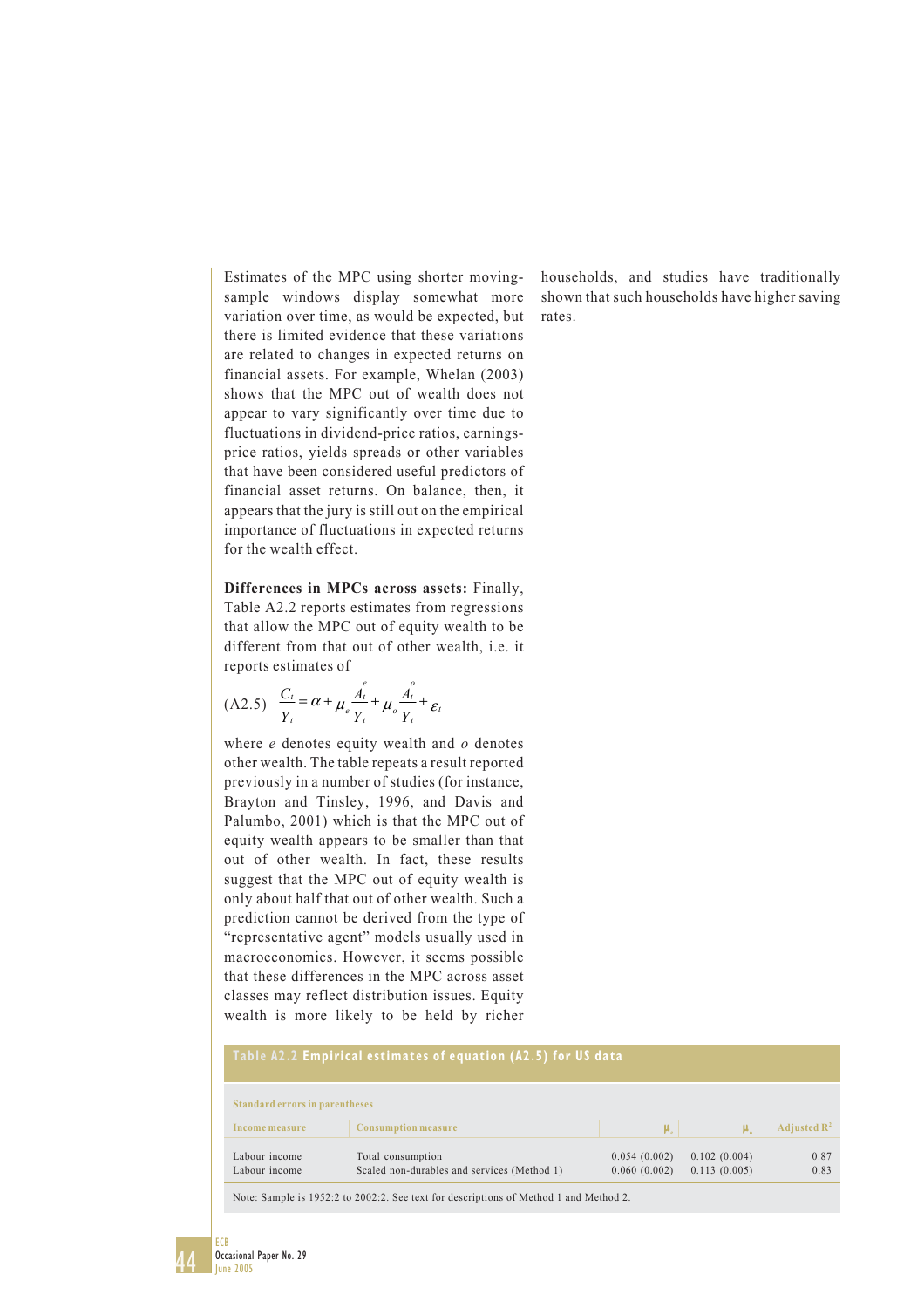#### **APPENDIX 3**

#### **BALANCE SHEET CHANNEL**

#### **A3.1 THEORETICAL CONSIDERATIONS**

The balance sheet channel stresses the potential impact that the quality of a company's balance sheet may have on investment spending decisions. A rise/fall in asset prices will improve/weaken the balance sheet position of a company, thus increasing/ reducing its ability to directly fund projects or provide collateral for external finance. In both cases, the risk that lenders face is reduced/ increased and the availability of credit increases/reduces. The importance of the link between balance sheet positions and investment can be seen in the slow recovery of the economy in many OECD countries from the 1990/91 recession. A number of analysts<sup>28</sup> have attributed the slow recovery, in part, to the corporate sector's attempt to improve weak balance sheet positions coming from heavy corporate debt burden.

The recent literature on this channel builds on the theory of capital market imperfections such as asymmetric information and agency costs. The basic argument is that asymmetric information between lenders and borrowers induces a cost premium for funds raised externally in comparison to internal funds. This premium, called the external finance premium, reflects lenders' expected costs of monitoring and evaluating the quality of the company's investment opportunities, costs resulting from the fact that the borrower inevitably has better information than the lender or distortions in the borrower's behaviour coming from moral hazard. As a result, the cost of external finance (debt, equity) may be substantially higher than the cost of internal finance (cash flows, liquidity).

The balance sheet channel (often called the net worth channel) is based on the idea that the borrower's external finance premium depends on his financial position. In particular, many related studies focus on the borrower's net worth – defined as the borrower's liquid assets plus collateral value of illiquid assets – as a main state variable: the greater the level of net worth of the potential borrower (or, equivalently, the level of company's internal financing) the lower will be the premium on external finance. Shocks that affect net worth can be an initiating source of real fluctuations, through two transmission mechanisms:

- i) One mechanism arises mainly from changes in cash flows. A negative shock reduces current output, lowers cash flows, and raises the company's need for external funds. Consequently, the expected agency cost and external finance premium rise, thus deferring investment and reducing output and cash flows in subsequent periods.
- ii) The other mechanism operates through asset prices and the value of the collateral. The availability of credit for companies depends on the value of their assets. Here, an adverse shock reduces asset prices and the value of the collateral provided for loans, thus raising external finance premium and reducing investment.

An extensive part of the literature refers to the amplification and propagation of initial real or monetary shocks brought about by worsening credit market conditions (as reflected in borrowers' balance sheet positions), a phenomenon called the financial accelerator.

Bernanke and Gertler (1989) develop an RBC model in which the evolution of companies' net worth plays a critical role in macroeconomic dynamics, opening a channel through which the borrower's balance sheet position affects investment and output. A key virtue of this model is the inverse relationship between the potential borrower's wealth and the expected agency costs of the lender-borrower relationship, as described earlier. In this model, shocks to the economy are amplified

28 Bernanke and Lown (1991), pp. 206 and 211-212, and Tease (1993), p. 47.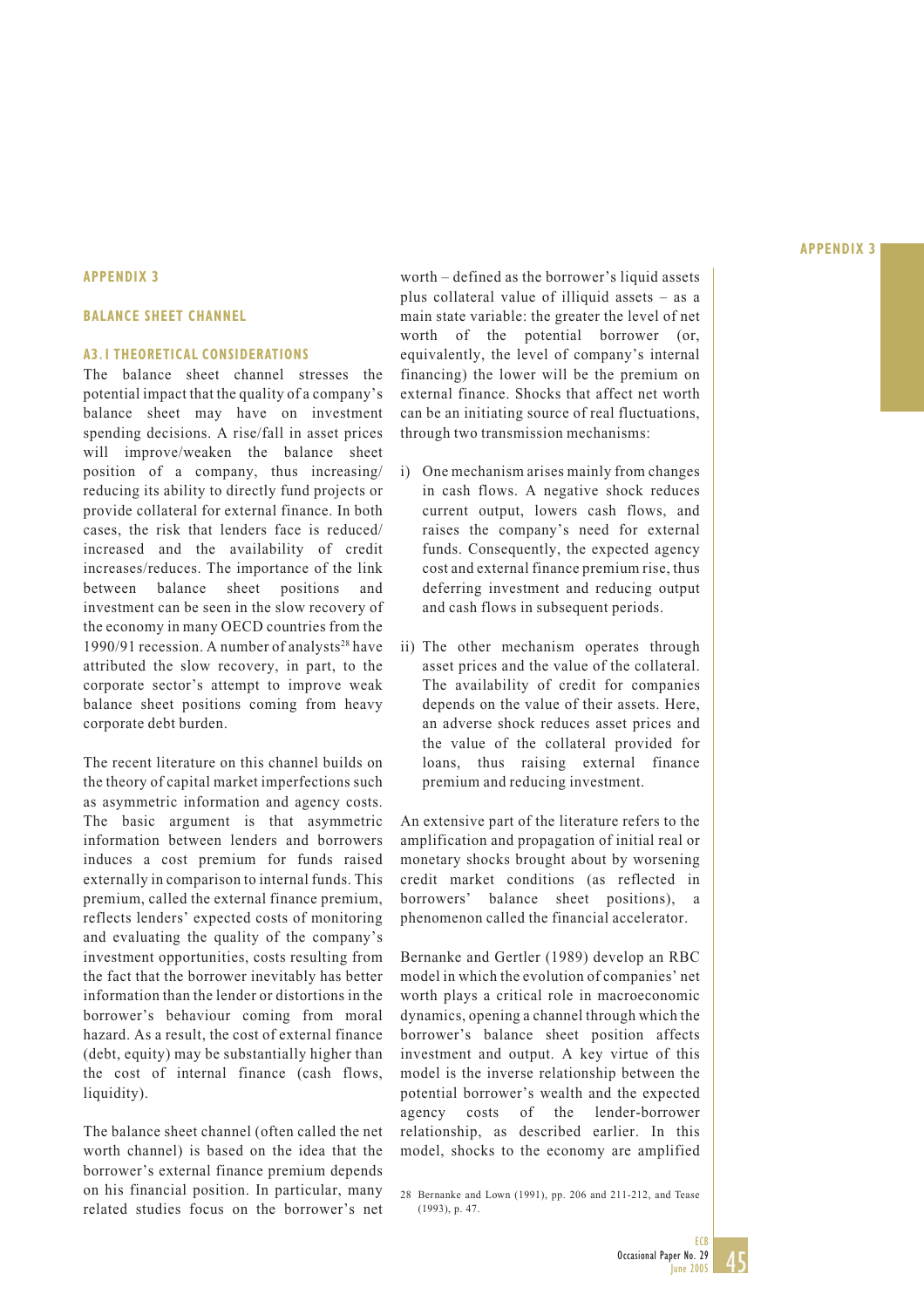and propagated through their impact on borrowers' cash flows. An adverse exogenous productivity disturbance, for example, lowers current cash flows (income), reducing the ability of the company to finance investment with internal funds. Lower entrepreneurial wealth raises the external finance premium, thus impairing investment. Declining investment lowers economic activity and cash flows in subsequent periods, thus inducing a persistent investment downturn. An implication of this model is that the dynamic effects of such shocks may be asymmetric; specifically, the weaker the initial financial condition of the borrower, the more powerful is the propagation effect through cash flows. Additionally, during recessions, there is a reallocation of credit funds from low net worth to high net worth borrowers.

Apart from the changes in cash flows, variations in real and financial asset prices are a major channel for shocks to the net worth. In this direction, Kiyotaki and Moore (1997) develop a dynamic equilibrium model in which durable assets (land) are not only factors of production, but they also serve as collateral for loans. In their model, a small negative temporary shock to productivity lowers the value of the collateralised asset. This leads to tightened borrowing constraints and cutting backs on investment spending. The fall in spending lowers the value of existing assets and leads to a new round of reduced borrowing and spending, thus propagating the initial shock further through time. A key point of this study is the dynamic interaction between credit limits and asset prices, which turns out to be a powerful transmission mechanism by which the effects of shocks persist, amplify, and spread out.

Bernanke et al. (1999) develop a dynamic general equilibrium model, which exhibits a financial accelerator framework. The key innovation on investment is the relationship:

$$
(A3.1) \t E\Big\{R_{t+1}^K\Big\} = s(N_{t+1}/Q_t K_{t+1})R_{t+1}
$$

Where  $E\left\{R_{t+1}^K\right\}$  is the expected return on capital; *s*( ) is a function of the ratio of the cost of external finance to the riskless rate, or external finance premium;  $N_{t+1}$  represents net worth;  $Q_t K_{t+1}$  are total financing requirements; and  $R_{t+1}$  shows the opportunity cost of capital.

This expressions state that, in the presence of capital market imperfections, the premium on external funds depends inversely on the share of the company's capital investment financed by its own net worth, as measured by the ratio  $(N_{t+1}/Q_tK_{t+1}).$ 



Figure  $A3.1^{29}$  relates the cost of funds to the level of investment of the company, demonstrating these effects. For financing requirements, up to point F, the company can use its own net worth (internal funds). The cost of these funds is  $r_1$ , which is the sum of the riskfree rate and a risk adjustment factor for the company. Without asymmetric information, external funds would also be available for the company at the rate  $r_1$ . However, asymmetric information means that, beyond F, the company acquires external funds at a premium above  $r_{1}$ .

29 Oliner and Rudebusch (1996).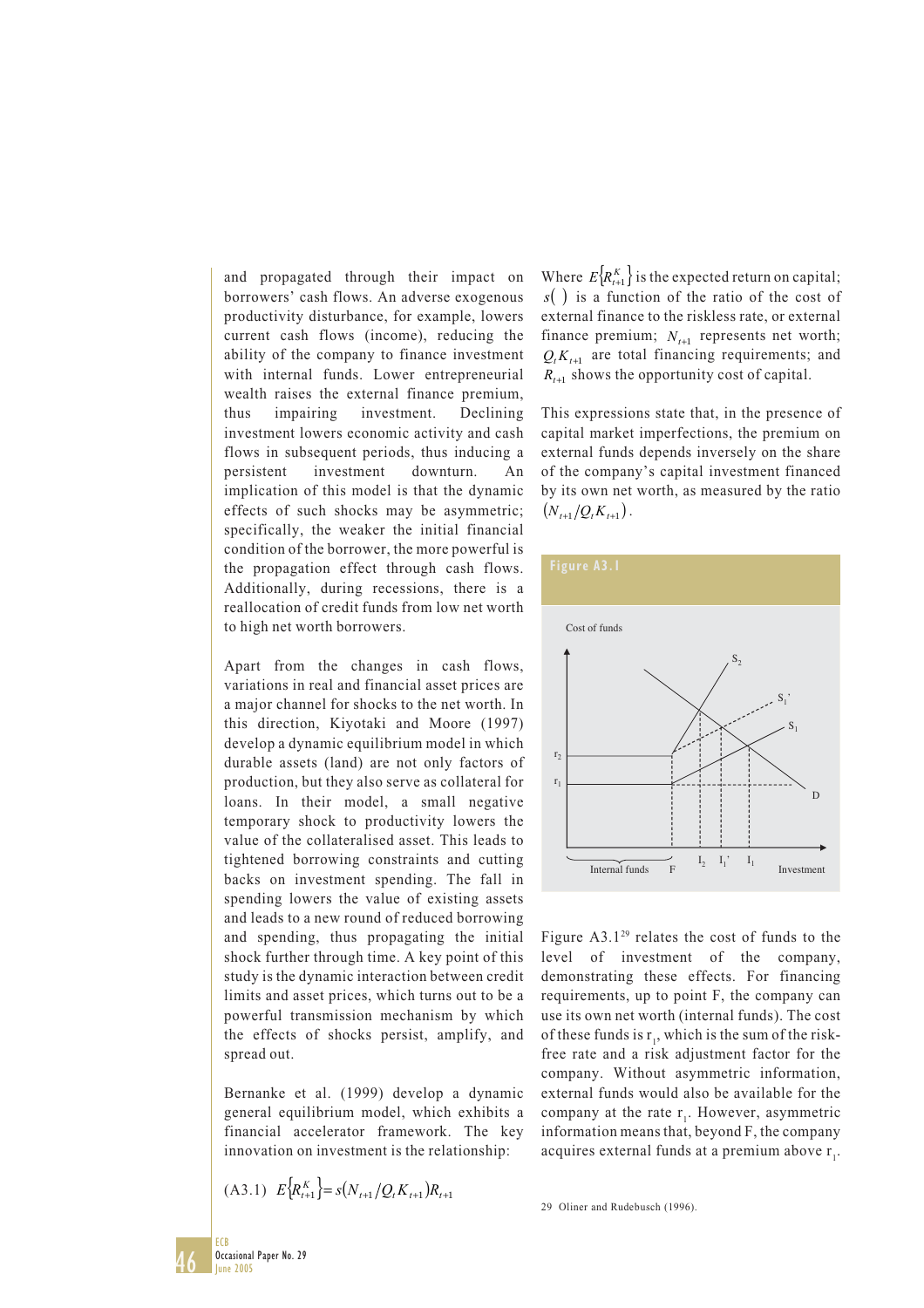The premium increases with the level of total finance raised externally, since higher debt means increased moral hazard and default risks. This link accounts for the upward slope of  $S_1$ . In addition, the external premium increases with the level of the risk-free rate, as an increase in the interest rate lowers the present discounted value of the borrower's collateral and reduces the current cash flow, worsening the moral hazard problem. In Figure A3.1, an increase in the interest rate shifts the finance supply schedule from  $S_1$  to  $S_2$  (which is steeper than  $S_1$ '). The consequent fall in investment (from  $I_1$  to  $I_2$  rather than  $I_1$ ) is magnified by the increase in the external finance premium. This example illustrates the potential link between investment demand and changes in net worth, implying that companies that can provide a higher collateral or finance a greater proportion of investment with internal funds will be likely to face a lower external finance premium.

#### **A3.2 EXISTING EMPIRICAL EVIDENCE**

A large part of the literature provides evidence that company investment is a function of liquidity and the quality of a company's balance sheet, as implied by the financial accelerator mechanism. A common perception is that differences in investment behaviour between companies should come from their respective access to capital markets. Generally, it has been found that investment is quite sensitive to financial variables like cash flows or the stock of liquid assets for those companies that face financial constraints. In these studies, the size of the company is widely considered as a proxy for capital market access, though other criteria such as the age of the company, the dividend pay-out or the coverage ratio are also used for this reason. Small companies are considered more likely to be affected by the balance sheet channel given their overall lower level of assets and the higher collateral requirements for loans (due to higher informational asymmetries). Consequently, a balance sheet weakening (e.g. due to a monetary policy tightening) might lower significantly the value of their collateral, thus leading to restricted credit access.

Fazzari et al. (1988) use data from US manufacturing companies for the period 1970- 1984 to study the effect of cash flows on investment spending. They divide their sample based on the dividends to income ratio. Consistently with their perception, their results also show that the investment of companies which are believed a priori to be credit constrained (low-dividend companies) is more sensitive to fluctuations in their cash flow than high-dividend companies.

Gertler and Gilchrist (1994) used quarterly time series data for all US manufacturing companies, classified by size, to examine the response of small versus large companies to monetary tightening. They find that small companies account for a significant part of the consequent total manufacturing decline and that they play a prominent role in the slowdown of inventory investment. Looking for asymmetric effects, they find that the effects of monetary policy changes are greater on smallcompany variables during recessions (lowgrowth states). Their evidence also suggests that the coverage ratio (cash flows to interest expenses, an indicator of balance sheet quality) is positively related to inventory investment for small companies, but not for large companies.

Oliner and Rudebusch (1996) use Quarterly Financial Report data for the US manufacturing sector and divide companies into two classes: small and large companies. Their results show that after a monetary contraction, the association between cash flow (internal funds) and investment tightens significantly for small companies. In contrast, for large companies there was no change in this relationship.

In another paper, Guariglia (1998) uses data from a large panel of UK manufacturing companies for the period 1968-1991 to study the linkage between internal finance and inventory investment that appears to play an

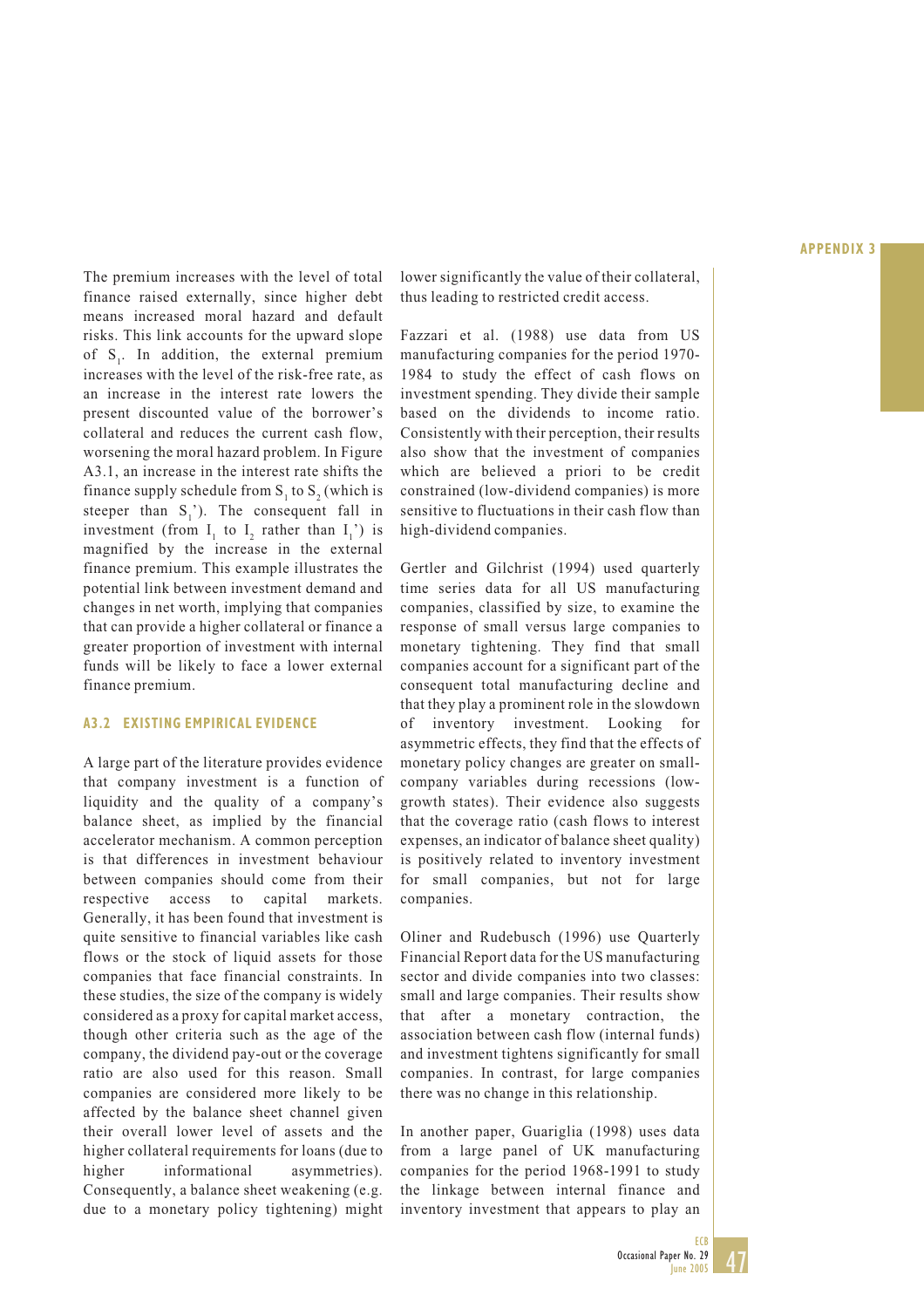important role in business cycles. Companies are classified into more likely and less likely to be financially constrained in terms of the coverage ratio that is used as a proxy of the external finance premium. The author estimates several equations for inventory investment growth that include the coverage ratio or cash flows as explanatory variables for each group of companies. The results suggest that there is a significant link between the financial variables and inventory investment, stronger for companies with weak balance sheets, during recessions and periods of tight monetary policy.

Vermeulen (2000) uses the BACH-database for 10 manufacturing industries for the period 1983-1997 to study the presence of a financial accelerator in Germany, France, Italy, and Spain. He proxies the "weak balance sheet" term by using four different indicators: total debt as a fraction of total assets (leverage), short-term debt to current assets (liquidity), short-term debt as a fraction of total debt (market access) and the coverage ratio (credit worthiness). The results confirm the expectation that small company investment shows greater sensitivity to weak balance sheet positions, though there is no evidence that this effect increases during a downturn. Mediumsized companies are found to be influenced by balance sheet variables during downturns, rather than outside downturns. For large companies there is no evidence of an accelerator at all. Regarding country differences in the strength of the financial accelerator, the estimations show that balance sheet effects in downturns are stronger in France and Italy than in Germany and Spain.

Chatelain et al. (2001) use large company databases for Germany, France, Italy, and Spain for the period 1985-1999 to investigate the interest rate channel and the broad credit channel in the four larger euro-area countries. Standardised neo-classical investment regressions were used, in which investment is a function of sales, cash flow, and the user cost of capital. The authors find that in all these

countries investment is quite sensitive to user cost, sales, and cash flow movements. They also find that only in Italy do smaller companies show greater sensitivity to cash flow movements (balance sheet conditions), although they argue that classification by size might not be a sufficient indicator for all countries.

Van Ees and Garretsen (1994) study the link between liquidity (internal funds) and business investment for a number of Dutch nonfinancial companies. Their estimations suggest that liquidity is of significant importance for Dutch business investment and that this impact is stronger than that found in related studies for the United States, the United Kingdom and Japan. With respect to the criteria used to deal with asymmetric information, the dividend policy, the size and the age of the companies do not seem to be important. However, the existence of close ties between banks and companies, which mitigates information problems, turns out to be very significant for the investment of Dutch companies. In a later study, Van Ees et al. (1998) also examine how debt constraints influence corporate investment of a panel of Dutch companies. They provide evidence that financial constraints influence the investment behaviour of these companies and show that such constraints are especially relevant for companies with low dividend pay-outs, while there was no similar evidence for smaller companies and the leverage criterion gave mixed results.

A number of related papers<sup>30</sup> provide evidence for single euro area countries regarding the existence of a balance sheet (credit) channel as well as distribution effects across companies. For France (Chatelain and Tiomo, 2001), the existence of this channel is confirmed for companies facing a high risk of bankruptcy, companies in the equipment goods sector and companies using trade credit extensively, all of

<sup>30</sup> Research conducted within the Monetary Transmission Network.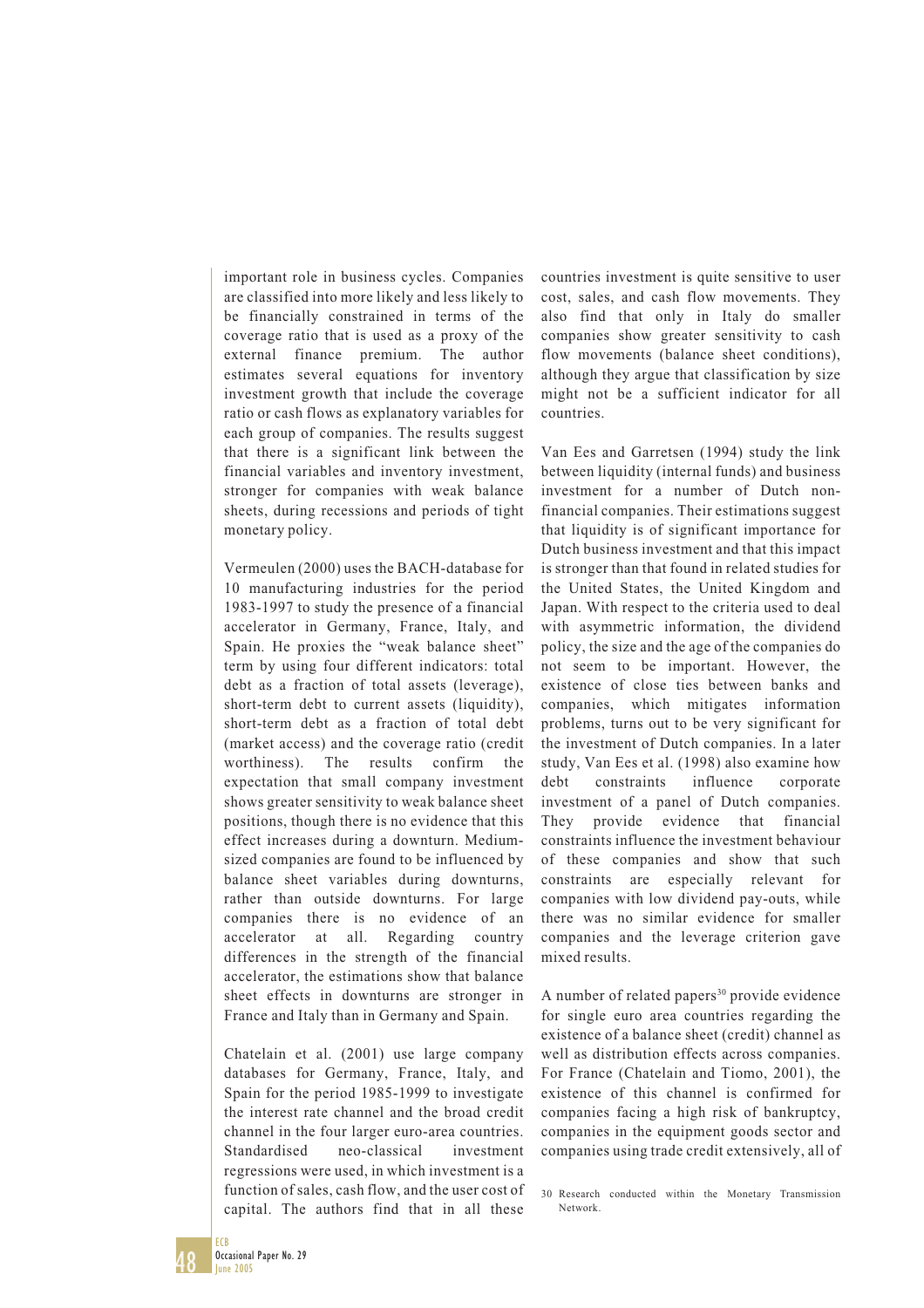which present high cash-flow sensitivity. For Italy (Gaiotti and Generale, 2001), the results also show that all financial variables (cash flow, stock of liquidity) affect investment decisions. This impact is found to be stronger for small companies and for companies with a higher share of intangible assets, which are difficult to evaluate and cannot be used as collateral. For Germany (von Kalckreuth, 2001), financially constrained companies, proxied in terms of lower-rated companies, are found to be more sensitive to financial variables. However, the sample split according to size presents no such sensitivity, possibly indicating the role of the house-banking system<sup>31</sup> in Germany. Here, the balance sheet channel seems to be of secondary importance compared to the interest rate channel. For Austria (Valderrama, 2001), the results support the existence of a credit channel as well as of heterogeneity across groups of firms. The liquidity ratio appears to be the most significant determinant of investment, though companies with a close relationship with a house bank are likely to become less dependent on internal funds. For Belgium (Butzen et al., 2001), the evidence supports the hypothesis of a credit channel as well as of distribution effects among companies of different size and sector. For Luxembourg (Lünnemann and Mathä, 2001), the idea that the strength of a company's balance sheet influences investment behaviour is also confirmed. Young companies seem to be more financially constrained, as their investment is more sensitive to changes in internally generated liquidity.

#### **A3.3 CONFIDENCE CHANNEL**

Stock market volatility may have indirect effects on the real economy through its impact on consumer and business confidence. A fall (rise) in stock prices may signal poor (good) economic prospects, altering market participants' assessments of economic risks. Consequently, their incentive to spend will be reduced (increased), thus affecting consumption and corporate investment. For example, a large fall in stock prices may force companies, even those that have not issued stocks, to revise their profit expectations and reduce or postpone investment. In addition, falling stock prices and weak business confidence may increase investors' risk aversion. Investors may subsequently reduce their holdings in risky assets and ask for higher risk premiums, which may be passed on to business in terms of higher interest rates and lower equity prices, with a negative impact on investment.32



This channel is consistent with the forwardlooking nature of stock prices and their leading indicator property for real economic activity that has been empirically found for the euro area. As stock prices reflect market participants' expectations for future corporate earnings, which are closely related to economic activity, stock prices help predict future economic growth.

While the potential mechanism of a confidence effect on the economy is comprehensible, the



<sup>31</sup> This refers to the establishment of a long-term lending relationship between a company and a bank, called the house bank. This practice may help companies overcome liquidity constraints, thus weakening the balance sheet channel.

<sup>32</sup> IMF, World Economic Outlook, December 2001.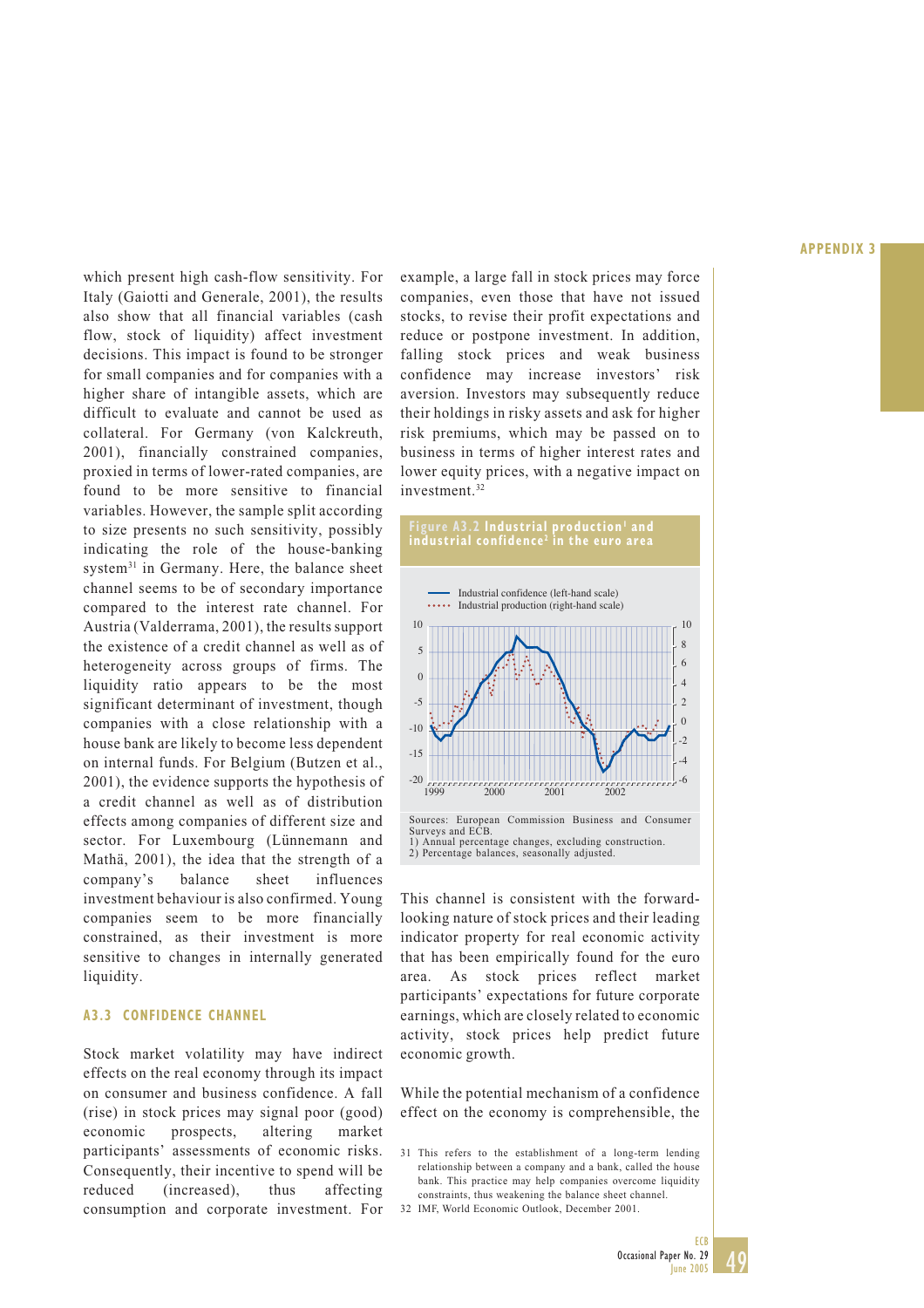assessment of this effect is rather complicated. This is because confidence is a feeling and not an action, which is difficult to assess quantitatively. Generally, confidence is measured by surveys that include questions on the assessment of current conditions and future expectations. Several of the constructed indicators have been found to possess good leading indicator properties for the business cycle and can be considered as adequate for research on macroeconomic issues.

Figure A3.2 depicts industrial confidence and industrial production for the period 1999-2002 in the euro area. In particular, industrial confidence is found to be closely linked to the business cycle component (industrial production) (correlation =  $0.93$ ).

Figure A3.3 depicts the development of the EuroStoxx broad index, industrial confidence and consumer confidence in the euro area for the same period. In several periods confidence follows similar patterns to the stock price measure (with high positive correlation in both cases). In particular, the turning points of the stock market index tend to lead the turning points of confidence, showing that stock prices and confidence co-move quite closely



confidence). Arnold et al. (2002) and Jansen and Nahuis

(especially in the case of industrial

(2003) confirm the predictive power of share prices for confidence indicators. They find that equity prices lead confidence indicators in a large number of European countries and the United States. This link, however, may simply reflect more direct wealth and cost of capital effects and does not necessarily imply a causal relationship between stock prices and confidence.

Jansen and Nahuis (2003) find empirical support for causality from stock market to confidence. They also suggest that this relationship is driven by expectations about economy-wide conditions rather than personal finances and that the confidence channel is a separate transmission channel and not an adjunct to conventional wealth effects. This conclusion may hold for studies based on micro-level data, although, in the case of aggregate time-series data, the estimation of wealth effects also reflects expectations about the future.

In this context, confidence could be a catalyst for an impact from stock prices on consumption and investment spending. It is, however, difficult to disentangle empirically the relative indirect impact of confidence on actual spending behaviour. In this regard, Figure A3.4 depicts industrial confidence in relation to investment growth, suggesting that there were periods when investment growth did not follow significant movements in industrial confidence.

Impulse response analysis (by the ECB) of the relationship between stock prices and confidence indicators, indicates that the effect of stock price changes is reflected after some time in confidence indicators and dies out only after several years. The effects on industrial confidence appear and die out faster than those on consumer confidence. Generally, in this

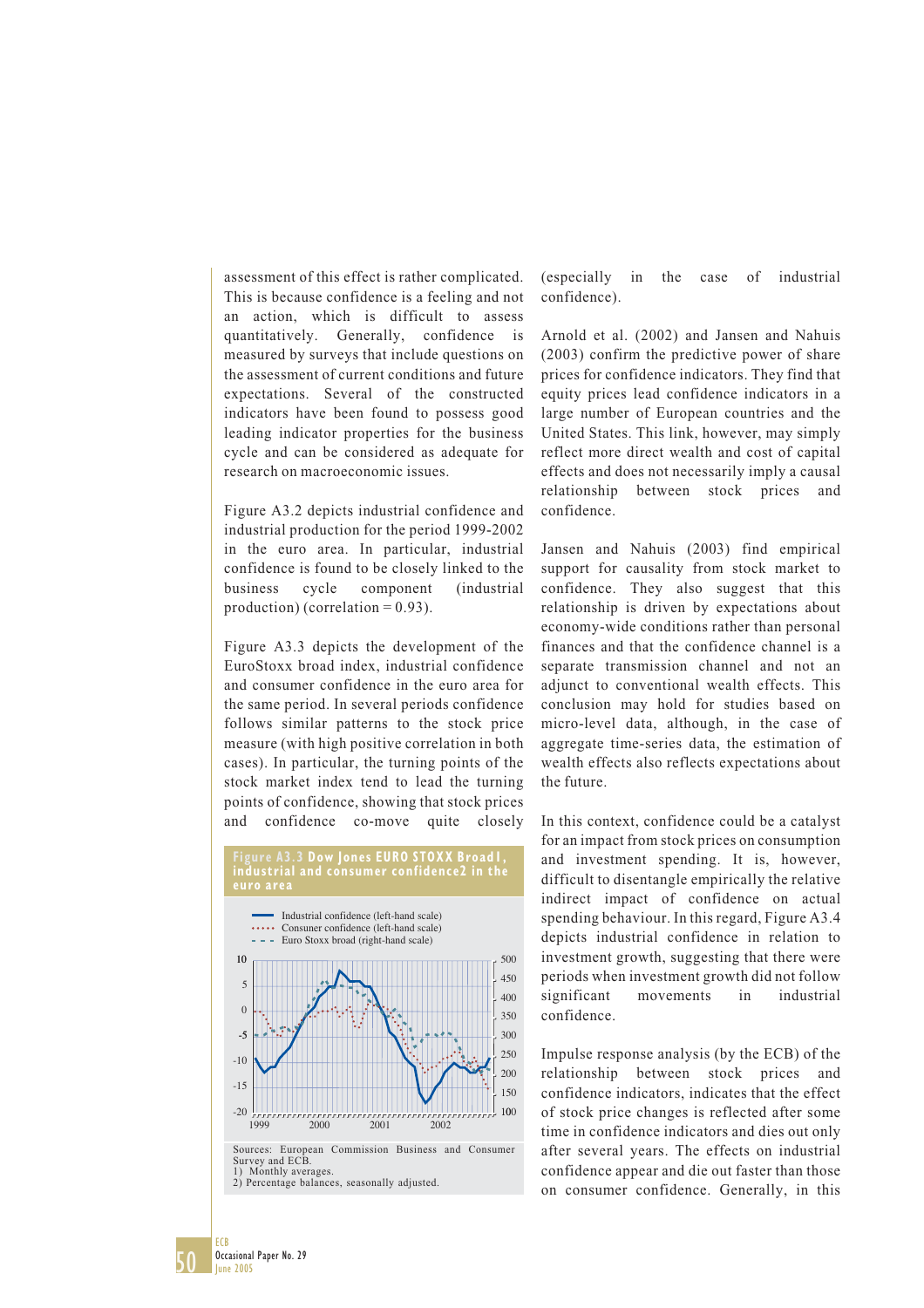#### **Table A3.1 Impact of confidence indices on the growth in real GDP**

| (% of GDP, unless otherwise indicated)                                                           |                |          |            |            |                   |                  |  |  |  |
|--------------------------------------------------------------------------------------------------|----------------|----------|------------|------------|-------------------|------------------|--|--|--|
|                                                                                                  |                |          |            |            |                   |                  |  |  |  |
|                                                                                                  |                |          |            |            | <b>Fall</b> in    | <b>Impact on</b> |  |  |  |
|                                                                                                  |                |          |            |            | confidence        | real GDP         |  |  |  |
|                                                                                                  |                | One      | Two        |            | Aug.-Oct.         | if fall in       |  |  |  |
|                                                                                                  | <b>Current</b> | quarter  | quarter    | Cumulative | <i>(standard)</i> | confidence       |  |  |  |
|                                                                                                  |                |          |            |            | deviations)       | is sustained     |  |  |  |
|                                                                                                  | quarter        | lag      | lag        | impact     |                   |                  |  |  |  |
|                                                                                                  |                |          |            |            |                   |                  |  |  |  |
| Impact of a one standard deviation fall in the monthly change in business confidence on real GDP |                |          |            |            |                   |                  |  |  |  |
| <b>United States</b>                                                                             |                |          |            |            |                   |                  |  |  |  |
| - Conference Board                                                                               | $-0.18***$     | $-0.08*$ | $-0.07*$   | $-0.31$    | 3.2               | $-1.0$           |  |  |  |
| $-$ NAPM                                                                                         | $-0.10**$      | $-0.04$  | $-0.09**$  | $-0.23$    | 4.2               | $-1.0$           |  |  |  |
| Japan                                                                                            | $-0.14*$       | $-0.07$  | $-0.06$    | $-0.27$    | n.a.              | n.a.             |  |  |  |
| Germany                                                                                          | $-0.10***$     | $-0.05$  | $-0.05$    | $-0.20$    | 3.7               | $-0.7$           |  |  |  |
| France                                                                                           | $-0.12***$     | $-0.02$  | $-0.01$    | $-0.15$    | 1.9               | $-0.3$           |  |  |  |
| Italy                                                                                            | $-0.11**$      | $-0.09*$ | $-0.02$    | $-0.22$    | 3.0               | $-0.7$           |  |  |  |
| United Kingdom                                                                                   | $-0.11**$      | $-0.08*$ | $-0.04*$   | $-0.23$    | 0.5               | $-0.1$           |  |  |  |
| Canada                                                                                           | $-0.05$        | $-0.11*$ | $-0.06$    | $-0.22$    | n.a.              | n.a.             |  |  |  |
|                                                                                                  |                |          |            |            |                   |                  |  |  |  |
| Impact of a one standard deviation fall in the monthly change in consumer confidence on real GDP |                |          |            |            |                   |                  |  |  |  |
| <b>United States</b>                                                                             |                |          |            |            |                   |                  |  |  |  |
| $-$ Conference Board                                                                             | $-0.14***$     | $-0.08*$ | $-0.15***$ | $-0.37$    | 5.0               | $-1.9$           |  |  |  |
| $-$ Univ. of Michigan                                                                            | $-0.09*$       | $-0.09*$ | $-0.09**$  | $-0.27$    | 2.8               | $-0.8$           |  |  |  |

Source: IMF, *World Economic Outlook, December 2001*.

Notes: Three asterisks indicate the results are significant at the 1% level, two asterisks at the 5% level, and one asterisk the 10% level. The coefficients were calculated in such a way that they would be cumulated over time.

analysis, the adjustment of confidence to permanent stock price changes seems rather slow and limited.

Several analyses of the impact of consumer confidence on spending in the United States and the United Kingdom find that it has some explanatory power, but the available evidence for the euro area and business confidence are rather scarce. Table A3.1 summarises the results of an analysis undertaken by the staff of the IMF on the business and consumer confidence indices. The exercise looked into the impact of confidence indices on growth in real GDP for Canada, France, Italy, Japan, the United Kingdom and the United States. The results suggest that in the United States both business and consumer confidence indicators provide useful information about output of the current and the following two quarters. For the other countries (except Canada), only the business confidence series seem to provide such information. It was also shown that, if the fall in confidence was sustained, output could fall by one percentage point in the United States, 0.7 in Germany and Italy, 0.3 in France

and 0.1 in the United Kingdom. In addition, it was found that when other variables (stock price change, interest rate movements, and last period's growth) were taken into consideration, the confidence effect on output growth was generally reduced.

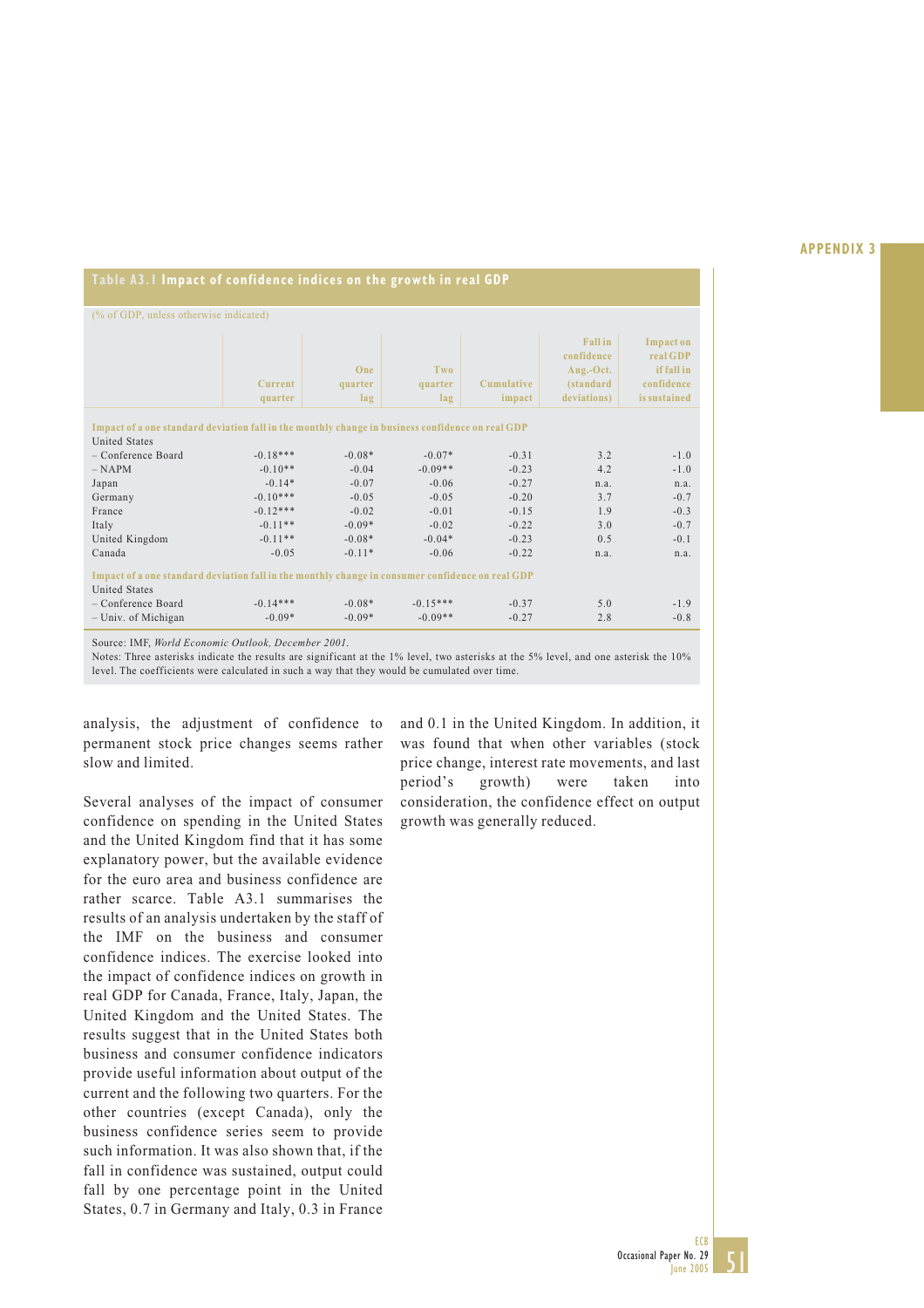- Alessie, R.J.M., S. Hochguertel and A. Van Soest (2002), "Household portfolios in the Netherlands", in L. Guiso, M. Haliassos and T. Jappelli, *Household Portfolios*, The MIT Press, Cambridge, MA, pp. 341-388.
- Alonso, C. and S. Bentolila (1992), "The relationship between investment and Tobin's Q in Spanish industrial firms", Documento de Trabajo nº 9203, Banco de España.
- Andersen, M. and R. Subbaraman (1996), "Share prices and investment", Reserve Bank of Australia Research Discussion Paper No. 9610.
- Aoki, K., J. Proudman and G. Vlieghe (2002), "Houses as collateral: Has the link between the house prices and consumption in the UK changed", *Economic Policy Review*, 8(1) Federal Reserve Bank of New York, May.
- Arnold, I., P. van Els and J. de Haan (2002), "Wealth effects and monetary policy", De Nederlandsche Bank Research Memorandum No. 719.
- Assarsson, B., C. Berg and P. Jansson, (2004) "Investment in Swedish Manufacturing: Analysis and Forecasts", *Empirical-Economics*, 29(2), pp. 261-80.
- Attanasio, O. (1995), "Intertemporal Allocation of Consumption: Theory and Evidence", *Carnegie Rochester Conference Series on Public Policy*, 42(0), pp. 39-89.
- Attanasio, O., J. Banks, C. Meghir and G. Weber (1999), "Humps and bumps in lifetime consumption", *Journal of Business and Economic Statistics*, 17(1), pp. 22-35.
- Attanasio, O., J. Banks and S. Tanner (1998), "Asset Holdings and Consumption Volatility", NBER Working Paper No. 6567, May.
- Audretsch, D.B. and J.A. Elston (2002), "Does Firm Size Matter? Evidence on the Impacts of Liquidity Constraints on Firm Investment Behavior in Germany", *International Journal of Industrial Organization*, 20(1), pp. 1-17.
- Babeau, A. and T. Sbano (2002), "Household wealth in the national accounts of Europe, the United States and Japan", presented at the OECD Meeting of National Accounts Experts, October.
- Baker, M., J. Stein and J. Wurgler (2002), "When does the market matter? Stock prices and the investment of equity-dependent firms", NBER Working Paper No. 8750.
- Balmaseda, M. and P. Tello (2002), "¿Han cambiado los determinantes del consumo privado en España?" (Have determinants of consumption changed in Spain?), *Situación Española*, BBVA, July, pp. 33-39.
- Banco do Portugal (2003), "Request for information on research on wealth effects on consumption in EU countries. 2000 Household Wealth Survey", January.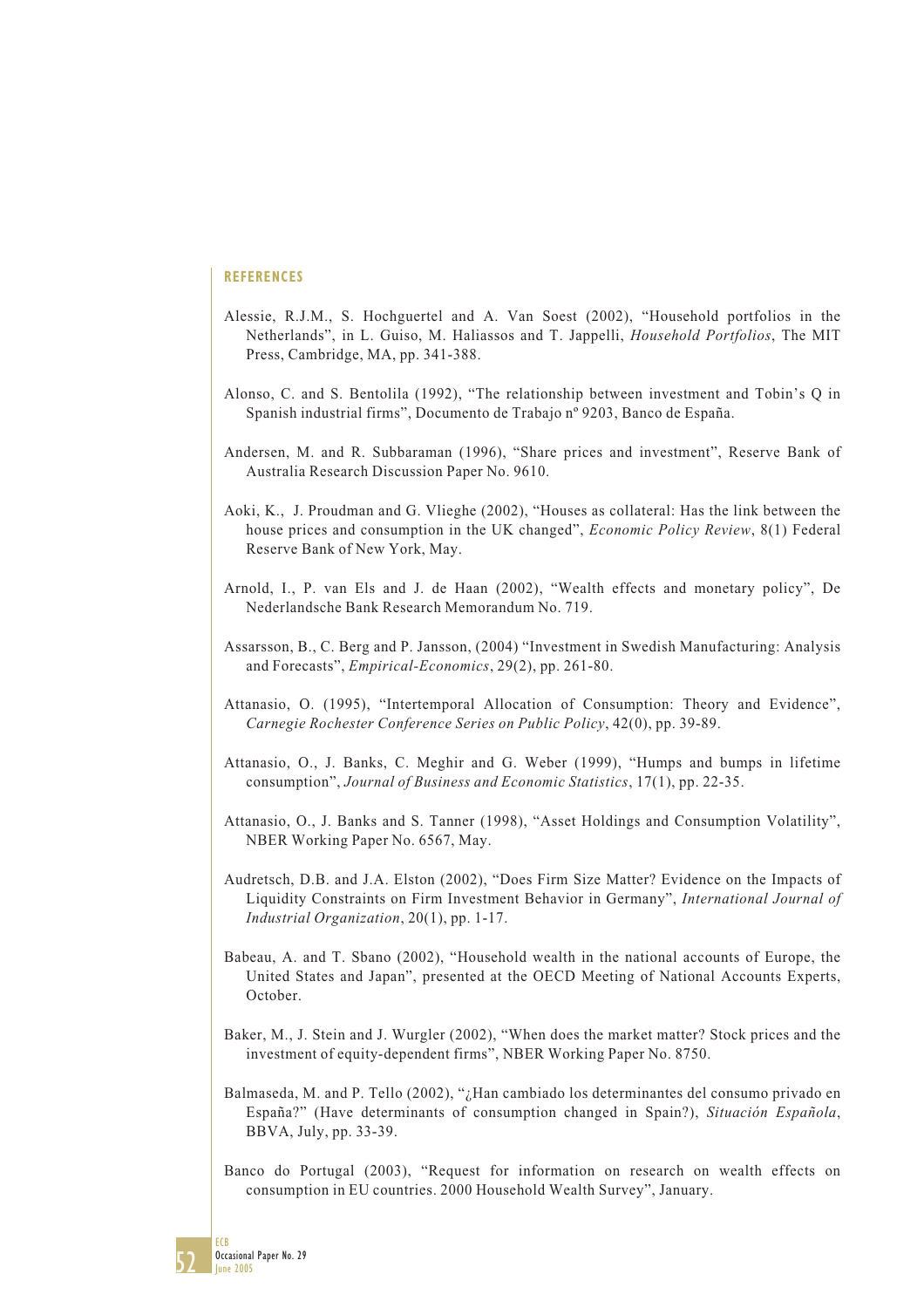- Barot, B. and Z. Yang (2002), "House Prices and Housing Investment in Sweden and the UK: Econometric Analysis for the Period 1970–1998", *Review of Urban & Regional Development Studies*, 14, pp. 189-216.
- Bayoumi, T. and H. Edison (2002), "Is Wealth Increasingly Driving Consumption?", IMF Working Paper, October.
- Bernanke, B. and M. Gertler (1989), "Agency Costs, Net Worth and Business Fluctuations", *American Economic Review*, 79, pp. 14-31.
- Bernanke, B.S. and C.S. Lown (1991), "The Credit Crunch", *Brookings Papers on Economic Activity*, 0(2), pp. 204-39.
- Bernanke, B., M. Gertler and S. Gilchrist (1999), "The Financial Accelerator in a Quantitative Business Cycle Framework", in J.B. Taylor and M. Woodford (eds.), *Handbook of Macroeconomics*, Volume 1C, Handbooks in Economics, vol. 15., Amsterdam, New York and Oxford: Elsevier Science, North-Holland, pp. 1341-93.
- Bertaut, C. (2002), "Equity Prices, Household Wealth, and Consumption Growth in Foreign Industrial Countries: Wealth Effects in the 1990s", Federal Reserve Board International Finance Discussion Paper No. 724.
- Blanchard, O.J. (1985), "Debt, deficits, and finite horizons", *Journal of Political Economy*, 93, pp. 223-247.
- Blanchard, O.J, C. Rhee and L.H. Summers (1993), "The stock market, profit and investment", *Quarterly Journal of Economics*, February, pp. 115-136.
- Blundell, R., M. Browning and C. Meghir (1994), "Consumer Demand and the Life-Cycle Allocation of Household Expenditures", *Review of Economic Studies*, 61(1), pp. 57-80.
- Bond, S. and J. Cummins (2001), "Noisy share prices and the Q model of investment", IFS Working Papers W01/22, Institute for Fiscal Studies.
- Boone, L., C. Giorno and P. Richardson (1998), "Stock Market Fluctuations and Consumption Behaviour: Some Recent Evidence", OECD Economic Department Working Papers No. 208.
- Boone L., N. Girouard and I. Wanner (2001), "Financial market liberalisation, wealth and consumption", OECD Economics Department Working Papers No. 308.
- Brady, P.J., G.B. Canner and D.M. Maki (2000), "The Effects of Recent Mortgage Refinancing", *Federal-Reserve-Bulletin*, 86(7), pp. 441-50.
- Brav, A., G.M. Constantinides and C.C. Geczy (1999), "Asset Pricing with Heterogeneous Consumers and Limited Participation: Empirical Evidence", Rodney L. White Center for Financial Research Working Paper No. 23.
- Brayton, F. and P. Tinsley (1996), "A Guide to FRB/US: A Macroeconomic Model of the United States", Federal Reserve Board Finance and Economics Discussion Series No. 42.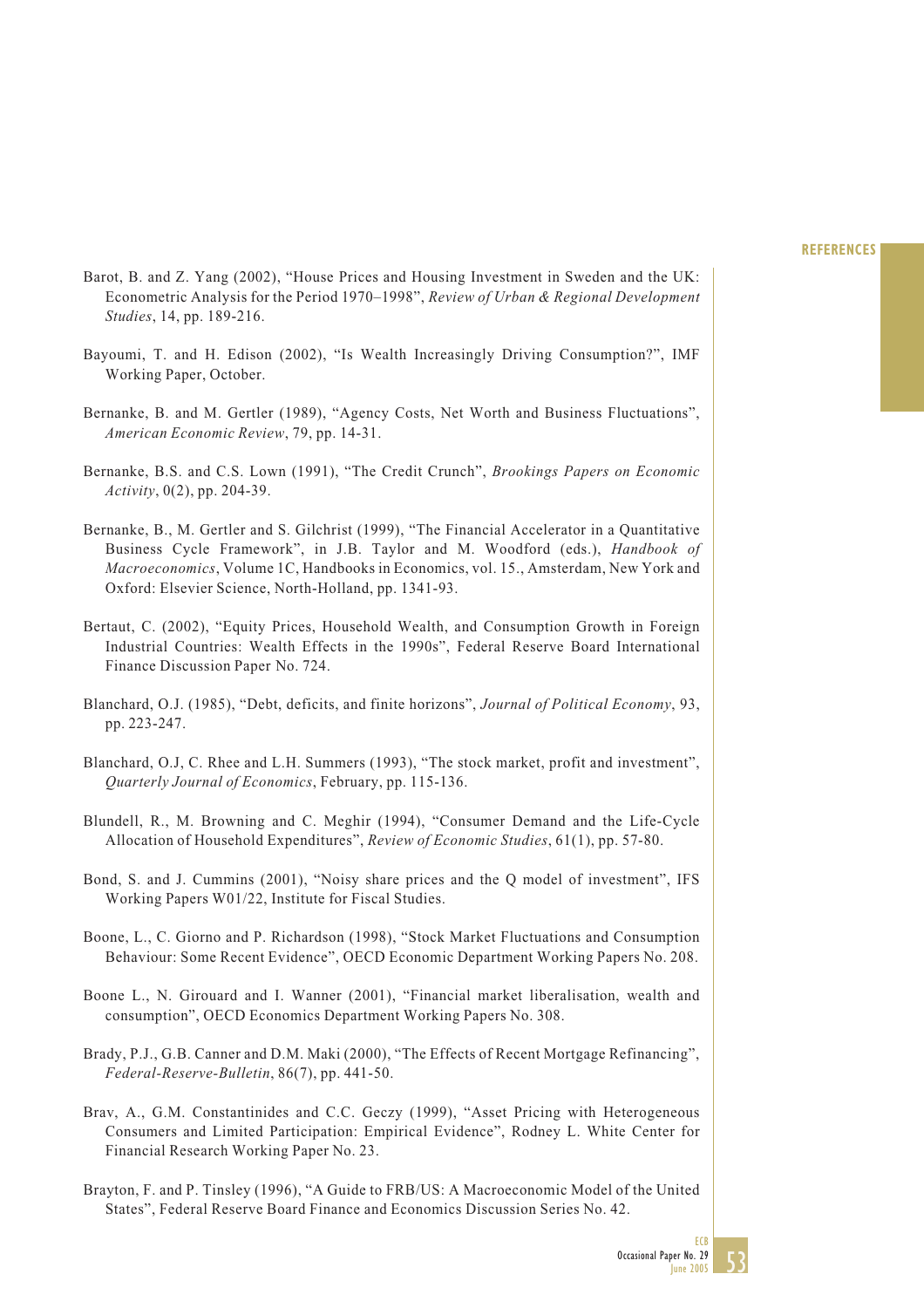- Butzen, P., C. Fuss and P. Vermeulen (2001), "The interest rate and credit channel in Belgium: an investigation with micro-level firm data", ECB Working Paper No. 107.
- Butzen, P., C. Fuss and P. Vermeulen (2003), "Business investment and monetary transmission in Belgium", in Angeloni I., A. Kashyap and B. Mojon (eds.), "Monetary Policy Transmission in the Euro Area", United Kingdom, pp. 162-172.
- Byrne, J. and E. Philip Davis (2003), "Disaggregate Wealth and Aggregate Consumption An investigation of empirical relationships for the G7", *Oxford Bulletin of Economics and Statistics*, 65(2), pp. 197-220(24).
- Campbell, J.Y. (1996), "Understanding Risk and Return", *Journal of Political Economy*, 104, pp. 298-345.
- Campbell, J.Y. (2001), "Consumption-Based Asset Pricing", unpublished paper, Harvard University.
- Campbell, J.Y. and J.H. Cochrane (1999), "By force of habit: A consumption-base explanation of aggregate stock market behaviour", *Journal of Political Economy*, 107, pp. 205-251.
- Campbell, J.Y. and M. Goto (2002), "Efficient Tests of Stock Return Predictability", unpublished paper, Harvard University.
- Campbell, J.Y., A.W. Lo and C. MacKinlay (1997), *The Econometrics of Financial Markets*, Princeton University Press, Princeton, NJ.
- Campbell, J.Y. and N.G. Mankiw (1989), "Consumption, Income, and Interest Rates: Reinterpreting the Time Series Evidence", in O.J. Blanchard and S. Fisher (eds.), *NBER Macroeconomic Annual*, pp. 185-216.
- Campbell, J.Y. and R.J. Shiller (1988), "The Dividend-Price Ratio and Expectations of Future Dividends and Discount Factors", *Review of Financial Studies*, 1, pp. 195-227.
- Campbell, J.Y. and L.M. Viceira (1999), "Consumption and portfolio decisions when expected returns are time varying", *The Quarterly Journal of Economics,* May, pp. 433-495.
- Carroll, C. and M. Kimball (1996), "On the Concavity of the Consumption Function", *Econometrica*, 64, pp. 981-992.
- Case, K.E., J.M. Quigley and R.J. Shiller (2001), "Comparing Wealth Effects: The Stock Market Versus The Housing Market", NBER Working Paper No. 8606.
- Chatelain J.B., A. Generale, I. Hernando, U. von Kalckreuth and P.Vermeulen (2003), "Firm investment and monetary transmission in the euro area", in Angeloni I., A. Kashyap and B. Mojon (eds.), "Monetary Policy Transmission in the Euro Area", Cambridge University Press, United Kingdom, pp. 133-161.
- Chatelain, J.B. and A. Tiomo (2001), "Investment, the cost of capital, and monetary policy in the nineties in France: a panel data investigation", ECB Working Paper No. 106.

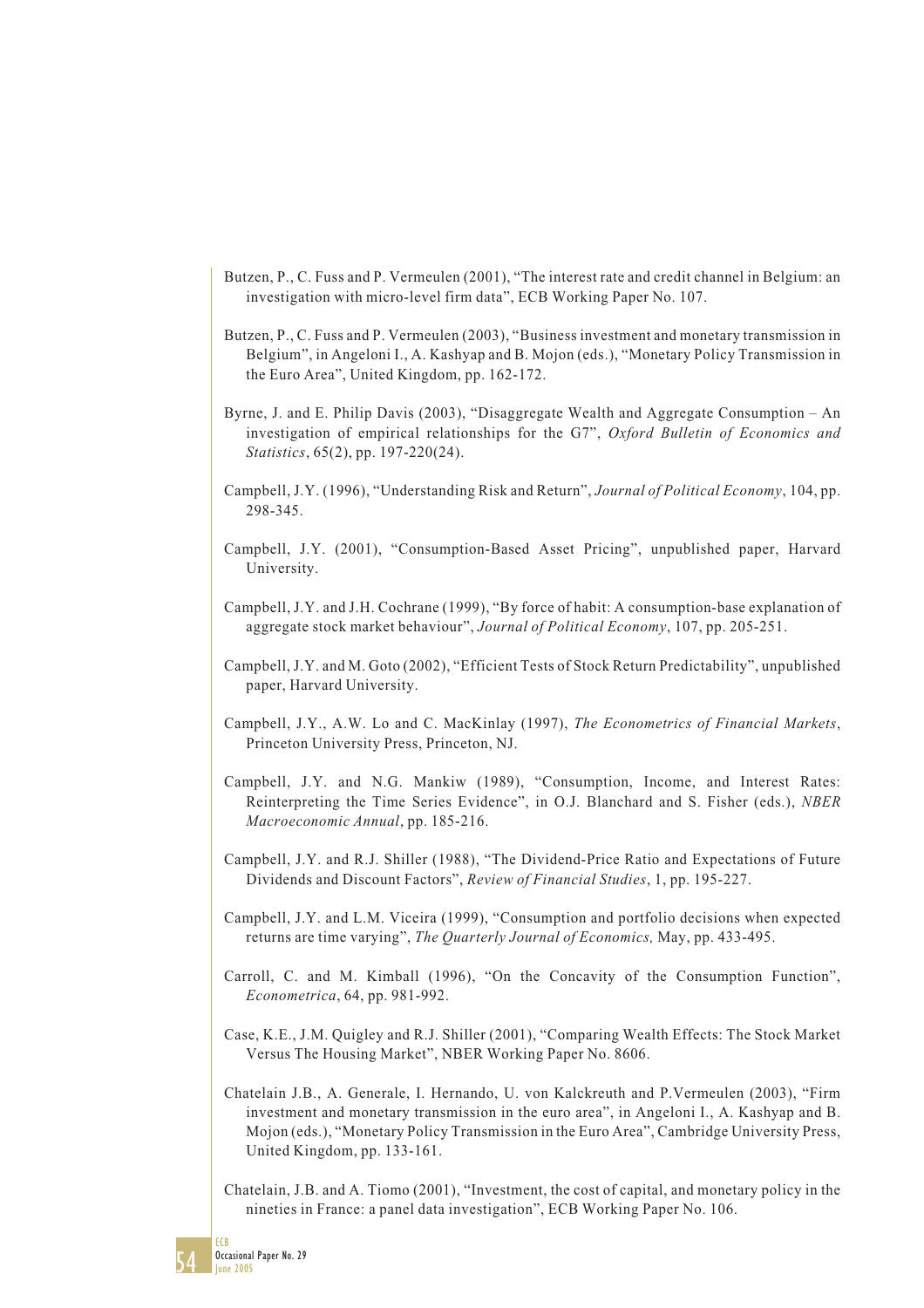- Chatelain, J.B. and A. Tiomo (2003), "Monetary policy and corporate investment in France", in Angeloni I., A. Kashyap and B. Mojon (eds.), "Monetary Policy Transmission in the Euro Area", Cambridge University Press, United Kingdom, pp. 187-197.
- Chirinko, R.S. (1993), "Business Fixed Investment Spending: Modeling Strategies, Empirical Results, and Policy Implications", *Journal of Economic Literature*, 31(4), pp. 1875-1911.
- Chirinko, R. S and H. Schaller (2001), "Business Fixed Investment and "Bubbles": The Japanese Case", *American Economic Review*, 91(3), pp. 663-80.
- Choi, J.J., S. Hauser, and K.J. Kopecky (1999), "Does the Stock Market Predict Real Activity? Time Series Evidence from the G-7 Countries", *Journal of Banking and Finance*, 23, pp. 1771- 1792.
- Clapham, E., A. Hyytinen and K. Takala (2002), "Household Wealth, Credit and Consumption: Evidence from Finland and Sweden", mimeo, Bank of Finland.
- Cochrane, J.H. (2001), *Asset Pricing*, Princeton University Press, Princeton, NJ.
- Constantinides, G. (1990), "Habit formation: A solution to equity premium puzzle", *Journal of Political Economy*, 98, pp. 519-543.
- Darby, J., J. Ireland, C. Leith and S. Wren-Lewis (1999), "COMPACT: a rational expectations, intertemporal model of the United Kingdom economy", *Economic Modelling*, 16, pp. 1-52.
- Davis, M., and M.G. Palumbo (2001), "A Primer on the Economics and Time Series Econometrics of Wealth Effects", Federal Reserve Board Finance and Economics Discussion Series No. 09.
- De Nederlandsche Bank (1999), "The Dutch Housing and Mortgage Markets: A risk analysis" *Boletín Económico*, November, *Quarterly Bulletin*, September.
- Danmarks Nationalbank (2003), *MONA A quarterly model of the Danish Economy*.
- Deutsche Bundesbank (2002), "The impact of stock prices on private consumption wealth effects in Germany", mimeo.
- Dynan, K. and D.M. Maki (2001), "Does Stock Market Wealth Matter for Consumption?", Federal Reserve Board Finance and Economics Discussion Series No. 23.
- Dynan, K., J. Skinner and S. Zeldes (2000), "Do the rich save more?", NBER Working Paper No. 7906.
- Edison, H. and T. Sløk (2001), "Wealth Effects and the New Economy", IMF Working Paper No. 77.
- Elder R. and J. Power (2002), "The role of housing wealth in the consumption equation", mimeo, Bank of England.

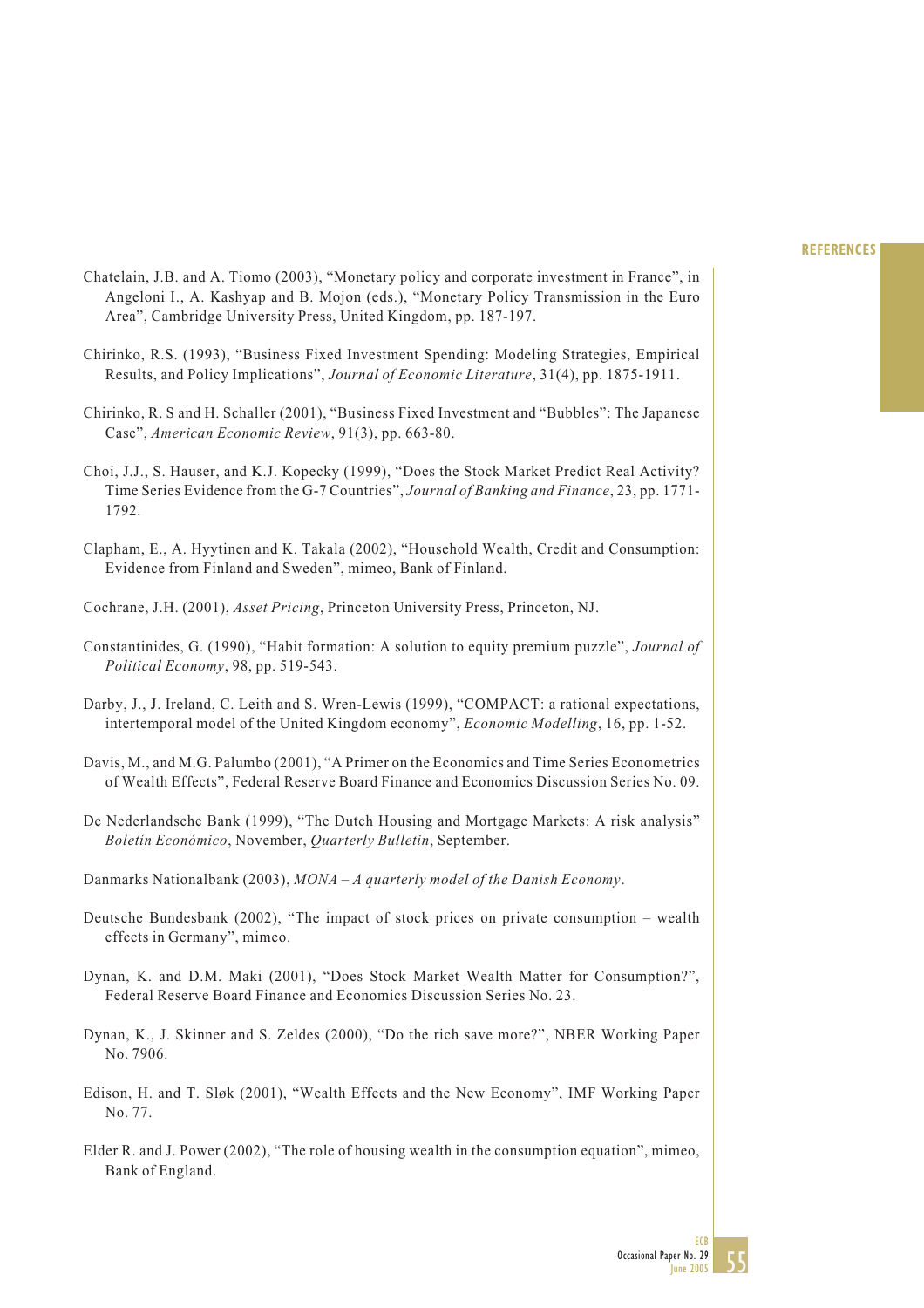- van Ees, H. and H. Garretsen (1994), "Liquidity and Business Investment: Evidence from Dutch Panel Data", *Journal of Macroeconomics*, 16, pp. 613-627.
- van Ees, H., H. Garretsen, L. de Haan and E. Sterken (1998), "Investment and Debt Constraints: Evidence from Dutch Panel Data", in S. Brakman, H. van Ees and S.K. Kuipers (eds.), *Market Behaviour and Macroeconomic Modelling*, MacMillan, London, pp. 159-179.
- Engelhardt, G.V. (1995), "House Prices and Home Owner Saving Behavior", NBER Working Paper No. 5183.
- Estrada, A., J.L. Fernández, E. Moral and A.V. Regil (2004), "A Quarterly Macroeconometric Model of the Spanish Economy", Banco de España, Documentos de Trabajo nº 0413.

European Central Bank (2003), *Structural Factors in the EU Housing Markets*.

- Fama, E.F. (1990), "Stock Returns, Expected Returns, and Real Activity", *The Journal of Finance*, 45, pp. 1089-1108.
- Fama, E.F. and K.R. French (1988), "Dividend Yields and Expected Stock Returns", *Journal of Financial Economics*, 22, pp. 3-27.
- Faruquee, H., P. Isard, D. Laxton, E. Prasad and B. Turtelboom (1998), "MULTIMOD Mark III, the core dynamic and steady-state models", IMF Occasional Paper No. 164.
- Fazzari, S., G. Hubbard and B. Petersen (1988), "Financing Constraints and Corporate Investment", *Brookings Papers on Economic Activity*, 1, pp. 141-195.
- Fuhrer, J.C. (2000), "Habit Formation in Consumption and its Implications for Monetary-Policy Models", *American Economic Review*, 90(3), pp. 367-390.
- Gaiotti, E. and A. Generale (2001) "Does monetary policy have asymmetric effects? A look at the investment decisions of Italian firms", ECB Working Paper No. 110.
- Gaiotti. E. and A. Generale (2003) "Monetary policy and firms' investment in Italy" , in Angeloni I., A. Kashyap and B. Mojon (eds.), "Monetary Policy Transmission in the Euro Area", United Kingdom, pp. 198-211.
- Gertler, M. and S. Gilchrist (1994), "Monetary policy, business cycles and the behavior of small manufacturing firms", *The Quarterly Journal of Economics*, 109, pp. 309-340.
- Girouard, N. and S. Blöndal (2002), "House prices and economic activity", OECD Working Paper No. 279.

Guiso, L., M. Haliassos and T. Jappelli (2002), *Household Portfolio*, MIT Press.

Guiso, L., M. Paiella and I. Visco (2004), "Do capital gains affect consumption? Estimates of wealth effects from Italian households' behaviour", mimeo.

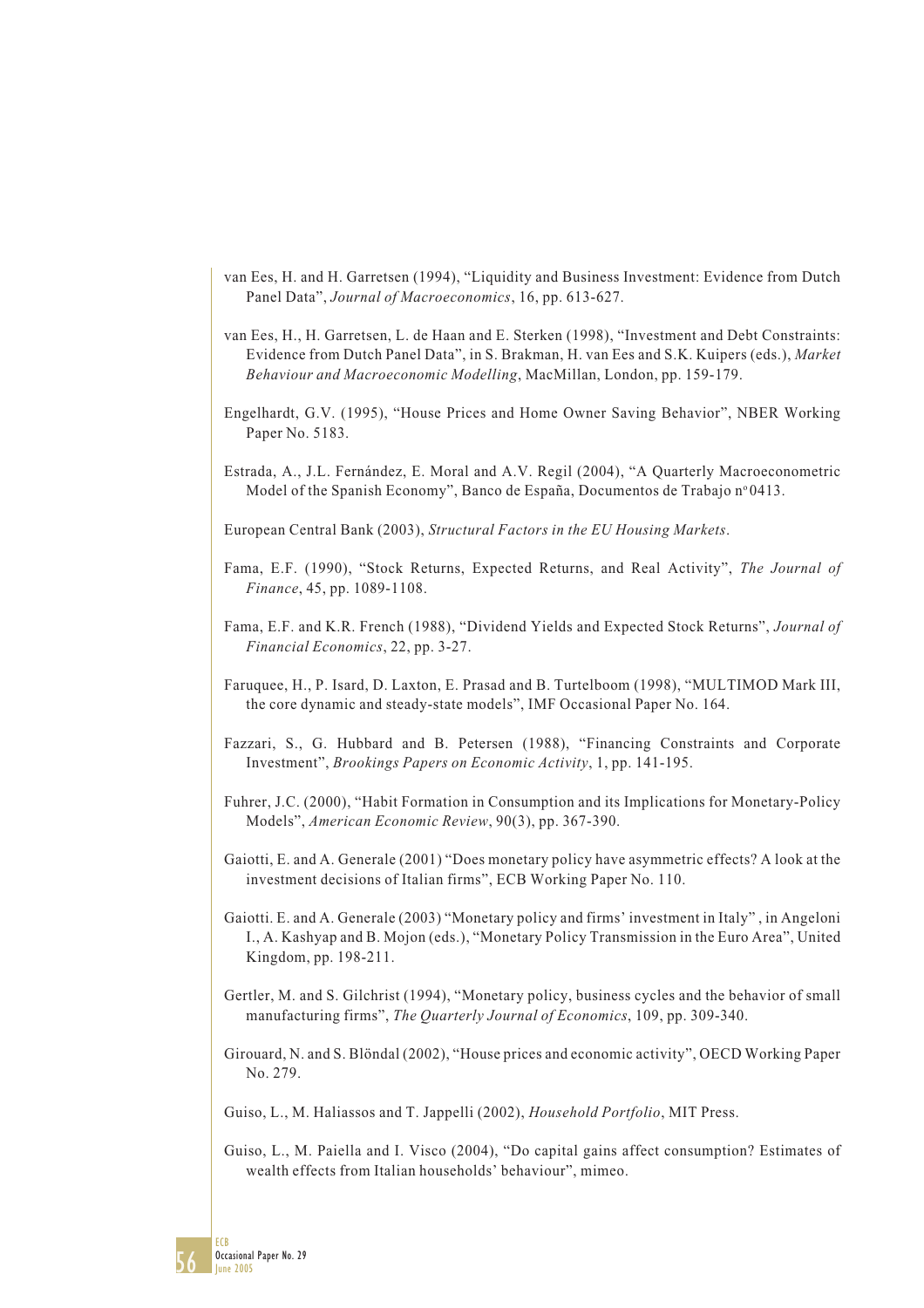- Goyal, V.K. and T. Yamada (2004), "Asset prices, Financial Constraints and Investment: Evidence from Japan", *Journal of Business*, 77(1), pp. 175-200.
- Guariglia, A. (1998), "The effects of financial constraints on inventory investment: evidence from a panel from UK firms", *Economica*, 66, pp. 43-62.
- Hall, R. (1978), "Stochastic Implications of the Life Cycle-Permanent Income Hypothesis: Theory and Evidence", *Journal of Political Economy*, 96, pp. 971-87.
- Hamburg, B., M. Hoffmann and J. Keller (2005), "Consumption, wealth and business cycle: Why is Germany different?", Deutsche Bundesbank, Economic Research Center Discussion Paper No. 1 16/2005.
- Hayashi, F. (1982a), "Tobin's marginal and average Q: A Neoclassical interpretation", *Econometrica,* 50(1), pp. 213-244.
- Hayashi, F. (1982b), "The Permanent Income Hypothesis: Estimation and Testing by Instrumental Variables", *Journal of Political Economy*, 90, pp. 895-915.
- Hodrick, Robert (1992), "Dividend Yields and Expected Stock Returns: Alternative Procedures for Inference and Measurement", *Review of Financial Studies*, 5, pp. 357-386.
- International Monetary Fund (2000)**,** "Asset Prices and the Business Cycle", *World Economic Outlook*, May.
- International Monetary Fund (2001), *World Economic Outlook*, December, Chapter II.
- International Monetary Fund (2002), "Is wealth increasingly driving consumption?", *World Economic Outlook*, April, Chapter II.
- Jansen, J.W. and J.N. Nahuis (2003), "The stock market and consumer confidence: European evidence", *Economics Letters*, 79, pp. 89-98.
- Juster, F.T., J. Lupton, J.P. Smith and F. Stafford (1999), "Savings and wealth; then and now", mimeo, University of Michigan, October.
- Kenny, G. (2003), "Asymmetric adjustment costs and the dynamics of housing supply"*, Economic Modelling*, 20, pp. 1097-1111.
- Kiyotaki, N. and J. Moore (1997), "Credit cycles", *Journal of Political Economy*, 105(2), pp. 211- 248.
- von Kalckreuth, U. (2001), "Monetary transmission in Germany: new perspectives on financial constraints and investment spending", ECB Working Paper No. 109.
- Labhard, V., G. Sterne and C. Young (2005), "The wealth effects on consumption in industrialised countries", Bank of England working paper, (forthcoming).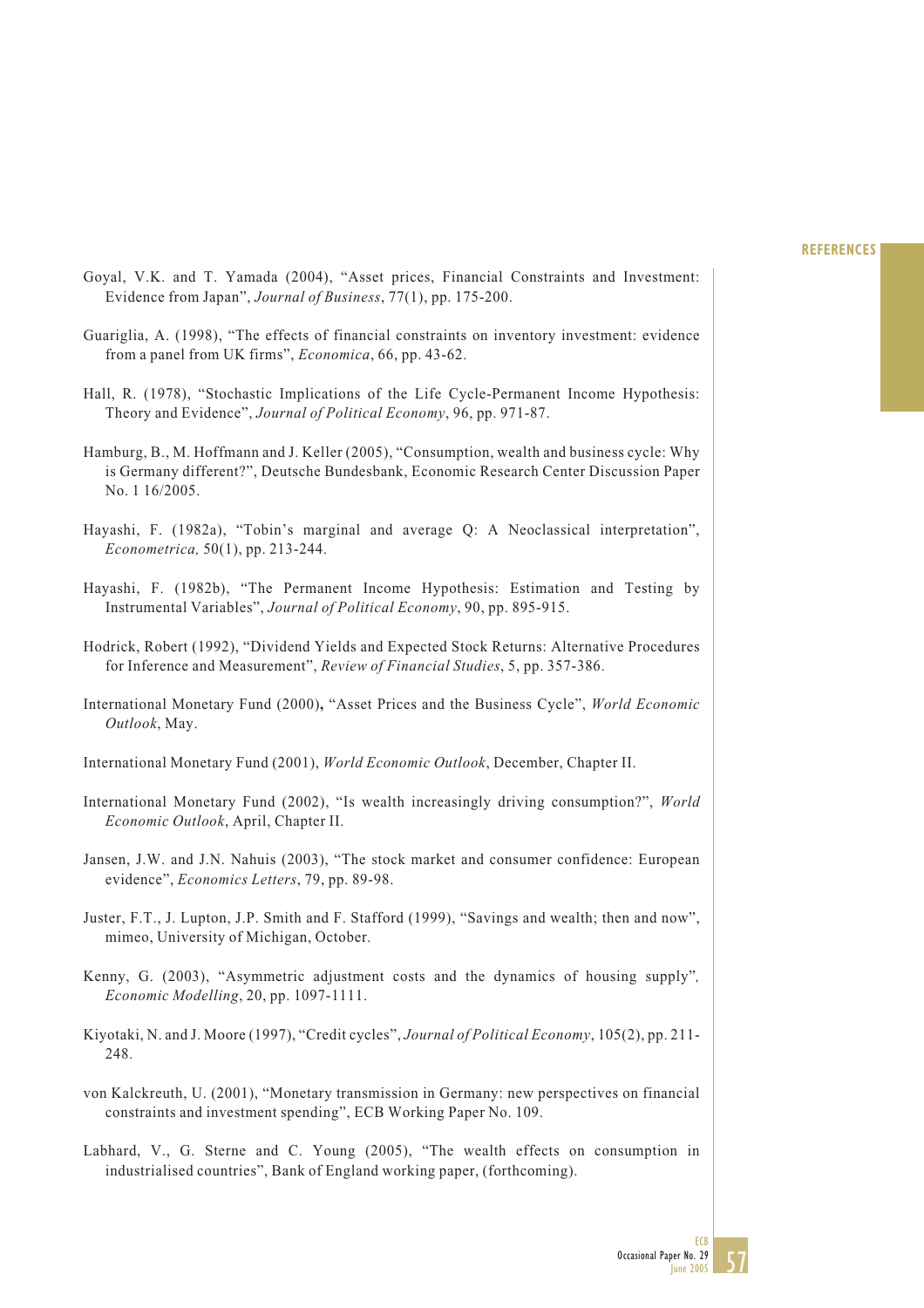Lamont, O. (1998), "Earnings and Expected Returns", *Journal of Finance*, 53, pp. 1563-1587.

- LeRoy, S. and R. Porter (1981), "The Present Value Relation: Tests Based on Variance Bounds", *Econometrica*, 49, pp. 555-557.
- Lettau, M. and S.C. Ludvigson (2002), "Understanding Trend and Cycle in Asset Values", revised July, (http://www.econ.nyu.edu/user/ludvigsons/eqprem1.pdf).
- Lettau, M. and S.C. Ludvigson (2001), "Consumption, Aggregate Wealth and Expected Stock Returns", *Journal of Finance*, 56(3), pp. 815-849.
- Lettau, M., S. Ludvigson and N. Barczi (2001), "A Primer on the Economics and Time Series Econometrics of Wealth Effects: A Comment", Federal Reserve Bank of New York, (http:// www.econ.nyu.edu/user/ludvigsons).
- Lewellen, J.W. (2001), "Predicting Returns With Financial Ratios", unpublished paper, MIT Sloan School of Management.
- Ludvigson, S. and C. Steindel (1999), "How Important Is the Stock Market Effect on Consumption?", *Federal Reserve Bank of New York Policy Review*, 2(5), pp. 29-51.
- Ludvigson, S., C. Steindel and M. Lettau (2002), "Monetary Policy Transmission through the Consumption-Wealth Channel", *FRBNY Economic Review*, May, pp. 117-133.
- Ludwig, A. and T. Sløk (2001), "Impact of Stock Prices and House Prices on Consumption in OECD Countries", IMF Working Paper No. 1.
- Lünnemann, P. and T. Mathä (2001), "Monetary transmission: empirical evidence from Luxembourg firm level data", ECB Working Paper No. 111.
- Lünnemann, P. and T. Mathä (2003), "Monetary transmission: empirical evidence from Luxembourg firm level data", in Angeloni I., A. Kashyap and B. Mojon (eds.), "Monetary Policy Transmission in the Euro Area", Cambridge University Press, United Kingdom, pp. 212-220.
- Maclennan, D., J. Muellbauer and M. Stephens (1998), "Asymmetries in housing and financial market institutions and EMU", *Oxford Review of Economic Policy*, 14, pp. 54-80.
- Maki, D.M. and M.G. Palumbo (2001), "Disentangling the Wealth Effect A Cohort Analysis of Household Saving in 1990s", Federal Reserve Board Finance and Economics Discussion Series No. 23.
- Mankiw, N.G. and S.P. Zeldes (1990), "The Consumption of Stockholders and Non-Stockholders", NBER Working Paper No. 3402.
- Mauro, P. (2000), "Stock Returns and Output growth in Emerging and Advanced Economies", IMF Working Paper No. 89.

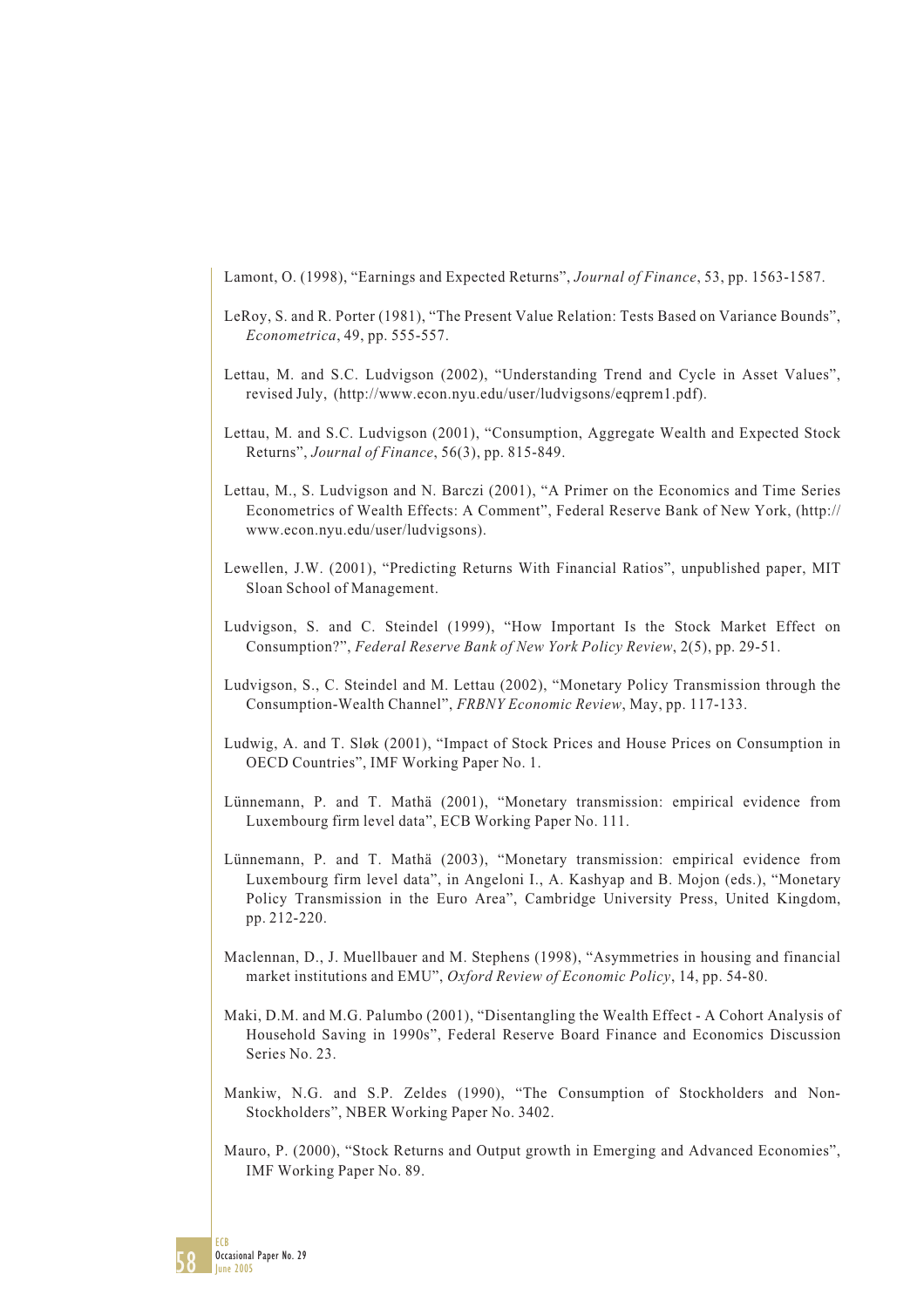- Mehra, Y.P. (2001), "The Wealth Effect in Empirical Life-Cycle Consumption Equations", *Federal Reserve Bank of Richmond Economic Quarterly*, 87(2), pp. 45-68.
- Merrigan, P. and M. Normandin (1996), "Precautionary Saving Motives: An Assessment from UK Time Series of Cross-Sections", *Economic Journal*, 106(438), pp. 1193-1208.
- Millard and J. Power (2002), "The effect of shocks to equity prices on consumption", iManage No. 181748.
- Modigliani, F. (1977), "Consumer Spending and Monetary Policy: The Linkages", *Federal Reserve Bank of Boston Conference Series*, 5, pp. 9-84.
- Morck, R., A. Schleifer and R.W. Vishny (1990), "Stock Market and Investment: Is the Market a Sideshow", *Brookings Papers on Economic Activity*, 2, pp. 157-202.
- Muellbauer, J. (2004), "Property and Land, Taxation and the Economy after the Barker Review", mimeo, Nuffield College, Oxford, July.
- Muellbauer, J. and R. Lattimore (1995), "The consumption function: A theoretical and empirical overview", in M.H. Pesaran and M. Wickens (eds.), *Handbook of Applied Econometrics: Macroeconomics*, Blackwell Publishing, Oxford, pp. 221-311.
- National Bank of Belgium (2003), "Answer to the request for information on research on wealth effects on consumption in EU countries", January.
- Oliner, S. and G. Rudebusch (1996), "Is there a broad credit channel for monetary policy?", *Federal Reserve Bank of San Francisco Economic Review*, 1, pp. 3-13.
- Otto, M.W. (1999), "Consumer Sentiment and the Stock Market", Federal Reserve Board Finance and Economics Discussion Series No. 60.
- Palumbo, M., J. Rudd and K. Whelan (2002), "On Relationships between Real Consumption, Income, and Wealth", Federal Reserve Board Finance and Economics Discussion Series No. 38.
- Paiella, M. (2003), "Does Wealth Affect Consumption? Evidence for Italy", mimeo, Bank of Italy, Research Department.
- Parker, J.A. (1999a), "Spendthrift in America? On Two Decades of Decline in the US Saving Rate", in B. Bernanke and J. Rotemberg (eds.), *NBER Macroeconomics Annual*, The MIT Press, Cambridge, MA.
- Parker, J.A. (1999b), "The Reaction of Household Consumption to Predictable Changes in Social Security Taxes", *American Economic Review*, 89(4), pp. 959-973.
- Pesaran, M.H, Y. Shin and R.P. Smith (1999), "Pooled mean group estimation of dynamic heterogeneous panels", *Journal of the American Statistical Association*, 94, pp. 621-634.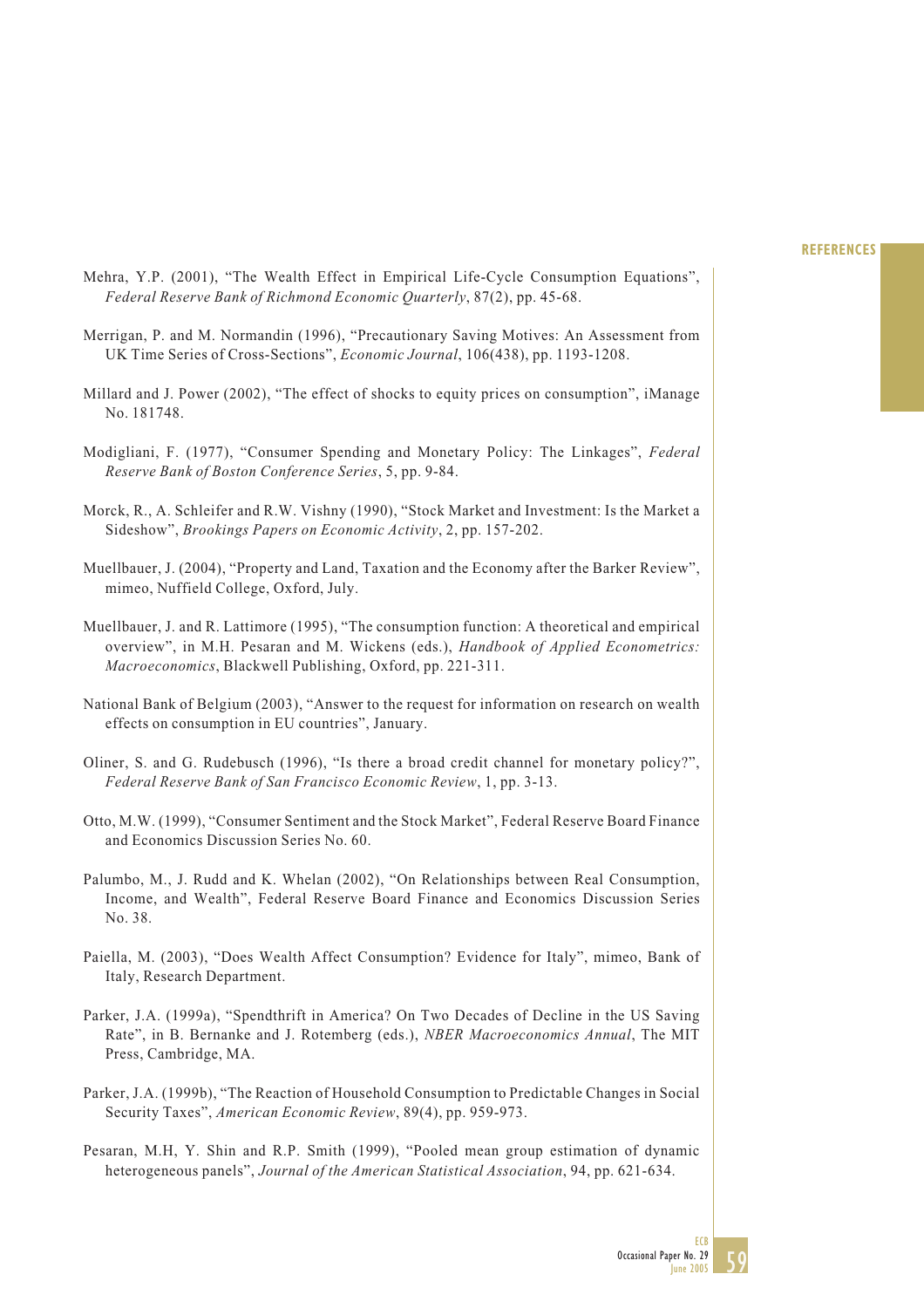- Poterba, J. (2000), "Stock Market Wealth and Consumption", *Journal of Economic Perspectives*, 14(2), pp. 99-119.
- Poterba, J. and A. Samwick (1995), "Stock Ownership Patterns, Stock Market Fluctuations, and Consumption", *Brookings Papers on Economic Activity,* 2, pp. 295-372.
- Reifschneider, D., R. Tetlow and J. Williams (1999), "Aggregate Disturbances, Monetary Policy and the Macroeconomy: The FRB/US Perspective", *Federal Reserve Bulletin*, 85, pp. 1-19.
- Romer, C. (1990), "The Great Crash and the Onset of the Great Depression", *Quarterly Journal of Economics*, 105, pp. 597-624.
- Rudd, J. and K. Whelan (2002), "A Note on the Cointegration of Consumption, Income, and Wealth", Federal Reserve Board Finance and Economics Discussion Series No. 53.
- Sefton, J.A. and J.W. in't Veld (1999), "Consumption and Wealth: An International Comparison", *Manchester-School*, 67(4), pp. 525-44.
- Shiller, R.J. (1981), "Do Stock Prices Move Too Much to be Justified by Subsequent Changes in Dividends?", *American Economic Review*, 71, pp. 421-436.
- Shiller, R. (1984), "Stock Prices and Social Dynamics," *Brookings Papers on Economic Activity*, 2, pp. 457-498.
- Starr-McCluer, M. (1998), "Stock Market Wealth and Consumer Spending", Federal Reserve Board Governors, April.
- Smets, F. and R. Wouters (2002), "An estimated stochastic dynamic general equilibrium model of the euro area", ECB Working Paper No. 171.
- Sundaresan, S. (1989), "Intertemporally dependent preferences and the volatility of consumption wealth, *Review of Financial Studies* 2, pp. 73-89.
- Tease, W. (1993), "The Stock Market and Investment", *OECD Economic Studies*, 20, pp. 41-63.
- Thaler, R. (1994), "Psychology and Saving Policies", *American Economic Review*, 84, pp. 186- 192.
- Thomas, P. (2002), "Share ownership and household spending in the United Kingdom", I-manage No. 160692.
- Tobin, J. (1969), "A general equilibrium approach to monetary theory", *Journal of Money, Credit and Banking*, 1, pp. 15–29.
- Valderrama, M.T. (2001), "Credit channel and investment behavior in Austria: a microeconometric approach", ECB Working Paper No. 108.

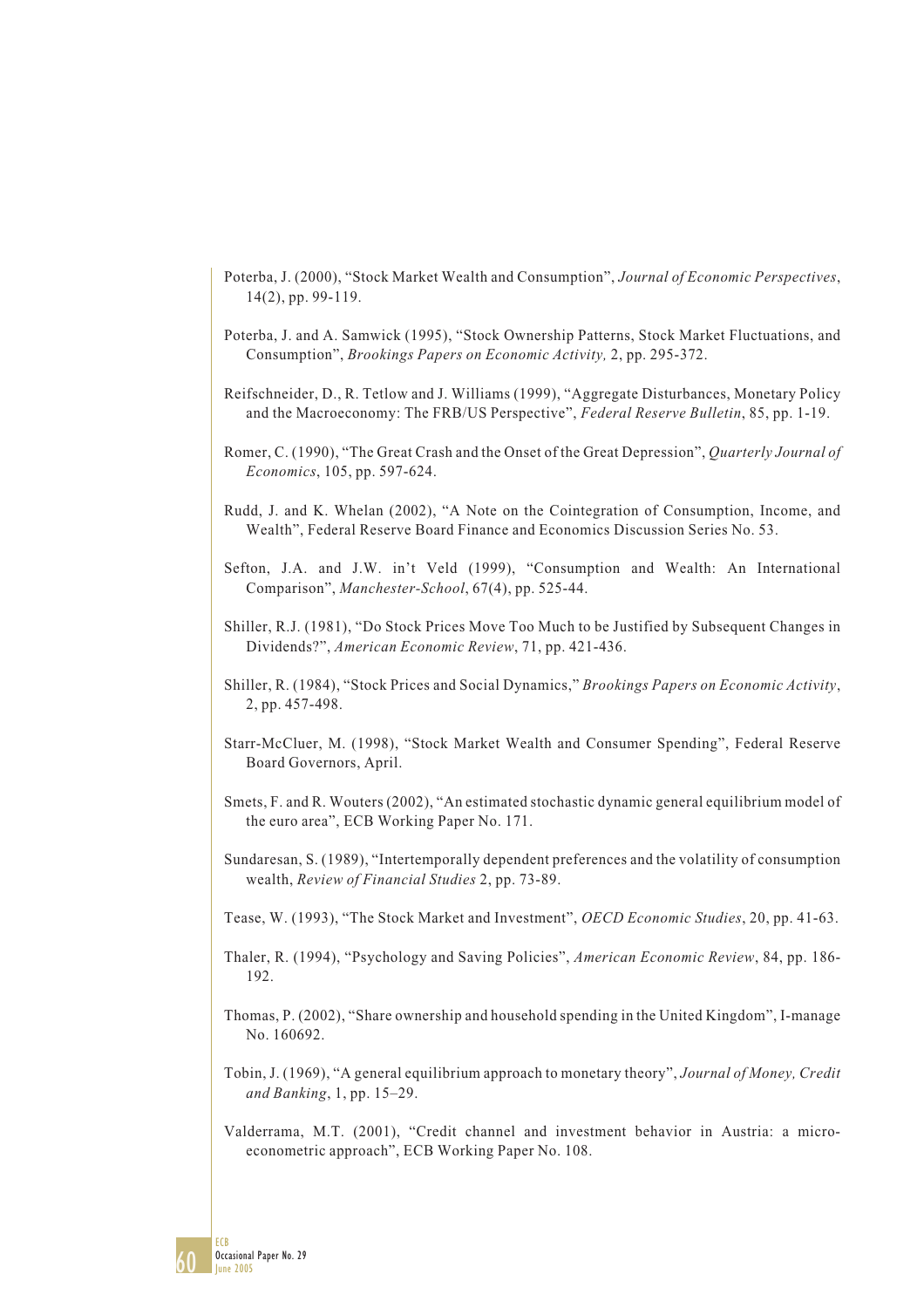- Valderrama, M.-T. (2003), "The role of trade credit and bank lending relationships in the transmission mechanism in Austria", in Angeloni I., A. Kashyap and B. Mojon (eds.), "Monetary Policy Transmission in the Euro Area", Cambridge University Press, United Kingdom, pp. 221-232.
- Vermeulen, P. (2000), "Business fixed investment: Evidence of a financial accelerator in Europe", ECB Working Paper No. 37.
- Vissing-Jørgensen, A. (1999), "Limited Stock Market Participation and the Equity Premium Puzzle", mimeo, University of Chicago, December.
- Whelan, K. (2003), "Market Valuations and the Wealth Effect on Consumption", paper presented at The Irish Economic Association 17<sup>th</sup> Annual Conference.
- Willman, A. (2003), "Consumption, habit persistence, imperfect information and the lifetime budget constraint", ECB Working Paper No. 251.
- Willman, A. and A. Estrada (2002), "The Spanish block of the ESCB-Multi-Country Model", Documento de Trabajo nº 0212, Banco de España, and ECB Working Paper No. 149.
- Willman, A., M. Kortelainen, H.-L. Männistö and M. Tujula (2000), "The BOF5 macroeconomic model of Finland, structure and dynamic microfoundations", *Economic Modelling*, 17, pp. 275-303.
- Zeldes, S.P. (1989), "Optimal Consumption with Stochastic Income: Deviations from Certainty Equivalence", *Quarterly Journal of Economics*, 104, pp. 275-298.

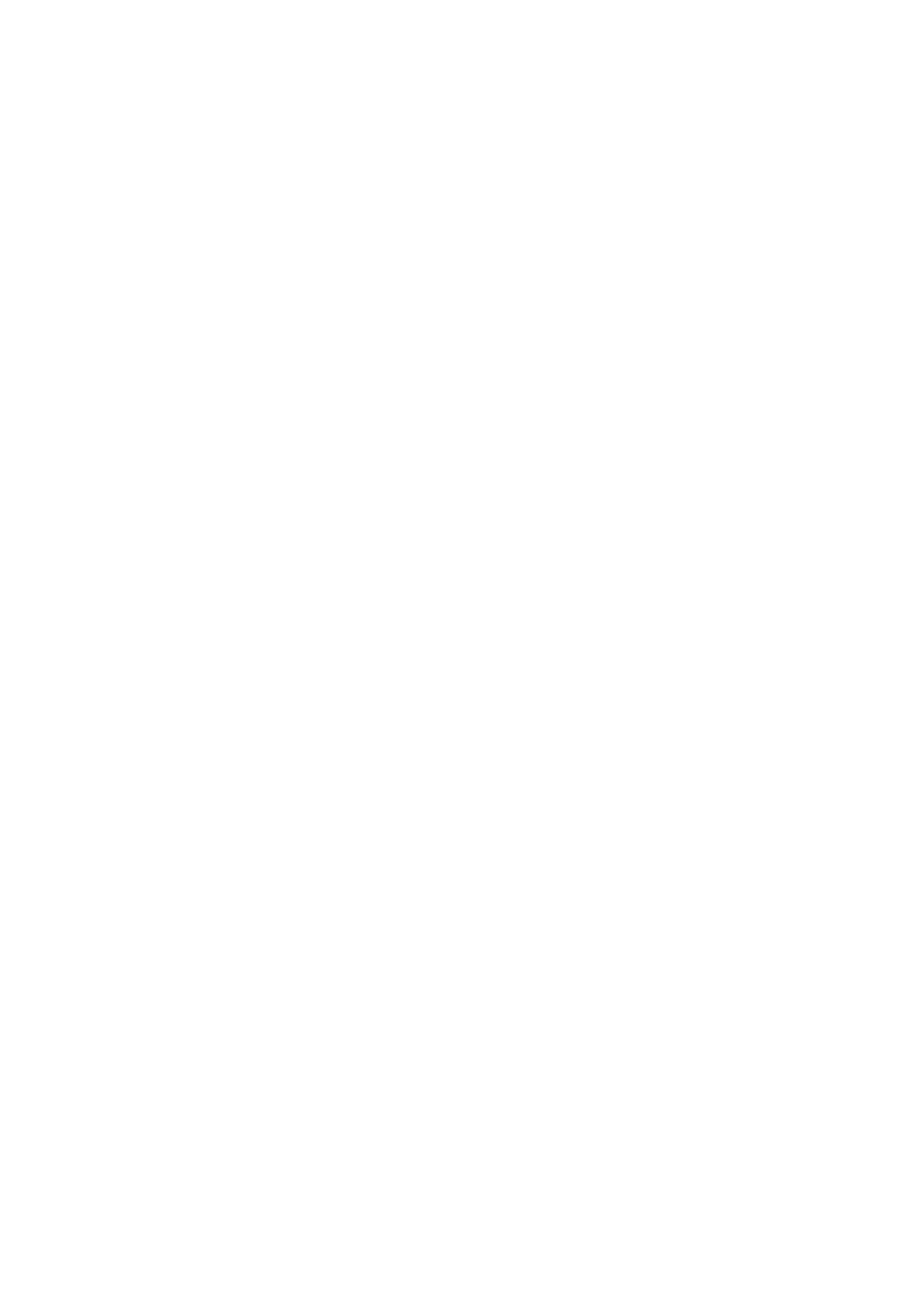#### **EUROPEAN CENTRAL BANK OCCASIONAL PAPER SERIES**

- 1 "The impact of the euro on money and bond markets" by J. Santillán, M. Bayle and C. Thygesen, July 2000.
- 2 "The effective exchange rates of the euro" by L. Buldorini, S. Makrydakis and C. Thimann, February 2002.
- 3 "Estimating the trend of M3 income velocity underlying the reference value for monetary growth" by C. Brand, D. Gerdesmeier and B. Roffia, May 2002.
- 4 "Labour force developments in the euro area since the 1980s" by V. Genre and R. Gómez-Salvador, July 2002.
- 5 "The evolution of clearing and central counterparty services for exchange-traded derivatives in the United States and Europe: a comparison" by D. Russo, T. L. Hart and A. Schönenberger, September 2002.
- 6 "Banking integration in the euro area" by I. Cabral, F. Dierick and J. Vesala, December 2002.
- 7 "Economic relations with regions neighbouring the euro area in the 'Euro Time Zone'" by F. Mazzaferro, A. Mehl, M. Sturm, C. Thimann and A. Winkler, December 2002.
- 8 "An introduction to the ECB's survey of professional forecasters" by J. A. Garcia, September 2003.
- 9 "Fiscal adjustment in 1991-2002: stylised facts and policy implications" by M. G. Briotti, February 2004.
- 10 "The acceding countries' strategies towards ERM II and the adoption of the euro: an analytical review" by a staff team led by P. Backé and C. Thimann and including O. Arratibel, O. Calvo-Gonzalez, A. Mehl and C. Nerlich, February 2004.
- 11 "Official dollarisation/euroisation: motives, features and policy implications of current cases" by A. Winkler, F. Mazzaferro, C. Nerlich and C. Thimann, February 2004.
- 12 "Understanding the impact of the external dimension on the euro area: trade, capital flows and other international macroeconomic linkages" by R. Anderton, F. di Mauro and F. Moneta, March 2004.
- 13 "Fair value accounting and financial stability" by a staff team led by A. Enria and including L. Cappiello, F. Dierick, S. Grittini, A. Maddaloni, P. Molitor, F. Pires and P. Poloni, April 2004.
- 14 "Measuring Financial Integration in the Euro Area" by L. Baele, A. Ferrando, P. Hördahl, E. Krylova, C. Monnet, April 2004.